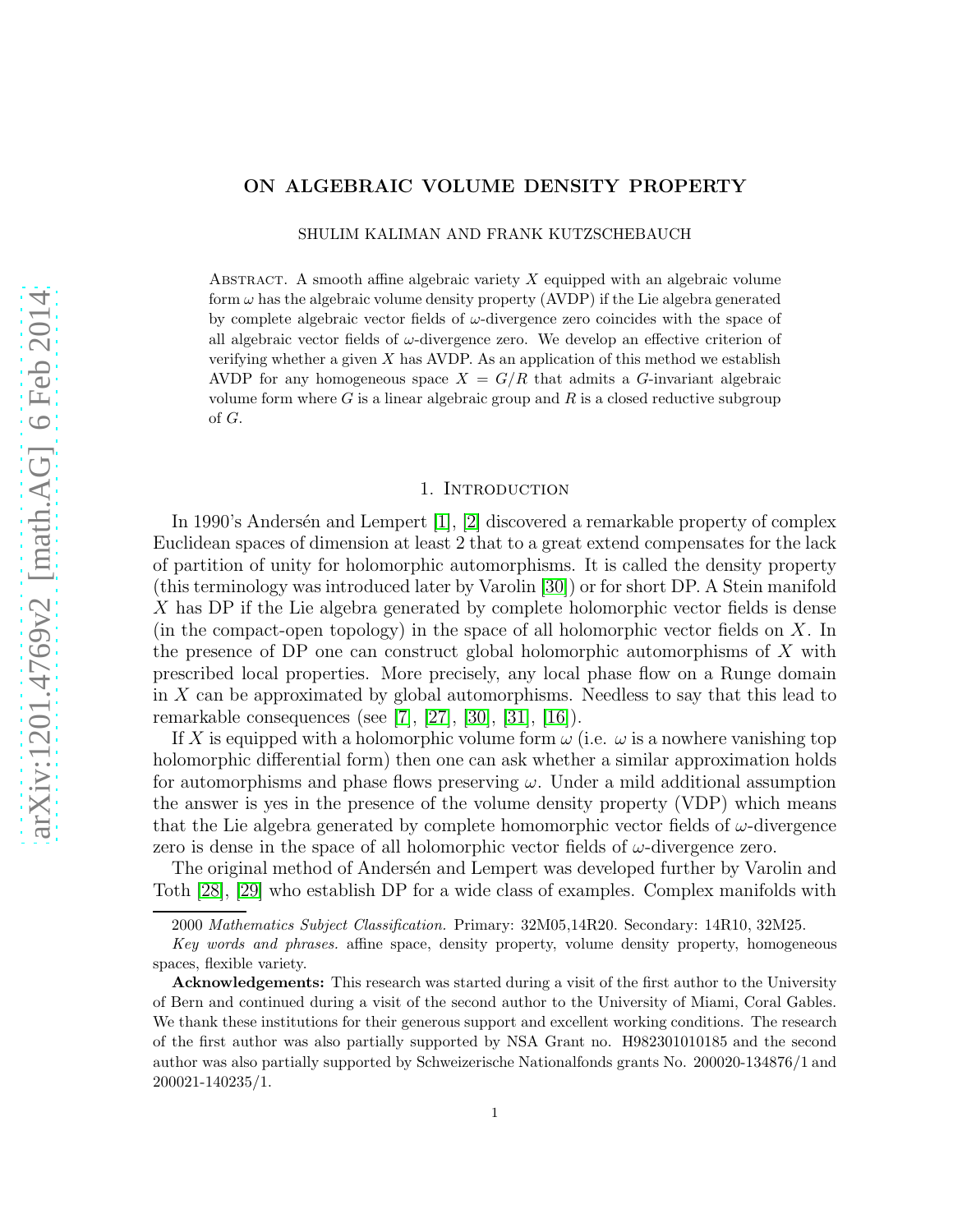VDP were harder to find though Andersén proved VDP for  $\mathbb{C}^n$  in [\[1\]](#page-25-0) even before DP for  $\mathbb{C}^n$  was established in his paper with Lempert [\[2\]](#page-25-1).

To deal with this difficulty we use technique of affine algebraic geometry and study the case when X is a smooth affine algebraic variety (over  $\mathbb{C}$ ) while whenever a volume form  $\omega$  is present it is an algebraic one. The following definitions are due to Varolin and the authors.

1.1. **Definition.** We say that  $X$  has the algebraic density property (ADP) if the Lie algebra Lie<sub>alg</sub> $(X)$  generated by the set IVF $(X)$  of complete algebraic vector fields coincides with the space  $\text{AVF}(X)$  of all algebraic vector fields on X. Similarly in the presence of  $\omega$  we can speak about the algebraic volume density property (AVDP) that means the equality  $\text{Lie}_{\text{alg}}^{\omega}(X) = \text{AVF}_{\omega}(X)$  for analogous objects (that is, all participating vector fields have  $\omega$ -divergence zero; say Lie $_{\text{alg}}^{\omega}(X)$  is generated by  $\text{IVF}_{\omega}(X)$ ).

It is worth mentioning that ADP and AVDP imply DP and VDP respectively (where the second implication is not that obvious) and in particular all remarkable consequences for complex analysis on X.

An effective criterion whether  $X$  has ADP was developed by the authors in [\[14\]](#page-26-6). The main idea was to search for a nontrivial  $\mathbb{C}[X]$ -module inside Lie<sub>alg</sub> $(X)$  using so-called pairs of compatible vector fields. It lead in particular to the proof of ADP for almost all homogeneous spaces of form  $G/R$  where G is any linear algebraic group and R is a closed reductive subgroup of G [\[5\]](#page-25-3) (one needs to have R reductive for  $G/R$  to be affine).

At first glance this idea does not work in the volume-preserving case. Indeed,  $\text{Lie}_{\text{alg}}^{\omega}(X)$  cannot contain a  $\mathbb{C}[X]$ -module by the following reason. If  $\nu \in \text{AVF}_{\omega}(X)$ then for  $f \in \mathbb{C}[X]$  the divergence of the vector field  $f\nu$  is computed by formula  $\text{div}_{\omega}(f\nu) = \nu(f)$ , i.e. it is nonzero for a general f.

However in this paper we establish a criterion for the volume-preserving case whose effectiveness is comparable with the one in [\[14\]](#page-26-6) for ADP. Surprisingly we do need to catch a nontrivial  $\mathbb{C}[X]$ -module but in a space different from Lie $\mathbb{C}_{\text{alg}}(X)$ . To describe this space we need some extra notation. Let  $\mathcal{C}_k(X)$  be the space of algebraic differential k-forms on X and  $\mathcal{Z}_k(X)$  and  $\mathcal{B}_k(X)$  be its subspaces of closed and exact k-forms respectively. If dim  $X = n$  then there exists an isomorphism  $\Theta : AVF_{\omega}(X) \to \mathcal{Z}_{n-1}(X)$ given by the formula  $\xi \to \iota_{\xi} \omega$  where  $\iota_{\xi} \omega$  is the interior product of  $\omega$  and  $\xi \in \text{AVF}_{\omega}(X)$ . Consider the homomorphism  $D_k : C_{k-1}(X) \to \mathcal{B}_k(X)$  generated by outer differentiation d and let  $D = D_{n-1}$ . The main theme of our new criterion is the search for a  $\mathbb{C}[X]$ -module in the space  $D^{-1} \circ \Theta(\mathrm{Lie}_{\mathrm{alg}}^{\omega}(X))$ . With some additional assumptions the existence of such a module implies AVDP. It is worth mentioning that the search of nontrivial  $\mathbb{C}[X]$ -modules in  $D^{-1} \circ \Theta(\mathrm{Lie}_{\mathrm{alg}}^{\omega}(X))$  is based on the notion of semi-compatible pairs of vector fields which is more transparent and accessible than the notion of compatible pairs used before.

The absence of such a simple approach was the main source of difficulties in [\[17\]](#page-26-7) where, in particular, we proved AVDP for all linear algebraic groups with respect to left (or right) invariant volume forms. Now we are able not only to demonstrate a drastic simplification of the proof of this result but to establish AVDP for every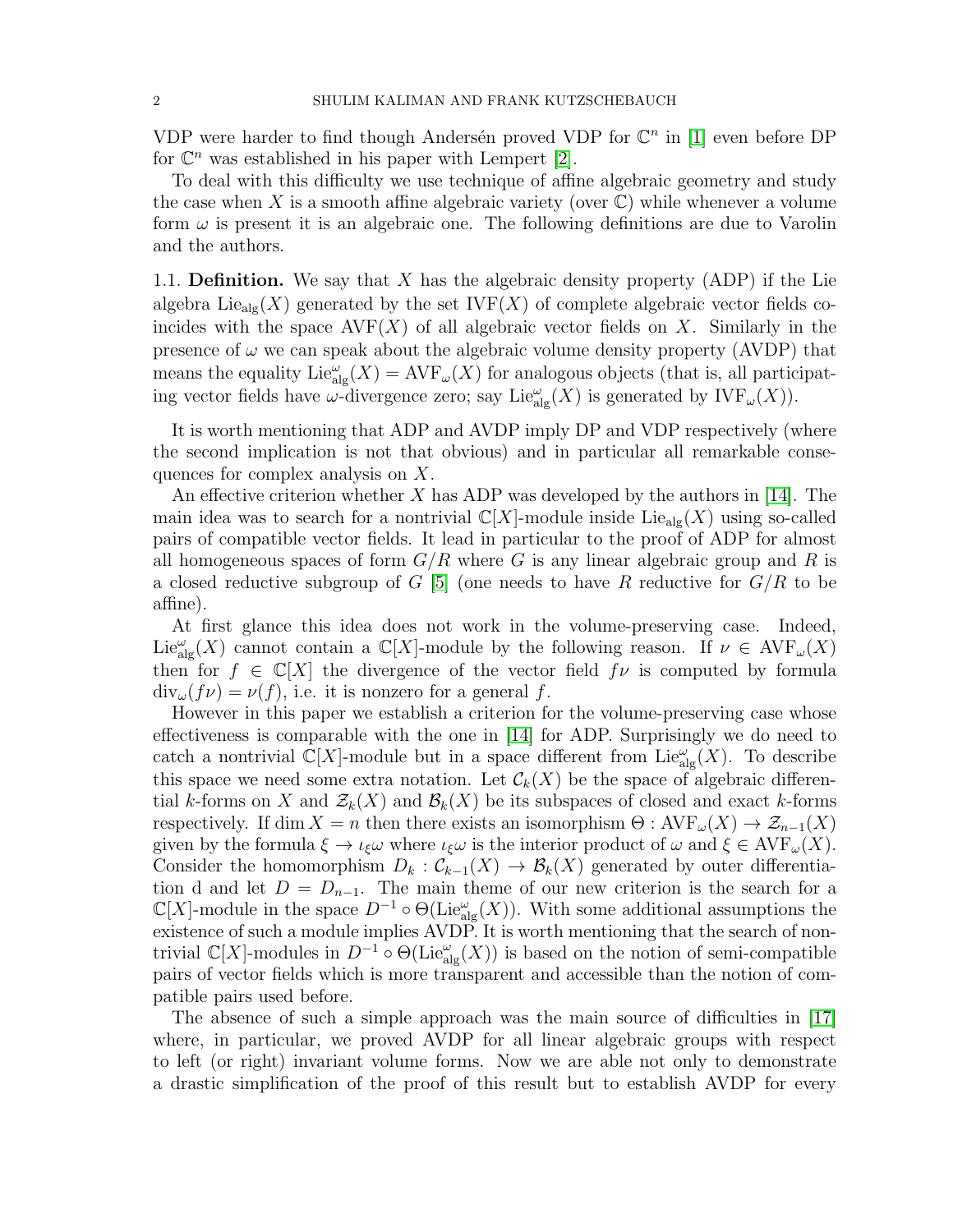homogeneous space  $G/R$  as before provided this space is equipped with a G-invariant volume form (actually, we prove a stronger statement, see Theorem [5,](#page-17-0) Remark [6.1,](#page-17-1) and Corollary [6.2](#page-17-2) below).

The paper is organized as follows. In section [2](#page-2-0) we remind the definition and properties of semi-compatible vector fields which were first introduced in our previous work [\[14\]](#page-26-6). In section [3](#page-6-0) we present the criterion that relates AVDP with such fields. In the next two sections we check whether some assumptions of this criterion are valid for homogeneous spaces. Section 6 contains the main result about AVDP of a homogeneous space equipped with an invariant volume form. As another application of our method in section [7](#page-20-0) we establish AVDP for an interesting class of surfaces that appeared in the solution to the Gromov-Vaserstein problem [\[13\]](#page-26-8). The appendix contains some rather straightforward material on invariant volume forms of homogeneous spaces.

<span id="page-2-0"></span>Acknowledgements. We are grateful to F. Forstneric and J. Globevnik for useful discussions and advice that lead to a better presentation of our results.

#### 2. Preliminaries

The main aim of this section is to remind the definition of semi-compatible vector fields and their properties. This notion will be our main tool in the search of  $\mathbb{C}[X]$ modules in the space  $D^{-1} \circ \Theta(\mathrm{Lie}_{\mathrm{alg}}^{\omega}(X))$  discussed in the Introduction.

2.1. Notation. For the rest of the paper  $X$  is always a smooth affine irreducible algebraic variety over  $\mathbb C$  with an exception of Remark [5.2](#page-15-0) (where X is normal) and all other notations mentioned in Introduction remain valid. We consider often a situation when X is equipped also with an effective algebraic action of a group  $\Gamma$ . We call such an X a Γ-variety and for the rest of the paper  $\Gamma$  is always finite. The ring of regular Γ-invariant functions will be denoted by  $\mathbb{C}[X,\Gamma]$ ; it is naturally isomorphic to the ring  $\mathbb{C}[X/\Gamma]$  of regular functions on the quotient space  $X/\Gamma$ .

2.2. Definition. ([1](#page-2-1)) Recall that a holomorphic vector field  $\xi$  on X is called complete<sup>1</sup> if there is a holomorphic  $\mathbb{C}_+$ -action  $\Phi : \mathbb{C} \times X \to X$  such that  $\xi(f) = \frac{d}{dt} f \circ \Phi(t, *)|_{t=0}$ for every  $f \in \mathbb{C}[X]$ . This action  $\Phi$  is called the phase flow of  $\xi$ . When  $\Phi$  is an algebraic  $\mathbb{C}_+$ -action the field  $\xi$  is called locally nilpotent, and when  $\Phi$  factor through  $\mathbb{C}^* \times X$ and generate an algebraic  $\mathbb{C}^*$ -action then  $\xi$  is called semi-simple.

(2) Let  $\xi$  and  $\eta$  be nontrivial complete algebraic vector fields on a Γ-variety X which are Γ-invariant. We say that the pair  $(\xi, \eta)$  is Γ-semi-compatible if

the span of  $(\text{Ker } \xi \cap \mathbb{C}(X, \Gamma)) \cdot (\text{Ker } \eta \cap \mathbb{C}(X, \Gamma))$  contains a nonzero ideal of  $\mathbb{C}[X, \Gamma]$ .

The largest ideal contained in the span will be called the associate Γ-ideal of the pair  $(\xi, \eta)$ . In the case of a trivial  $\Gamma$  we say that the pair  $(\xi, \eta)$  is semi-compatible. In this terminology Γ-semi-compatibility of  $(\xi, \eta)$  is equivalent to semi-compatibility of  $(\xi', \eta')$ where  $\xi'$  and  $\eta'$  are the vector fields on  $X/\Gamma$  induced by  $\xi$  and  $\eta$ .

<span id="page-2-1"></span><sup>&</sup>lt;sup>1</sup>In our previous papers we called such fields completely (or globally) integrable.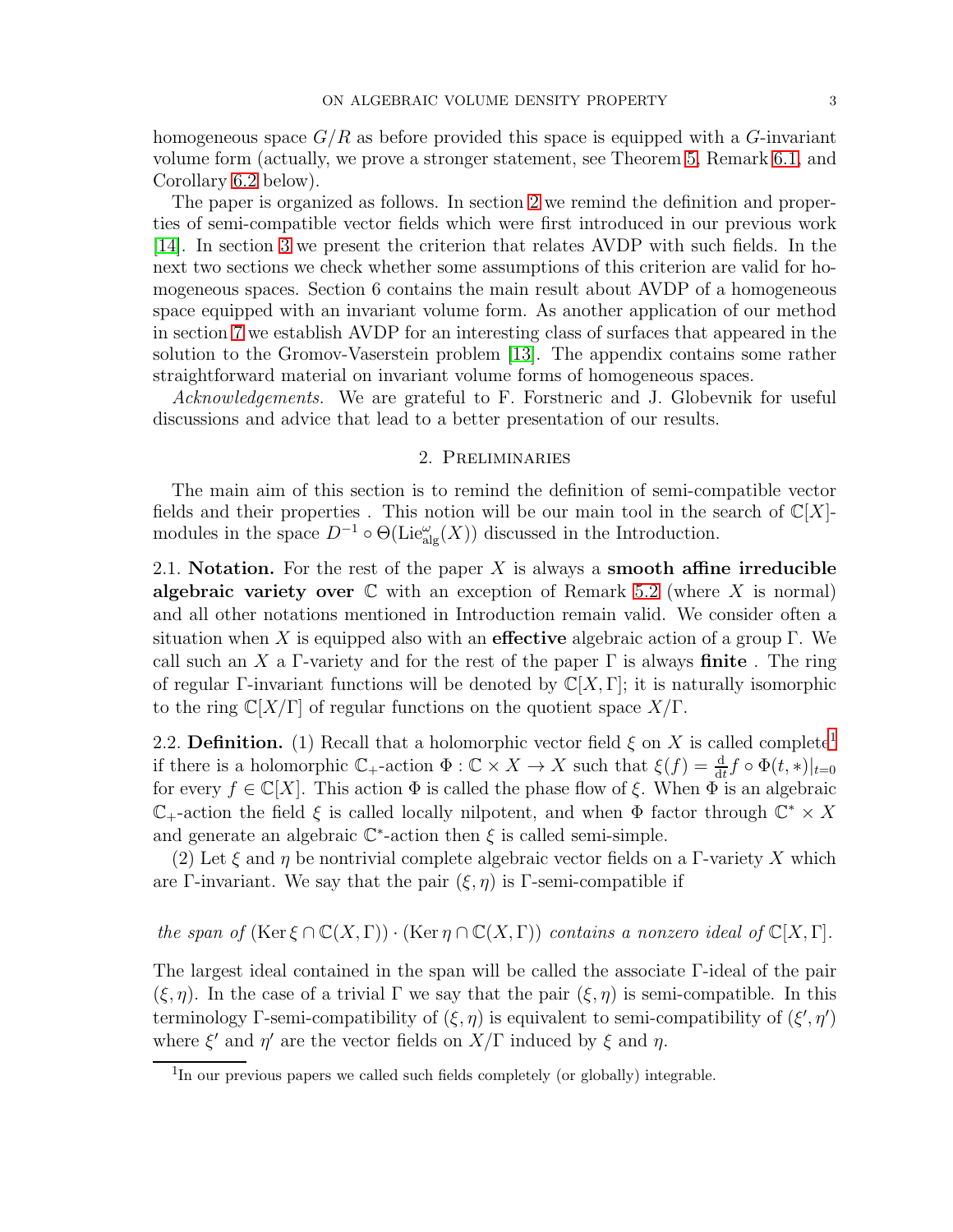<span id="page-3-1"></span>2.3. **Example.** (1) Let  $X_i$  ( $i = 1, 2$ ) be an affine algebraic  $\Gamma_i$ -variety and  $p_i : X :=$  $X_1 \times X_2 \to X_i$  be the natural projection. Let  $\Gamma_i$  and  $\Gamma_1 \times \Gamma_2$  act naturally on X. Suppose that  $\xi_i$  is  $\Gamma_i$ -invariant complete algebraic vector field on X such that  $(p_j)_*(\xi_i) = 0$  for  $1 \leq i \neq j \leq 2$ . Since  $(p_i)^*(\mathbb{C}[X_i,\Gamma_i]) \subset (p_i)^*(\mathbb{C}[X_i]) \subset \text{Ker}\,\xi_j$  we see that  $(\xi_1,\xi_2)$  is a  $(\Gamma_1 \times \Gamma_2)$ -semi-compatible pair on X whose associate  $\Gamma_1 \times \Gamma_2$ -ideal is  $\mathbb{C}[X, \Gamma_1 \times \Gamma_2]$ . This argument does not work when one considers the question of Γ-semi-compatibility of  $(\xi_1, \xi_2)$  for a finite subgroup  $\Gamma$  of  $\Gamma_1 \times \Gamma_2$ . Nevertheless if the assumption of Proposition [2.4](#page-3-0) below holds then  $\xi_1$  and  $\xi_2$  are Γ-semi-compatible.

(2) Consider  $X = SL_2$  as a subvariety of  $\mathbb{C}^4_{a_1,a_2,b_1,b_2}$  given by  $a_1b_2 - a_2b_1 = 1$  (where by  $\mathbb{C}_{z_1,\ldots,z_n}^n$  we denote a Euclidean space  $\mathbb{C}^n$  with a fixed coordinate system  $(z_1,\ldots,z_n)$ . The vector fields

$$
\xi = b_1 \partial/\partial a_1 + b_2 \partial/\partial a_2
$$
 and  $\eta = a_1 \partial/\partial b_1 + a_2 \partial/\partial b_2$ 

are locally nilpotent on X and if we present every  $A \in X$  as a matrix

$$
A = \left[ \begin{array}{cc} a_1 & a_2 \\ b_1 & b_2 \end{array} \right]
$$

then  $\xi$  (resp.  $\eta$ ) is associated with left multiplication by elements of the upper (resp. lower) triangular unipotent  $\mathbb{C}_+$ -subgroup U (resp. L) of  $SL_2$ . Note that  $\mathbb{C}[b_1, b_2] \subset$ Ker  $\xi$  and  $\mathbb{C}[a_1, a_2] \subset \text{Ker } \eta$  which implies that the pair  $(\xi, \eta)$  is semi-compatible and the associate ideal is again  $\mathbb{C}[X]$ . If I is the identity matrix and  $\Gamma$  is the subgroup  $\{I, -I\}$  of  $SL_2$  then  $\xi$  and  $\eta$  induce locally nilpotent vector fields  $\xi'$  and  $\eta'$  on  $Y = X/\Gamma \simeq PSL_2$ . The fact that the pair  $(\xi', \eta')$  is semi-compatible is less trivial but true by the following.

<span id="page-3-0"></span>2.4. Proposition. [\[14,](#page-26-6) Lemma 3.6] Let X be a  $\Gamma$ -variety,  $\xi_1$  and  $\xi_2$  be semi-compatible  $\Gamma$ -invariant vector fields on X. Suppose that  $\xi_1'$  $\int_1$  and  $\xi_2'$  $\frac{1}{2}$  are the induced vector fields on  $X' = X/\Gamma$  and one of the following conditions holds.

(i)  $\xi_1$  and  $\xi_2$  are locally nilpotent and they generate a Lie algebra isomorphic to  $\mathfrak{sl}_2$ that induces a non-degenerate algebraic  $SL_2$ -action on X (i.e. general  $SL_2$ -orbits are of dimension 3).

(ii)  $[\xi_1, \xi_2] = 0$  and  $\xi_1$  is a locally nilpotent vector field with a finitely generated kernel while  $\xi_2$  is either locally nilpotent (also with a finitely generated kernel) or semi-simple. Then the pair  $(\xi', \eta')$  is semi-compatible, i.e.  $(\xi, \eta)$  is  $\Gamma$ -semi-compatible.

2.5. Remark. The kernel of every semi-simple vector field is finitely generated, i.e. the algebraic quotient of X with respect to a  $\mathbb{C}^*$ -action is affine because  $\mathbb{C}^*$  is reductive. The kernel of a locally nilpotent vector field may not be finitely generated by Nagata's counterexample to the 14-th Hilbert problem. The assumption that  $\text{Ker } \xi_i$  is finitely generated is missed in [\[14,](#page-26-6) Lemma 3.4 and Lemma 3.6] but it is essential for the proof. However it does not impact the results of [\[14\]](#page-26-6) since in case (i) the kernels of locally nilpotent derivations are automatically finitely generated by the Hadziev theorem [\[11\]](#page-26-9). Similarly the assumption (ii) was used in situations when locally nilpotent derivations associated with linear actions on Euclidean spaces, i.e. their kernels are again finitely generated by the Maurer-Weitzenbck's theorem [\[22\]](#page-26-10), [\[32\]](#page-26-11). The locally nilpotent vector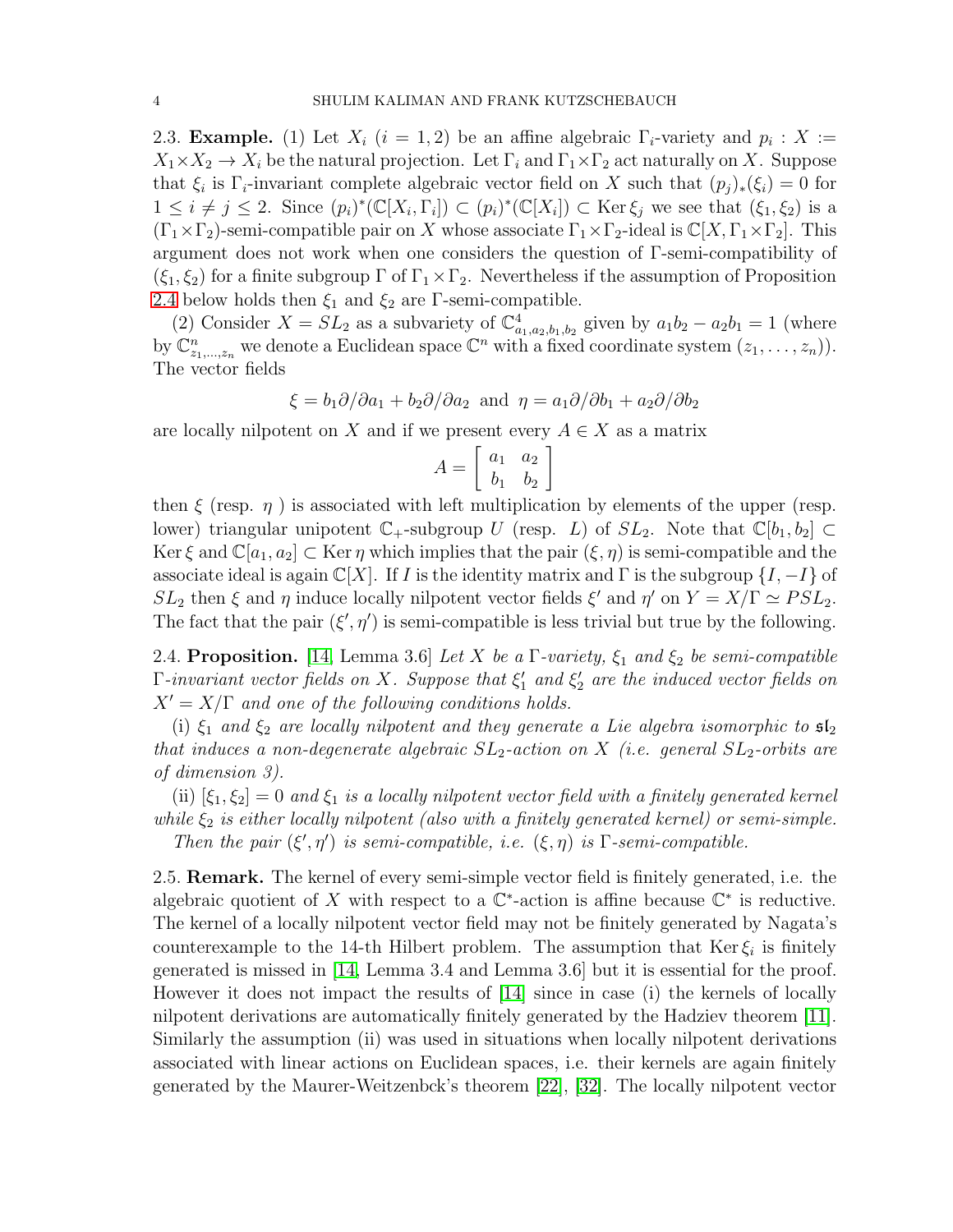fields we are dealing with in this paper also have this property. Therefore we assume the following.

2.6. Convention. For the rest of the paper every locally nilpotent vector field has a finitely generated kernel.

The fact that locally nilpotent vector fields  $\xi$  and  $\eta$  generate a Lie algebra isomorphic to  $\mathfrak{sl}_2$  does not imply in general that they are semi-compatible. However we have the following.

<span id="page-4-0"></span>2.7. Proposition ([\[5\]](#page-25-3)[Theorem 12]). Let X admit a fixed point free non-degenerate  $SL_2$ -action and let U (resp. L) be the unipotent subgroup of upper (resp. lower) triangular matrices in  $SL_2$  as in Example [2.3](#page-3-1) (2). Suppose that  $\xi$  and  $\eta$  are the locally nilpotent vector fields associated with the induced actions of the  $\mathbb{C}_+$ -groups U and L on X. Then  $(\xi, \eta)$  is a semi-compatible pair.

2.8. Remark. The assumption that the action is fixed point free and non-degenerate is essential for the validity of Proposition [2.7.](#page-4-0) In the presence of fixed points the statement does not hold (see [\[4\]](#page-25-4)) and for the degenerate case  $SL_2/\mathbb{C}^*$  provides a counterexample because of the following.

2.9. Proposition. Let X be a smooth affine surface different from  $\mathbb{C}^2$ ,  $\mathbb{C}^* \times \mathbb{C}^*$ , or  $\mathbb{C}^* \times \mathbb{C}$ . Then X does not admit a semi-compatible pair of algebraic vector fields that are locally nilpotent or semi-simple.

*Proof.* Assume that  $\xi_1$  and  $\xi_2$  are such vector fields on X. Let  $H_i$  be the  $\mathbb{C}_+$  or  $\mathbb{C}^*$ group associated with  $\xi_i$  acting on X and let  $\rho_i : X \to X_i := X//H_i$  be the quotient morphism. If  $X_1$  is a point or if it is a curve different from  $\mathbb C$  and  $\mathbb C^*$  then  $X_1$  does not admit nonconstant homomorphisms from  $\mathbb C$  or  $\mathbb C^*$  and therefore any general orbit of  $H_2$  must be contained in a fiber of  $\rho_1$ . Hence morphism  $\rho = (\rho_1, \rho_2) : X \to X_1 \times X_2$ is not birational contrary to the fact that semi-compatibility is equivalent to the claim that  $Z = \rho(X)$  is closed in  $X_1 \times X_2$  and  $\rho$  is finite birational by Proposition 3.4 in [\[14\]](#page-26-6). Thus  $Z = X_1 \times X_2$  is one of the surfaces listed in the statement of Proposition and the Zariski Main theorem implies that X is isomorphic Z. Zariski Main theorem implies that  $X$  is isomorphic  $Z$ .

The existence of fixed point free non-degenerate  $SL_2$  actions on homogeneous spaces is guaranteed by the next result.

<span id="page-4-1"></span>2.10. Proposition. [\[5,](#page-25-3) Theorem 24] Let G be a semi-simple group and R be a proper closed reductive subgroup of G such that  $X = G/R$  is at least three-dimensional. Then there exists an  $SL_2$  subgroup of G whose natural action on X is fixed point free and nondegenerate. In particular, X admits semi-compatible pairs of locally nilpotent vector fields.

Besides the properties of semi-compatible pair listed above we need also the following.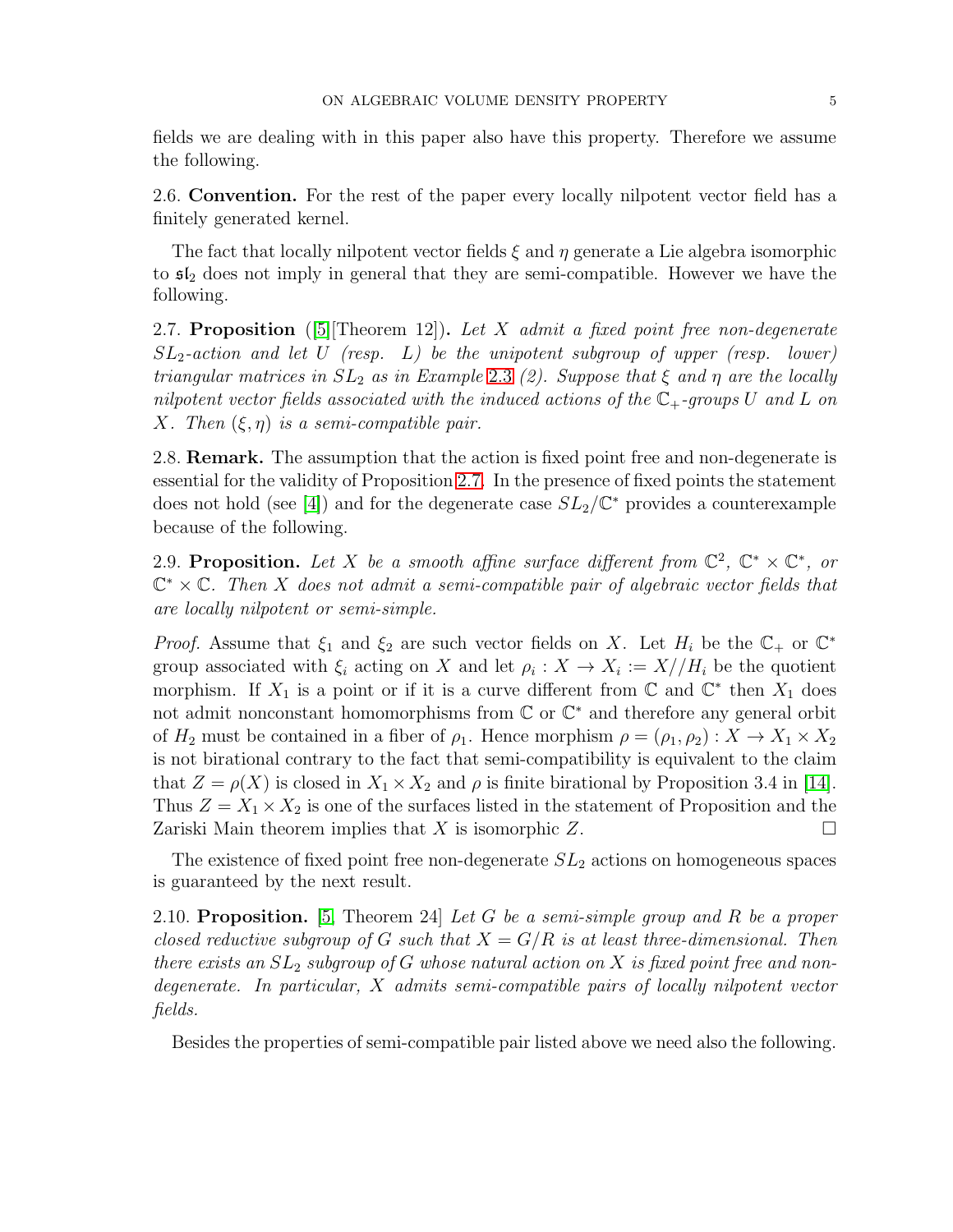<span id="page-5-0"></span>2.11. **Lemma.** Let A be an affine domain (over  $\mathbb{C}$ ) and M be a finitely generated Amodule. Let N be a submodule of M. Suppose that for every maximal ideal  $\mu$  of A one has

$$
M/\mu M = N/(\mu M \cap N).
$$

Then  $M = N$ .

*Proof.* The Nullstellensatz implies that  $M = N$  iff the localized versions of this equality with respect to every  $\mu$  are valid. Thus it is enough to consider the case when A is a local ring with the only maximal ideal  $\mu$ . Then for the A-module  $L = M/N$  the equality  $M/\mu M = N/(\mu M \cap N)$  implies that  $L = \mu L$ , i.e. by the Nakayama lemma L is the zero module which is the desired conclusion.

We are going to apply Lemma [2.11](#page-5-0) is the case of X equipped with two semi-simple vector fields  $\xi$  and  $\eta$  such that they commute. That is, this pair of fields generate a  $\mathbb{C}^* \times \mathbb{C}^*$ -action on X and a structure of a  $\mathbb{Z}^2$ -graded algebra  $A = \bigoplus_{\alpha \in \mathbb{Z}^2} A_{\alpha}$  on  $A = \mathbb{C}[X]$ where  $\mathbb{Z}^2$  is the group of characters for  $\mathbb{C}^* \times \mathbb{C}^*$ . Note that for  $\alpha = (m, n)$  a function f belongs to  $A_{\alpha}$  iff  $\xi(f) = mf$  and  $\eta(f) = nf$ , i.e., the grading is preserved by the vector fields and Ker  $\xi = \bigoplus_{n \in \mathbb{Z}} A_{(0,n)}$  and Ker  $\eta = \bigoplus_{m \in \mathbb{Z}} A_{(m,0)}$ . Furthermore,  $g \in \text{Ker } \xi$ iff  $g_{\alpha} \in \text{Ker}\,\xi$  for every  $\alpha \in \mathbb{Z}^2$  where  $g = \sum_{\alpha \in \mathbb{Z}^2} g_{\alpha}$  and  $g_{\alpha} \in A_{\alpha}$  (similarly for  $\eta$ ).

<span id="page-5-1"></span>2.12. Lemma. Let  $X, \xi, \eta$ , and  $A = \bigoplus_{\alpha \in \mathbb{Z}^2} A_{\alpha}$  be as above and let  $\xi$  and  $\eta$  be tangent to a closed subvariety Y of X. That is, one has a grading  $B = \bigoplus_{\alpha \in \mathbb{Z}^2} B_{\alpha}$  on  $B = \mathbb{C}[Y]$ . Then for every  $b \in B_\alpha$  there exists  $a \in A_\alpha$  such that  $a|_Y = b$ . In particular for every  $b \in \text{Ker } \xi|_Y$  (resp.  $b \in \text{Ker } \eta|_Y$ ) there is  $a \in \text{Ker } \xi$  (resp.  $a \in \text{Ker } \eta$ ) such that  $a|_Y = b$ .

*Proof.* Every regular function  $b \in B_\alpha$  has a regular extension f to the ambient algebraic variety X. Taking the  $\alpha$ -homogeneous component of f we get the desired a.

<span id="page-5-2"></span>2.13. Proposition. Let  $\xi$  and  $\eta$  be two semi-simple vector fields on X such that they commute, i.e. they induced a  $\mathbb{C}^* \times \mathbb{C}^*$ -action on X. Suppose that the algebraic quotient morphism  $\pi : X \to W := X//(\mathbb{C}^* \times \mathbb{C}^*)$  is smooth and all orbits of the action are two-dimensional. Then the pair  $(\xi, \eta)$  is semi-compatible.

*Proof.* Since  $\mathbb{C}^* \times \mathbb{C}^*$  is reductive this implies that for any  $w \in W$  the fiber  $\pi^{-1}(w)$ contains a unique closed orbit Y and  $\pi^{-1}(w) \setminus Y$  is the union of nonclosed orbits each of which contains Y in its closure (e.g., see [\[19\]](#page-26-12) or [\[26\]](#page-26-13)). By assumption each orbit is two-dimensional and it cannot contain another orbit in its closure, i.e.  $\pi^{-1}(w) =$  $Y \simeq \mathbb{C}^* \times \mathbb{C}^*$ . Consider  $A = \bigoplus_{\alpha \in \mathbb{Z}^2} A_{\alpha}$  and  $B = \bigoplus_{\alpha \in \mathbb{Z}^2} B_{\alpha}$  as in Lemma [2.12.](#page-5-1) Note that  $A_{(0,0)} = \mathbb{C}[W]$ , i.e. A and every  $A_{\alpha}$  are  $\mathbb{C}[W]$ -modules. Furthermore, since  $\pi$ is smooth,  $A/\mu(w)$  is a domain where  $\mu(w)$  is the maximal ideal in  $\mathbb{C}[W]$  associated with the point w. That is,  $B = A/\mu(w)$  and by Lemma [2.12](#page-5-1)  $B_{\alpha} = A_{\alpha}/\mu(w)$ . Let A' (resp.  $A'_{\alpha}$ ) be the C[W]-submodule of A (resp.  $A_{\alpha}$ ) generated by SpanKer  $\xi$  · Ker  $\eta$ (resp.  $\sum_{\beta+\gamma=\alpha}$  Span(Ker  $\xi \cap A_{\beta}$ ) · (Ker  $\eta \cap A_{\gamma}$ )). Note that  $A' = \bigoplus_{\alpha \in \mathbb{Z}^2} A'_{\alpha}$  and consider  $B'_{\alpha} = A'_{\alpha}/\mu(w)$ . The restrictions  $\xi_w$  and  $\eta_w$  of  $\xi$  and  $\eta$  to Y are semi-compatible, i.e.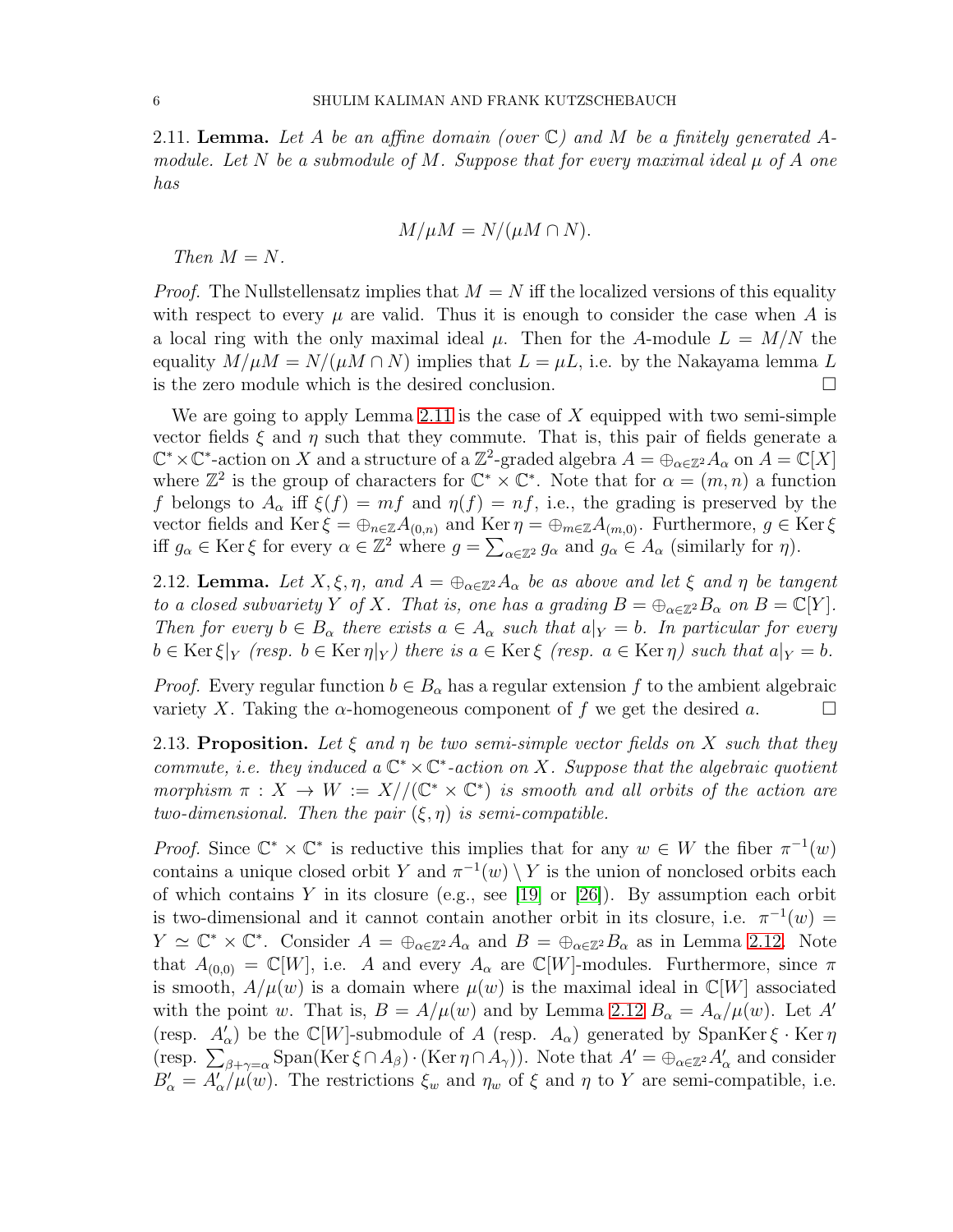SpanKer  $\xi_w$  · Ker  $\eta_w = B = \bigoplus_{\alpha \in \mathbb{Z}^2} B_\alpha$  and the second statement of Lemma [2.12](#page-5-1) implies that  $B'_{\alpha} = \sum_{\beta + \gamma = \alpha}$  Span(Ker  $\xi_w \cap B_{\beta}$ ) · (Ker  $\eta_w \cap B_{\gamma}$ ). That is,  $A_{\alpha}/\mu(w) = B_{\alpha} = B'_{\alpha}$  $A'_{\alpha}/\mu(w)$  for every  $w \in W$ . Since each vector space  $B_{\alpha}$  is at most one-dimensional,  $A_{\alpha}$ is a finitely generated  $\mathbb{C}[W]$ -module. By Propositions [2.11](#page-5-0)  $A_{\alpha} = A'_{\alpha}$  and thus  $A = A'$ which is the desired conclusion.  $\Box$ 

#### 3. THE CRITERION

<span id="page-6-0"></span>To demonstrate the strength of our method we start this section with a simplified version of our criterion which yields AVDP for semi-simple Lie groups in Example [3.4](#page-7-0) (this fact was established in [\[17\]](#page-26-7) but our present approach is strikingly simpler than the argument used in that paper).

Recall that

$$
\Theta: \mathrm{AVF}_{\omega}(X) \to \mathcal{Z}_{n-1}(X)
$$

is the isomorphism given by the formula  $\xi \to \iota_{\xi} \omega$  (where  $\iota_{\xi} \omega$  is the interior product of  $\omega$  and  $\xi \in \text{AVF}_{\omega}(X)$  and  $D_k : \mathcal{C}_{k-1}(X) \to \mathcal{B}_k(X)$  is the homomorphism generated by outer differentiation d. The next simple observation provides a crucial connection between semi-compatibility and existence of  $\mathbb{C}[X]$ -modules in  $D^{-1} \circ \Theta(\mathrm{Lie}_{\mathrm{alg}}^{\omega}(X))$  where  $D = D_{n-1}.$ 

<span id="page-6-2"></span>3.1. Proposition. Let  $\xi$  and  $\eta$  be vector fields from  $\operatorname{AVF}_{\omega}(X)$ . <sup>[2](#page-6-1)</sup> Then

$$
u_{\lbrack \xi,\eta\rbrack}\omega = \mathrm{d}\iota_{\xi}\iota_{\eta}\omega.
$$

Proof. Recall the following relations between the outer differentiation d, Lie derivative  $L_{\xi}$  and the interior product  $\iota_{\xi}$  [\[18\]](#page-26-14)

(2) 
$$
L_{\xi} = d\iota_{\xi} + \iota_{\xi}d \text{ and } [L_{\xi}, \iota_{\eta}] = \iota_{[\xi, \eta]}.
$$

By this formula

$$
\iota_{\xi}d\iota_{\eta}\omega = \iota_{\xi}(L_{\eta} - \iota_{\eta}d)\omega
$$

where the right-hand side is zero since  $L_{\eta}\omega - \iota_{\eta}d\omega = 0$  for closed  $\omega$  and  $\eta$  of  $\omega$ divergence zero. Then another application of formula (2) in combination with the fact that  $\iota_{\xi}d\iota_{\eta}\omega=0$  yields

$$
[L_{\xi}, \iota_{\eta}]\omega = L_{\xi}\iota_{\eta}\omega - \iota_{\eta}L_{\xi}\omega = L_{\xi}\iota_{\eta}\omega = d\iota_{\xi}\iota_{\eta}\omega + \iota_{\xi}d\iota_{\eta}\omega = d\iota_{\xi}\iota_{\eta}\omega.
$$

Thus by formula (2) we have the desired equality

$$
\iota_{[\xi,\eta]}\omega = d\iota_{\xi}\iota_{\eta}\omega.
$$

Let  $\xi, \eta \in \text{IVF}_{\omega}(X), f \in \text{Ker}\,\xi$ , and  $g \in \text{Ker}\,\eta$ . Replacing  $\xi$  and  $\eta$  in Formula (1) by complete fields  $f\xi$  and gn respectively we can see that  $(fg)_{\iota\xi\iota\eta}\omega \in D^{-1} \circ \Theta(\mathrm{Lie}_{\mathrm{alg}}^{\omega}(X)).$ Hence one has the following.

<span id="page-6-1"></span><sup>&</sup>lt;sup>2</sup>Actually the statement remains valid when  $X$  is a complex manifold equipped with a holomorphic volume form  $\omega$  and  $\xi$  and  $\eta$  are two holomorphic vector fields on X of  $\omega$ -divergence zero.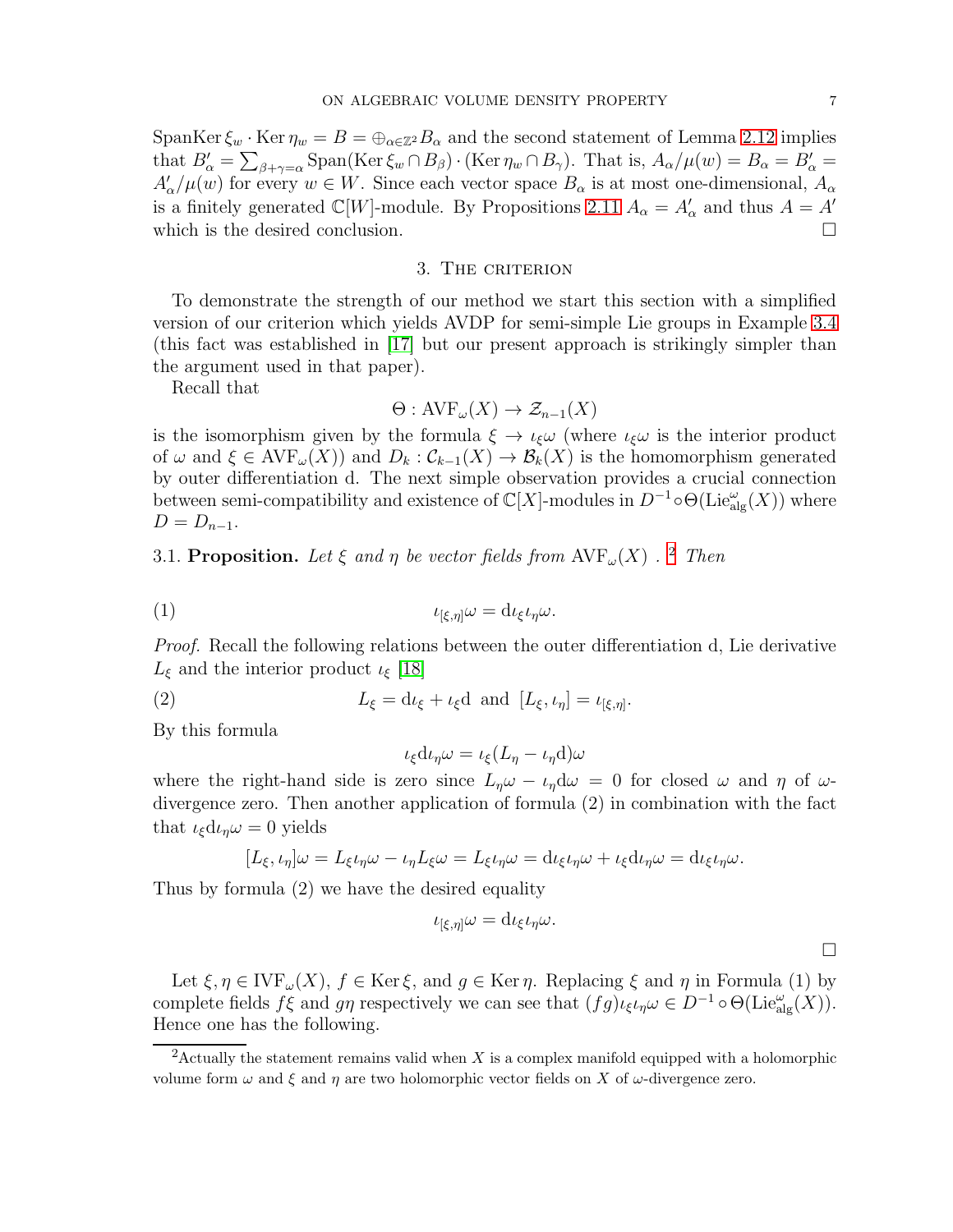<span id="page-7-4"></span>3.2. Corollary. Let X be a variety equipped with an algebraic volume form  $\omega$  and let  $\xi$ and  $\eta$  be semi-compatible divergence-free vector fields on X. Then  $D^{-1} \circ \Theta(\text{Lie}_{\text{alg}}^{\omega}(X))$ contains a nontrivial  $\mathbb{C}[X]$ -submodule L of the module  $\mathcal{C}_{n-2}(X)$ .<sup>[3](#page-7-1)</sup>

Let  $\mu(x) \subset \mathbb{C}[X]$  be the maximal ideal of functions vanishing at  $x \in X$  and let L be the largest  $\mathbb{C}[X]$ -submodule of  $D^{-1} \circ \Theta(\mathrm{Lie}_{\mathrm{alg}}^{\omega}(X))$ . Since  $\mathcal{C}_{n-2}(X)$  is a finitely generated  $\mathbb{C}[X]$ -module, Lemma [2.11](#page-5-0) implies that equality  $L = \mathcal{C}_{n-2}(X)$  holds as soon as  $L/\mu(x)L = C_{n-2}(X)/\mu(x)C_{n-2}(X)$  for every  $x \in X$ . The latter is true provided Condition (A′ ) below holds and we have the following.

<span id="page-7-2"></span>3.3. Proposition. Let X be a variety equipped with an algebraic volume form  $\omega$  and let  $(\xi_j, \eta_j)_{j=1}^k$  be pairs of divergence-free semi-compatible vector fields. Let  $I_j$  be the ideal associated with  $(\xi_j, \eta_j)$ , and let  $I_j(x) = \{f(x)|f \in I_j\}$  for  $x \in X$ . Suppose that

 $(A')$ ) for every  $x \in X$  the set  $\{I_j(x)\xi_j(x) \wedge \eta_j(x)\}_{j=1}^k$  generates the fiber  $\Lambda^2 T_x X$  of  $\Lambda^2 TX$  over x.

Then  $\Theta(\mathrm{Lie}_{\mathrm{alg}}^{\omega}(X))$  contains  $\mathcal{B}_{n-1}(X)$ .

As a consequence of Proposition [3.3](#page-7-2) we have (the basic form of) our main criterion.

<span id="page-7-3"></span>**Theorem 1.** Let X be a variety equipped with an algebraic volume form  $\omega$  and pairs of divergence-free semi-compatible vector fields satisfying Condition (A′ ) from Proposition [3.3](#page-7-2). Suppose also that the following condition is true

 $(B')$ ) the image of  $\Theta(\mathrm{Lie}_{\mathrm{alg}}^{\omega}(X))$  under De Rham homomorphism  $\Phi_{n-1} : \mathcal{Z}_{n-1}(X) \to$  $H^{n-1}(X,\mathbb{C})$  coincides with  $H^{n-1}(X,\mathbb{C})$ .

Then  $\Theta(\mathrm{Lie}_{\mathrm{alg}}^{\omega}(X)) = \mathcal{Z}_{n-1}(X)$  and therefore  $\mathrm{Lie}_{\mathrm{alg}}^{\omega}(X) = \mathrm{AVF}_{\omega}(X)$ , i.e., X has the algebraic volume density property.

<span id="page-7-0"></span>3.4. **Example.** Let G be a semi-simple group of dimension n. For a simply connected G the cohomology ring  $H^*(G, \mathbb{C})$  is isomorphic to  $H^*(S^{k_1} \times \ldots \times S^{k_l}, \mathbb{C})$  where  $S^k$  is a sphere of dimension k and each  $k_i \geq 3$  (e.g., see Theorem from Section 2.1 in [\[8\]](#page-25-5)). Therefore (even in a non-simply connected case)  $H^{n-1}(G,\mathbb{C})=0$  and condition  $(B')$ holds automatically. The semi-compatible pairs of divergence-free vector fields on  $SL_2$ from Example [2.3\(](#page-3-1)2) taken over all  $SL_2$ -subgroups of G fulfill condition (A') (see also Lemma [5.1](#page-14-0) below and the discussion thereafter). Thus G has AVDP by Theorem [1.](#page-7-3)

To extend this type of argument to homogeneous spaces one needs to consider, for instance, the case of  $X = G/\Gamma$  where  $\Gamma$  is a finite subgroup of G. Note that any vector field on X can be viewed as a  $\Gamma$ -invariant vector field on G. This leads to a theory

<span id="page-7-1"></span><sup>&</sup>lt;sup>3</sup> In a more general setting an accurate proof of Corollary [3.2](#page-7-4) is given below in Corollary [3.9](#page-9-0) (similarly we only sketch the proofs of Proposition [3.3](#page-7-2) and Theorem [1](#page-7-3) since they are special cases of Proposition [3.11](#page-9-1) and Theorem [2](#page-10-0) respectively).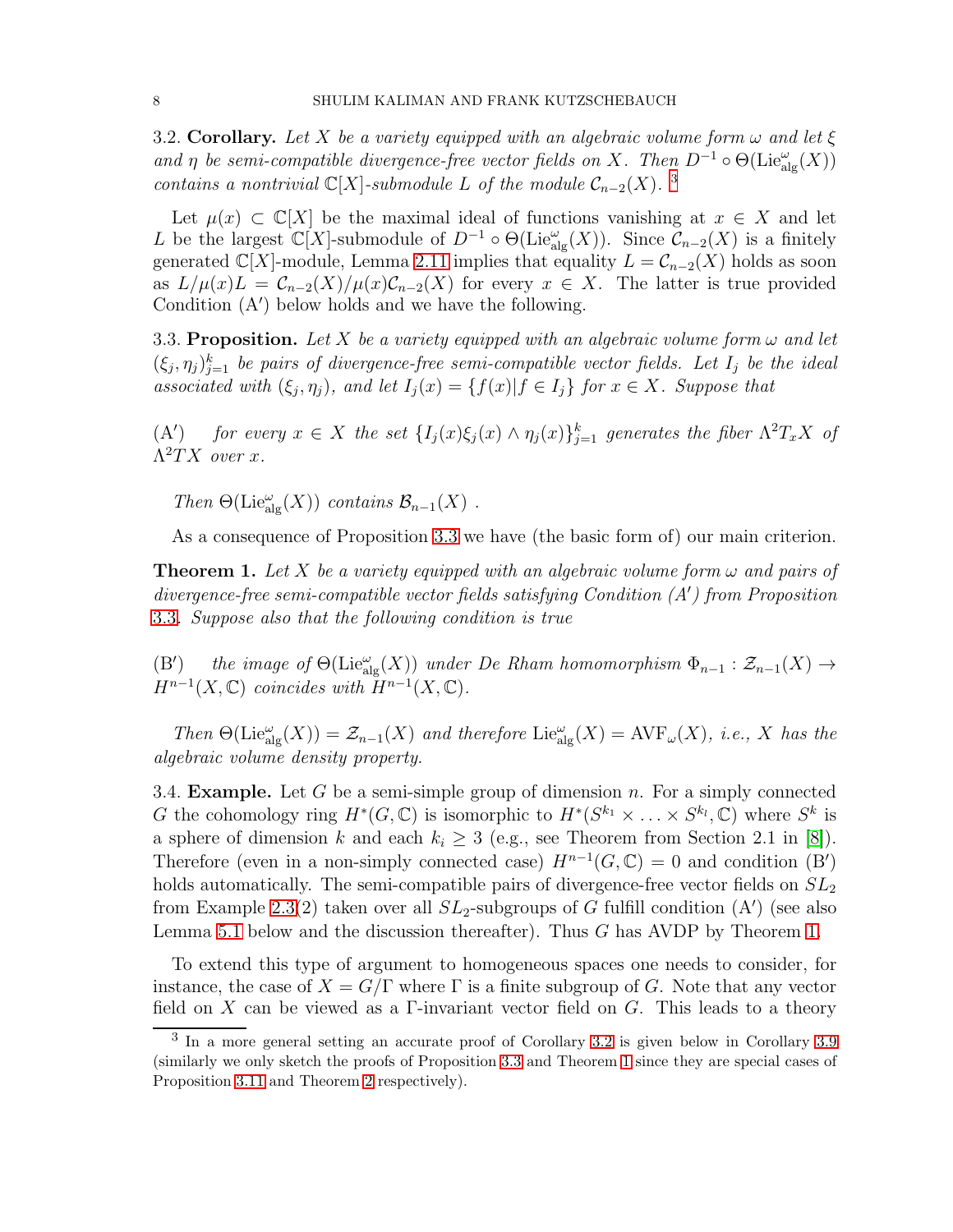of algebraic volume density for Γ-invariant fields and a more general setting for our criterion.

<span id="page-8-0"></span>3.5. Notation. Let X be a Γ-variety equipped with an algebraic volume form  $\omega$ . Then for every  $\gamma \in \Gamma$  one has

$$
\omega\circ\gamma=\chi_\omega(\gamma)\omega
$$

where  $\chi_{\omega}$  is a map from  $\Gamma$  into the group of invertible regular functions on X. We denote by  $\mathrm{Lie}^{\omega}_{\text{alg}}(X,\Gamma)$  the Lie algebra generated by Γ-invariant complete algebraic vector fields of  $\omega$ -divergence zero. Similarly AVF<sub> $\omega$ </sub>(X, Γ) will be the space of algebraic Γ-invariant divergence-free vector fields. Such fields can be also viewed as elements of  $AVF_{\omega}(X/\Gamma)$ . By  $\mathcal{C}_k(X,\Gamma)$  we denote the space of algebraic k-forms  $\alpha$  such that

$$
\alpha \circ \gamma = \chi_{\omega}(\gamma) \alpha
$$

for every  $\gamma \in \Gamma$ . By  $\mathcal{Z}_k(X,\Gamma)$  and  $\mathcal{B}_k(X,\Gamma)$  we denote the subspaces of closed and exact forms in  $\mathcal{C}_k(X, \Gamma)$ . The restriction of  $\Theta : AVF_\omega(X) \to \mathcal{Z}_{n-1}(X)$  generates an isomorphism between  $\text{AVF}_{\omega}(X, \Gamma)$  and  $\mathcal{Z}_{n-1}(X, \Gamma)$ . We assume further that  $\chi_{\omega}$  is a character because we shall deal with the situation when  $\Gamma$  is contained in a connected group of automorphisms and the following holds.

<span id="page-8-2"></span>3.6. Proposition. Let F be a connected group of algebraic automorphisms of a smooth irreducible affine algebraic variety Y equipped with a volume form  $\tau$ . Then for every  $\alpha \in F$  one has  $\alpha^*(\tau) = c\tau$  for some  $c \in \mathbb{C}^*$ .

*Proof.* Note that  $\alpha^*(\tau) = h\tau$  where h is an element of the group H of invertible functions on Y. Note that h must be in the same connected component of H as constants. However the group  $H/\mathbb{C}^*$  is isomorphic to  $H^1(Y,\mathbb{Z})$  (e.g., see [\[9\]](#page-25-6)) and therefore it is discrete. Hence  $h \in \mathbb{C}^*$ .

 $\Box$ 

3.7. **Remark.** In general if  $\alpha$  does not belong to the connected component of identity in the algebraic automorphism group the assumption that  $\alpha^*(\tau)/\tau$  is constant does not hold. Consider for instance a torus  $(\mathbb{C}^*)^2$  equipped with coordinates  $(z, w)$ . Let  $\tau = (\frac{z}{w})\frac{\mathrm{d}z}{z}$  $rac{\mathrm{d}z}{z} \wedge \frac{\mathrm{d}w}{w}$  $\frac{dw}{w}$  and  $\alpha$  be given by  $(z, w) \rightarrow (w, z)$ . Then  $\alpha^*(\tau) = -\frac{w^2}{z^2}$ .  $\frac{w^2}{z^2}\tau$ . However if Y is weakly rationally connected in terminology of [\[17,](#page-26-7) Proposition 6.4] then  $\alpha^*(\tau)/\tau$  is constant for every algebraic automorphism  $\alpha$ .

Since  $\chi_{\omega}$  is a character  $D_k$  sends  $\mathcal{C}_{k-1}(X,\Gamma)$  into  $\mathcal{B}_k(X,\Gamma)$  and even more.

<span id="page-8-1"></span>3.8. Lemma. Let Notation [3.5](#page-8-0) hold and  $\chi_{\omega}$  be a character, i.e.  $\omega \circ \gamma/\omega$  is constant for every  $\gamma \in \Gamma$ . Then one has  $\mathcal{B}_k(X,\Gamma) = D_k(\mathcal{C}_{k-1}(X,\Gamma))$  for every  $k \geq 1$ . In particular, if  $C_{n-2}(X,\Gamma) = D^{-1} \circ \Theta(\mathrm{Lie}_{\mathrm{alg}}^{\omega}(X,\Gamma))$  then  $\mathcal{B}_{n-1}(X,\Gamma) \subset \Theta(\mathrm{Lie}_{\mathrm{alg}}^{\omega}(X,\Gamma)).$ 

*Proof.* Let  $\Xi$  be the set of irreducible characters of representations of Γ. Then  $\mathcal{B}_k(X) =$  $\bigoplus_{\chi \in \Xi} V_{\chi}$  and  $\mathcal{C}_{k-1}(X) = \bigoplus_{\chi \in \Xi} U_{\chi}$  where  $V_{\chi}$  and  $U_{\chi}$  are the subspaces corresponding to character  $\chi$ . Since  $D_k(U_\chi) \subset V_\chi$  and  $\mathcal{B}_k(X) = D_k(\mathcal{C}_{k-1}(X))$  one has  $D_k(U_\chi) = V_\chi$ which implies the desired conclusion.

 $\Box$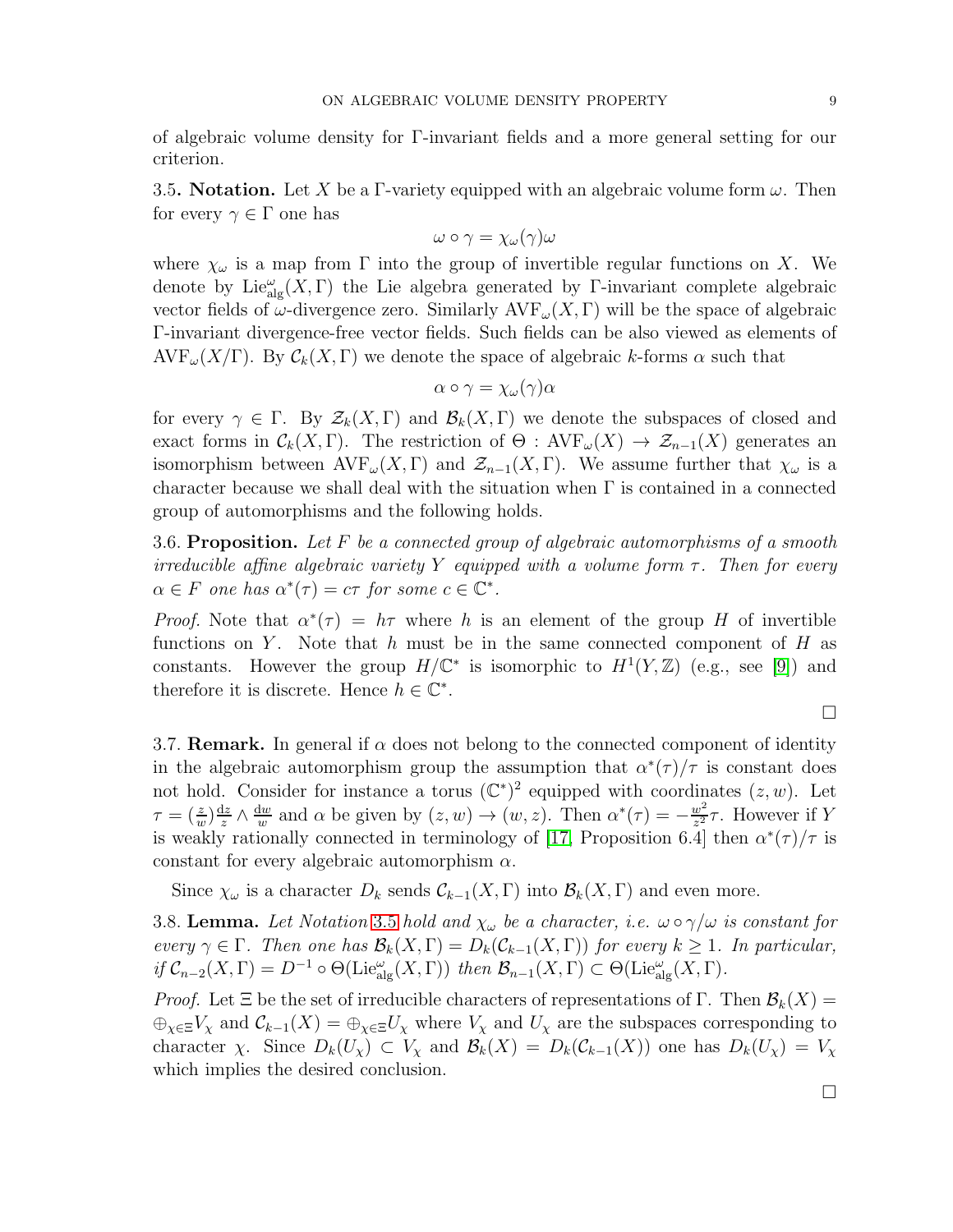Now Proposition [3.1](#page-6-2) implies the following.

<span id="page-9-0"></span>3.9. Corollary. Let X be a Γ-variety equipped with an algebraic volume form  $\omega$  and let  $\xi$  and  $\eta$  be  $\Gamma$ -semi-compatible divergence-free vector fields on X with an associated  $\Gamma$ -ideal  $I \subset \mathbb{C}[X,\Gamma]$ . Then  $D^{-1} \circ \Theta(\mathrm{Lie}_{\mathrm{alg}}^{\omega}(X,\Gamma))$  contains the  $\mathbb{C}[X,\Gamma]$ -submodule  $I_{\iota \xi} \iota_{\eta} \omega$ of the module  $C_{n-2}(X,\Gamma)$ .

*Proof.* Formula (1) from Proposition [3.1](#page-6-2) implies that for  $f \in \text{Ker } \xi$ ,  $g \in \text{Ker } \eta$ , and  $\kappa = [f\xi, g\eta]$  one has  $\iota_{\kappa}\omega = d\iota_{f\xi}\iota_{g\eta}\omega$ , i.e.  $(fg)\iota_{\xi}\iota_{\eta}\omega \in D^{-1}(\iota_{\kappa}\omega)$ . Choose Γ-invariant f and g. Then by Γ-semi-compatibility  $D^{-1} \circ \Theta(\mathrm{Lie}_{\mathrm{alg}}^{\omega}(X))$  contains the  $\mathbb{C}[X,\Gamma]$ -module  $I_{\ell\xi l\eta}\omega$ .

3.10. **Notation.** Suppose that X is an *n*-dimensional Γ-variety equipped with a volume form  $\omega$ . For any subbundle V of  $\Lambda^kTX$  we denote by  $\mathcal{C}_{n-k}^V(X,\Gamma)$  the "dual" subbundle of  $\mathcal{C}_{n-k}(X, \Gamma)$  that consists of all forms  $\tau$  such that for every  $x \in X$  the restriction of  $\tau$  to  $\Lambda^{n-k}T_xX$  is contained in the space generated by elements  $\iota_{v_1} \ldots \iota_{v_k} \omega(x)$  where  $v_1 \wedge \ldots \wedge v_k$  runs over  $V_x$ .

<span id="page-9-1"></span>3.11. Proposition. Let X be a Γ-variety equipped with an algebraic volume form  $\omega$ and let  $(\xi_j, \eta_j)_{j=1}^k$  be pairs of  $\Gamma$ -semi-compatible divergence-free vector fields. Let  $I_j$  be the  $\Gamma$ -ideal associated with  $(\xi_j, \eta_j)$ , and let  $I_j(x) = \{f(x)|f \in I_j\}$  for  $x \in X$ . Suppose that V is a subbundle of  $\Lambda^2TX$  such that

(A") for every  $x \in X$  the set  $\{I_j(x)\xi_j(x) \wedge \eta_j(x)\}_{j=1}^k$  generates the fiber  $V_x$  of  $V$  over  $x$ .

Then  $\Theta(\mathrm{Lie}_{\mathrm{alg}}^{\omega}(X,\Gamma))$  contains  $D(\mathcal{C}_{n-2}^V(X,\Gamma))$ . In particular, if one has additionally  $V = \Lambda^2 TX$ 

(in which case we say that Condition (A) holds) then  $\Theta(\mathrm{Lie}_{\mathrm{alg}}^\omega(X,\Gamma))$  contains  $\mathcal{B}_{n-1}(X,\Gamma)$ .

*Proof.* By Corollary [3.9](#page-9-0)  $D^{-1} \circ \Theta(\text{Lie}_{\text{alg}}^{\omega}(X, \Gamma))$  contains a  $\mathbb{C}[X, \Gamma]$ -module L of form

$$
L = \sum_{j=1}^{k} I_j \iota_{\xi_j} \iota_{\eta_j} \omega.
$$

Treat now  $\mathcal{C}_{n-2}^V(X,\Gamma)$  as a finitely generated  $\mathbb{C}[X/\Gamma]$ -module, and L as a submodule of this module . By Lemma [2.11](#page-5-0) the module  $\mathcal{C}_{n-2}^V(X,\Gamma)$  coincides with L if for every  $x \in X/\Gamma$  one has

$$
\mathcal{C}_{n-2}^V(X,\Gamma)/(\mu(x)\mathcal{C}_{n-2}^V(X,\Gamma)) = L/(\mu(x)L)
$$

where  $\mu(x)$  is the maximal ideal in  $\mathbb{C}[X/\Gamma]$  associated with the point x. The last equality is, of course, equivalent to Condition (A"). Thus we have the desired conclusion.

 $\Box$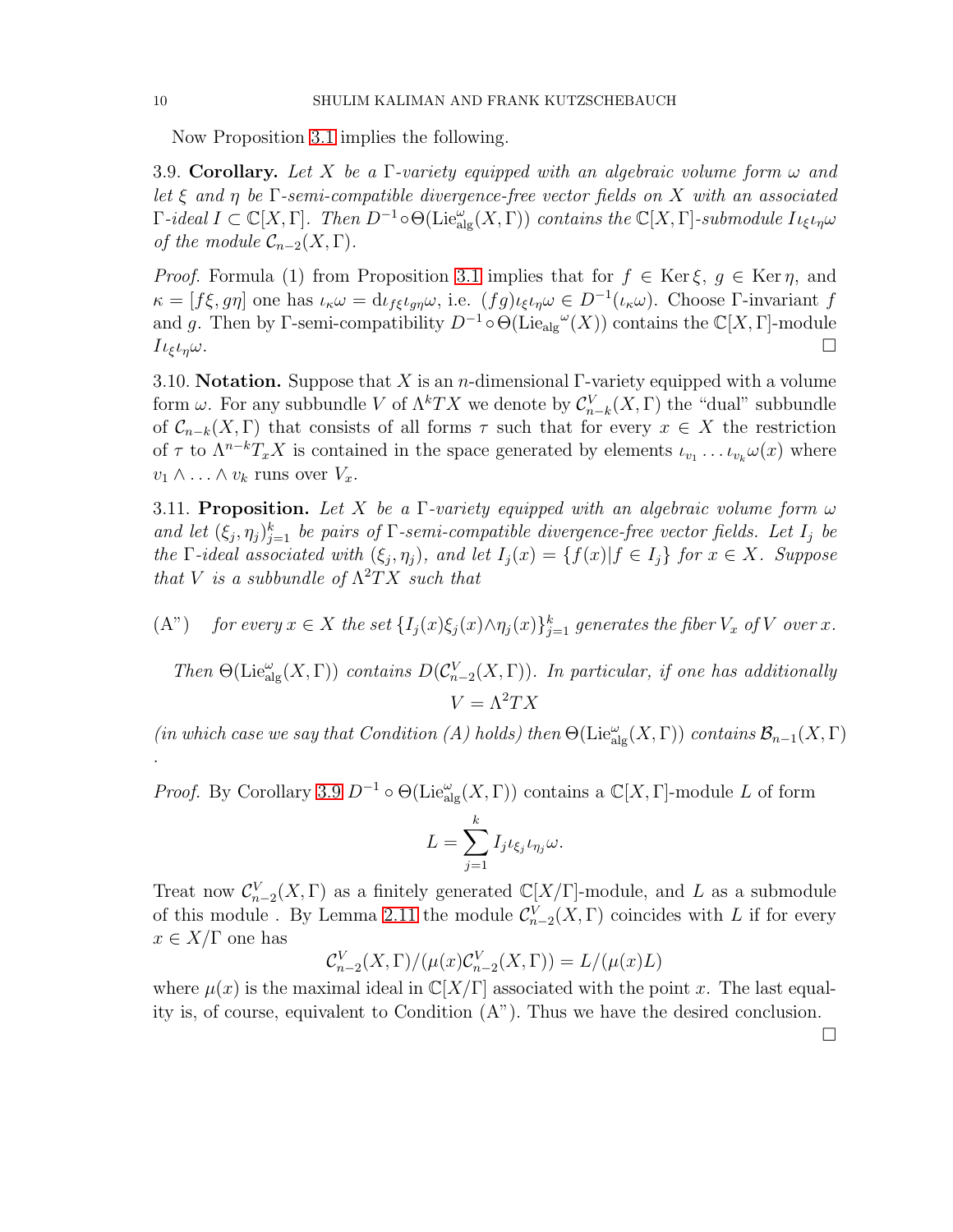<span id="page-10-3"></span>3.12. Corollary. Let X be a Γ-variety equipped with an algebraic volume form  $\omega$  and let  $(\xi_j, \eta_j)_{j=1}^{k_0}$  be pairs of divergence-free  $\Gamma$ -semi-compatible vector fields. Suppose that  $F$  is a group of algebraic automorphisms of  $X$  with the following properties:

(i) the natural F-action commutes with the  $\Gamma$ -action and preserves  $\omega$  up to constant factors;

(ii) F induces a transitive action on  $X/\Gamma$  <sup>[4](#page-10-1)</sup>.

Suppose that V is the subbundle of  $\Lambda^2TX$  such that it is invariant under the natural F-action and at a general point  $x_0 \in X$  its fiber  $V_{x_0}$  is generated by the set  $\{\xi_j(x_0) \wedge$  $\eta_j(x_0)\}_{j=1}^k$ . Then  $\Theta(\mathrm{Lie}_{\mathrm{alg}}^{\omega}(X,\Gamma))$  contains  $D(\mathcal{C}_{n-2}^V(X,\Gamma))$  and therefore by Lemma [3.8](#page-8-1)  $\Theta(\mathrm{Lie}^{\omega'}_{\mathrm{alg}}(X,\Gamma)) \supset \mathcal{B}_{n-1}(\tilde{X},\Gamma)$  provided  $\chi_{\omega}$  is a character.

*Proof.* Since  $x_0$  is a general point  $I_j(x_0) = \{f(x_0) | f \in I_j\} \neq 0$  for every j where  $I_j$  is the Γ-ideal associate with  $(\xi_j, \eta_j)$ . In particular,  $\{I_j(x_0)\xi_j(x_0) \wedge \eta_j(x_0)\}_{j=1}^{k_0}$  generates  $V_{x_0}$ . Since every automorphism  $\alpha \in F$  sends  $\omega$  into  $c\omega, c \in \mathbb{C}^*$ , it preserves the set of vector fields with ω-divergence zero. Complete algebraic vector fields are also preserved by  $\alpha$ . In combination with transitivity of the F-action on  $X/\Gamma$  this implies that we can extend the sequence to  $(\xi_j, \eta_j)_{j=1}^{k_0}$  to a larger sequence of pairs of semi-compatible divergence-free vector fields of form  $\{(\alpha_*(\xi_j), \alpha_*(\eta_j)) | j = 1, \ldots, k_0; \alpha \in F\}$  for which Condition (A) from Proposition [3.11](#page-9-1) holds. Hence we are done.

 $\Box$ 

As a consequence of Proposition [3.11](#page-9-1) we have our main criterion.

<span id="page-10-0"></span>**Theorem 2.** Let X be a  $\Gamma$ -variety equipped with an algebraic volume form  $\omega$  and let  $(\xi_j, \eta_j)_{j=1}^k$  be pairs of  $\Gamma$ -semi-compatible divergence-free vector fields. Let  $I_j$  be the  $\Gamma$ ideal associated with  $(\xi_j, \eta_j)$  and  $I_j(x) = \{f(x)|f \in I_j\}$  for  $x \in X$ . Suppose that

(A) for every  $x \in X$  the set  $\{I_j(x)\xi_j(x) \wedge \eta_j(x)\}_{j=1}^k$  generates  $\Lambda^2 T_x X$ .

Suppose also that the following condition is true

(B) the image of  $\Theta(\mathrm{Lie}_{\mathrm{alg}}^{\omega}(X,\Gamma))$  under De Rham homomorphism  $\Phi_{n-1} : \mathcal{Z}_{n-1}(X) \to$  $H^{n-1}(X,\mathbb{C})$  coincides with the subspace  $\Phi_{n-1}(\mathcal{Z}_{n-1}(X,\Gamma))$  of  $H^{n-1}(X,\mathbb{C})$ .

Then  $\Theta(\mathrm{Lie}^\omega_{\mathrm{alg}}(X,\Gamma)) = \mathcal{Z}_{n-1}(X,\Gamma)$  and therefore  $\mathrm{Lie}^\omega_{\mathrm{alg}}(X,\Gamma) = \mathrm{AVF}_\omega(X,\Gamma)$ .

<span id="page-10-2"></span>3.13. Definition. (1) If X is a Γ-variety equipped with an algebraic volume form  $\omega$ and the equality  $\text{Lie}_{\text{alg}}^{\omega}(X,\Gamma) = \text{AVF}_{\omega}(X,\Gamma)$  holds then we say that X has  $\Gamma$ -AVDP (with respect to  $\omega$ ).

(2) If under the assumption of Theorem [2](#page-10-0) the group  $\Gamma$  is trivial (or if it acts trivially) then we say that the pair  $(X, \omega)$  satisfies Condition (B). In the case of a nontrivial Γaction we speak about the validity of Condition (B) for the triple  $(X, \omega, \Gamma)$ .

<span id="page-10-1"></span><sup>&</sup>lt;sup>4</sup>Condition (ii) implies that the  $\Gamma$ -action is free.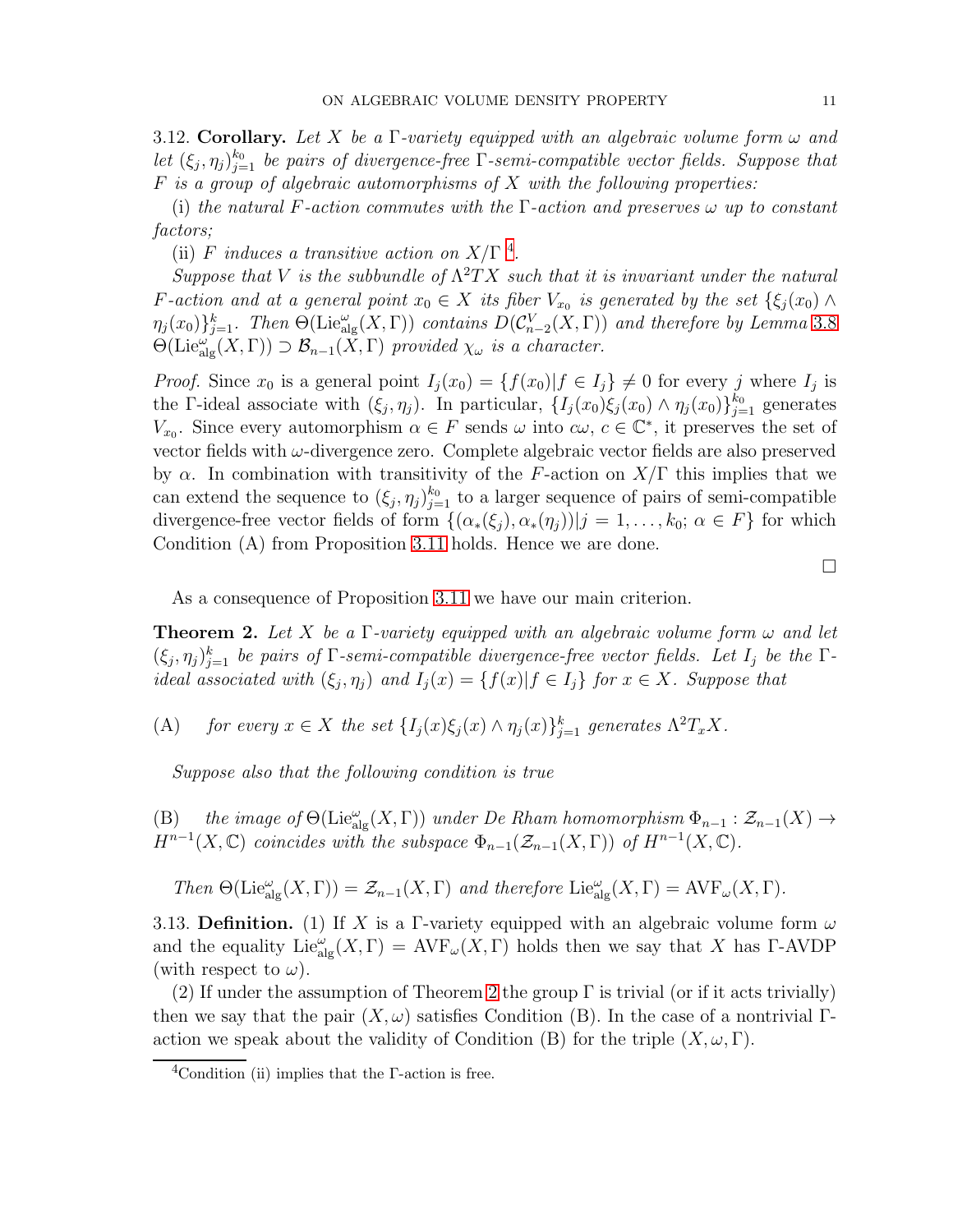(3) Note that  $\omega$  induces on  $X_0 = X/\Gamma$  a multi-valued differential form  $\omega_0$  such that it does not vanish and locally any two branches of  $\omega_0$  differ by a constant factor. We call such  $\omega_0$  a multi-volume form on  $X_0$ . Since divergence-free algebraic vector fields are the same for proportional volume forms one can define such the space  $\operatorname{AVF}_{\omega_0}(X_0)$  of such fields with respect to  $\omega_0$  (they are nothing but the fields on  $X_0$  induced by  $\text{AVF}_{\omega}(X,\Gamma)$ ). Similarly one can define  $IVF_{\omega_0}$  and  $Lie_{alg}^{\omega_0}(X_0)$ . In this sense we can speak about AVDP of  $X_0$  with respect to  $\omega_0$  which means the equality Lie  $_{\text{alg}}^{\omega_0}(X_0) = \text{AVF}_{\omega_0}(X_0)$ . If the Γ-action on X extends to a Γ'-action for a finite group  $\Gamma'$  such that  $\Gamma$  is a normal subgroup of  $\Gamma'$  then  $X_0$  is equipped with an action of  $\Gamma_0 = \Gamma'/\Gamma$ , and we can speak in a similar manner about  $\Gamma_0$ -AVDP of  $X_0$  which is the same as AVDP for  $X_0/\Gamma_0$  with respect to the multi-volume form induced on  $X_0/\Gamma_0$ .

Sections 4-6 of the paper are devoted to the application of our criterion to prove AVDP for homogeneous spaces.

#### 4. Condition (B) for homogeneous spaces

Actually, in this section we are checking at first glance a stronger condition that the image of  $\Theta(\text{IVF}_{\omega}(X))$  under De Rham homomorphism  $\Phi_{n-1} : \mathcal{Z}_{n-1}(X) \to H^{n-1}(X, \mathbb{C})$ coincides with  $H^{n-1}(X,\mathbb{C})$ . However it is equivalent to Condition (B) by the following proposition.

4.1. Proposition. Let X and  $\omega$  be as in Notation [3.5](#page-8-0) and N be the subspace of  $\mathrm{Lie}_{\mathrm{alg}}^{\omega}(X)$ generated by elements that can be presented as Lie brackets of other elements. Then

(1)  $\Theta(N)$  is contained in the kernel of  $\Phi_{n-1}$ ,

(2) the image of  $\Theta(NF_{\omega}(X))$  under  $\Phi_{n-1}$  generates  $H^{n-1}(X,\mathbb{C})$  provided pair  $(X,\omega)$ satisfies Condition (B).

Proof. The second statement is a consequence of the first one which in turn follows from Formula (1).

 $\Box$ 

<span id="page-11-0"></span>4.2. Lemma. Let T be a torus  $(\mathbb{C}^*)^n$ . Then Condition (B) is valid for an invariant volume form on T.

*Proof.* Equip  $T = (\mathbb{C}^*)^n$  with a natural coordinate system  $(z_1, \ldots, z_n)$ , i.e. an invariant volume form can be chosen as  $\omega = \frac{dz_1}{z_1}$  $rac{\mathrm{d}z_1}{z_1}\wedge\ldots\wedge \frac{\mathrm{d}z_n}{z_n}$  $\frac{dz_n}{z_n}$ . By the Künneth formula  $H^{n-1}(T,\mathbb{C}) \simeq$  $\mathbb{Z}^n$ . Consider the semi-simple vector fields  $\nu_i = z_i \frac{\partial}{\partial z_i}$  $\frac{\partial}{\partial z_i}$ , i.e.  $\nu_i$  is associated with the  $\mathbb{C}^*$ -action  $(z_1,\ldots,z_i,\ldots,z_n) \to (z_1,\ldots,\lambda z_i,\ldots,z_n)$  preserving  $\omega$ . Hence  $\nu_i$  has the  $\omega$ -divergence zero. It remains to note that

$$
\iota_{\nu_i}\omega = \frac{dz_1}{z_1} \wedge \ldots \wedge \frac{dz_{i-1}}{z_{i-1}} \wedge \frac{dz_{i+1}}{z_{i+1}} \wedge \ldots \wedge \frac{dz_n}{z_n}
$$

for  $i = 1, \ldots, n$  and that such an *n*-tuple of  $(n - 1)$ -forms yield a basis in  $H^{n-1}(T, \mathbb{C})$ which proves the desired statement.  $\Box$ 

As a consequence we get a result first proven by Varolin [\[30\]](#page-26-0) .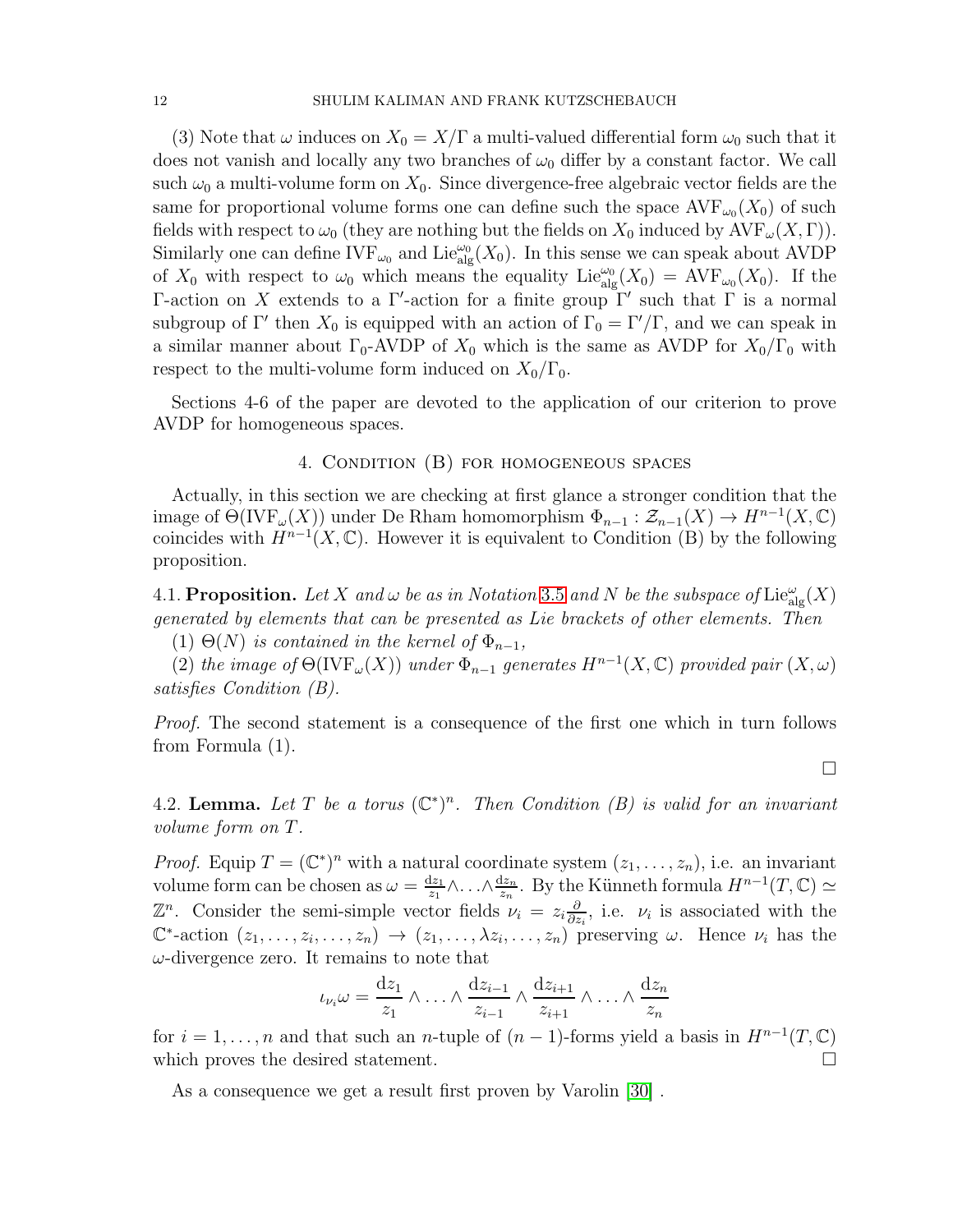<span id="page-12-3"></span>4.3. Corollary. Any torus  $X = (\mathbb{C}^*)^n$  has AVDP with respect to an invariant volume  $form \omega$ .

Proof. Condition (B) from Theorem [2](#page-10-0) is valid for X by Lemma [4.2.](#page-11-0) Hence aside from a trivial case of  $k = 1$  it suffices to check Condition (A) from Proposition [3.11.](#page-9-1) For  $i \neq j$ the semi-simple vector fields  $\nu_i$  and  $\nu_j$  commute where  $\nu_i = z_i \partial/\partial z_i$ . Consideration of wedge products  $\nu_i \wedge \nu_j$  implies Condition (A) and the desired conclusion.

4.4. Notation. Recall that every reductive group  $G$  is a complexification of a maximal compact subgroup K of G, i.e  $G = K^{\mathbb{C}}$ . Similarly if R is a closed reductive subgroup of G then  $R = L^{\mathbb{C}}$  for a maximal compact subgroup L of R. Extending L to a maximal compact subgroup of G (which is unique up to conjugation by the Cartan-Iwasawa-Maltsev theorem) we can suppose that it is contained in  $K$ . We need the following Mostow Decomposition theorem (e.g., see [\[24\]](#page-26-15), [\[25\]](#page-26-16), and also [\[12\]](#page-26-17)[Section 3.1] ).

**Theorem 3.** Let K and L be as before and l (resp.  $\mathfrak{C}$ ) be the Lie algebra of K (resp.  $K^{\mathbb{C}}$ ). Suppose that L acts on  $\mathfrak{l}^{\mathbb{C}}$  by the adjoint representation. Then there exists a L-invariant linear subspace **m** of l such that the map  $K \times_L \sqrt{-1}m \rightarrow K^{\mathbb{C}}/L^{\mathbb{C}}$  given by  $(k, v) \rightarrow k \cdot \exp vL^{\mathbb{C}}$  is an isomorphism of topological K-spaces.

<span id="page-12-2"></span>4.5. Corollary. The homogeneous space  $X := G/R = K^{\mathbb{C}}/L^C$  is homotopy equivalent to  $K/L$  and there is a natural isomorphism between  $H_1(X, \mathbb{C})$  and  $H^{n-1}(X, \mathbb{C})$ . In particular, when G is semi-simple then  $H^{n-1}(X,\mathbb{C})=0$  and Condition (B) holds.

*Proof.* Since  $X \simeq K \times_L \sqrt{-1}$  is a vector bundle over  $K/L$  we see that  $K/L$  is a retract of X which is the first statement. Since  $K/L$  is a real *n*-dimensional compact manifold by the Poincare duality we have a natural isomorphism between  $H_1(K/L, \mathbb{C})$  and  $H^{n-1}(K/L, \mathbb{C})$  which is the second statement. In the case of a semi-simple G the fundamental group  $\pi_1(K)$  is finite. Hence the exact homotopy sequence of the locally trivial fibration  $K \to K/L$  implies that  $\pi_1(X) \simeq \pi_1(K/L)$  is finite. Therefore  $H_1(X, \mathbb{C}) = 0$ and as a result  $H^{n-1}(K/L, \mathbb{C}) = 0$ . Now Condition (B) holds automatically.

 $\Box$ 

<span id="page-12-0"></span>4.6. Notation. Let G be a connected linear algebraic group,  $R$  be a closed reductive subgroup of G (in particular  $X = G/R$  is affine by the Matsushima theorem [\[21\]](#page-26-18)),  $G_0$ be a maximal reductive subgroup of G, and  $\mathcal{R}_u$  be the normal subgroup of G whose Lie algebra is the unipotent radical of the Lie algebra of G (i.e. as an affine algebraic variety  $\mathcal{R}_u$  is isomorphic to a Euclidean space). Then  $G_0$  admits an unramified covering  $\hat{G}_0$  which is of form  $\hat{G}_0 \simeq \hat{S} \times \hat{T}$  with  $\hat{S}_0$  being a simply connected semi-simple (Levi) subgroup of the group  $\hat{G}_0$  and a torus  $\hat{T}$  being the connected component of the center of  $\hat{G}_0$ .

<span id="page-12-1"></span>4.7. Lemma. Let Notation [4.6](#page-12-0) hold. Then  $X = G/R$  can be presented as  $X \simeq \hat{X}/\Gamma$ where  $\hat{X} = Y \times \mathcal{R}_u$  and  $\Gamma$  is a finite subgroup of the center of  $\hat{G}_0$  acting on a  $\hat{G}_0$ homogeneous space Y. Furthermore, there is a  $\hat{G}_0$ -equivariant isomorphism  $\varphi: Y \to$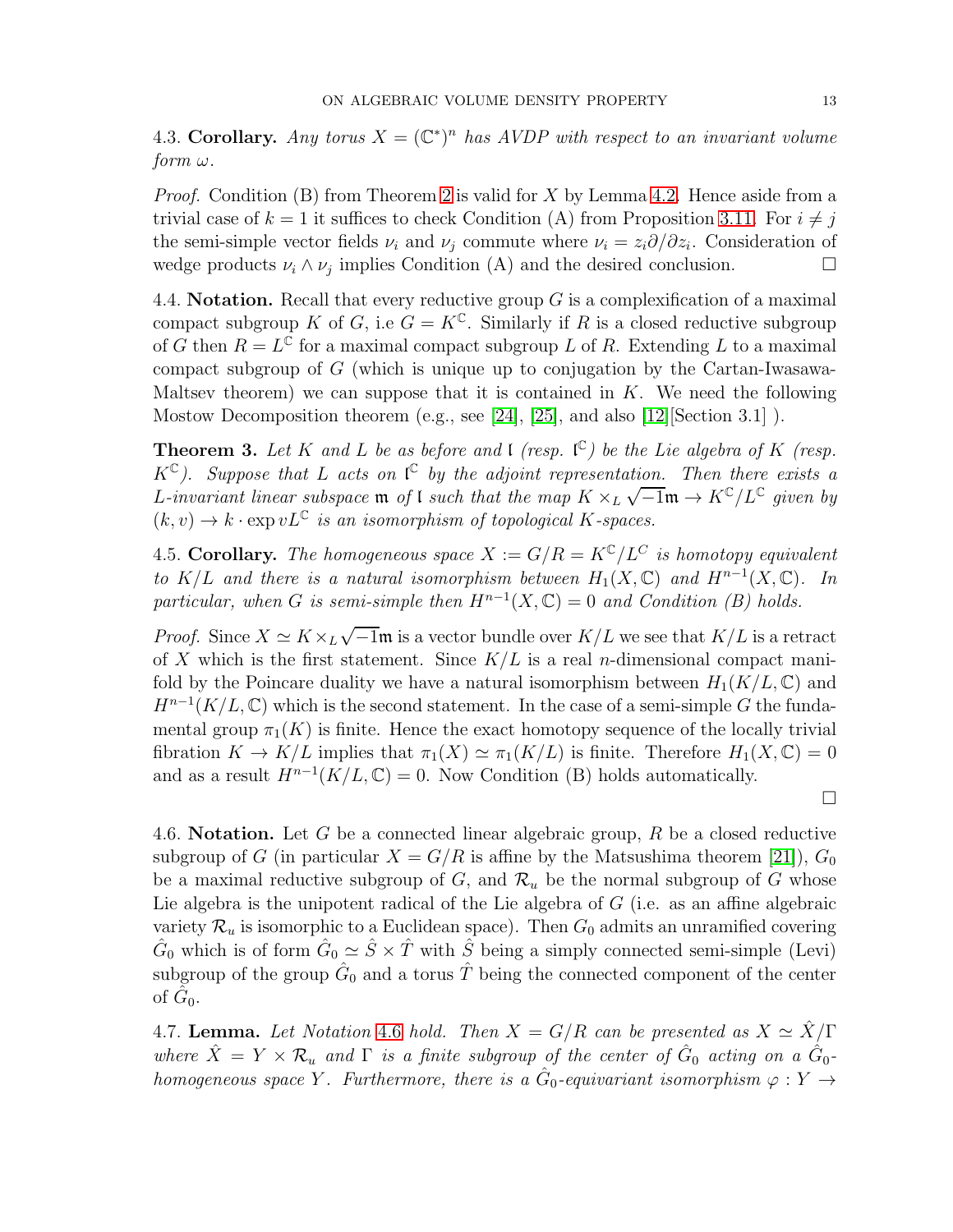$X_1 \times X_2$  where  $X_1 = \hat{S}/\hat{R}$  for some connected reductive subgroup  $\hat{R}$  of  $\hat{S}$ , and  $X_2$  is a subtorus in the connected component of the center of  $\hat{G}_0$ .

*Proof.* Extend R to a maximal reductive subgroup. Since such a subgroup is unique up to conjugation [\[23\]](#page-26-19) we can suppose that R is contained in  $G_0$ . By Mostow's theorem [\[23\]](#page-26-19) G can be viewed as a semi-direct product of  $G_0$  and  $\mathcal{R}_u$ . Hence as an affine algebraic variety X is isomorphic to  $(G_0/R) \times \mathcal{R}_u$ . Taking  $\hat{R}_0$  as the connected identity component of the preimage of R in  $\hat{G}_0$  we get the desired  $\hat{X} = Y \times \mathcal{R}_u$  such that  $Y = \hat{G}_0 / \hat{R}_0$  and  $X = (Y/\Gamma) \times \mathcal{R}_u = \hat{X}/\Gamma$  for some finite subgroup  $\Gamma$  in the center of  $\hat{G}_0.$ 

To show existence of an isomorphism  $\varphi$  consider the image  $\hat{T}_0$  of  $\hat{R}_0 \subsetneq \hat{S} \times \hat{T}$  in  $\hat{T}$ under the natural projection. Let T be another subtorus of  $\overline{T}$  such that  $\overline{T}$  is naturally isomorphic to  $\hat{T}_0 \times T$ . Then any element  $g \in \hat{G}_0$  can be presented as  $st_0t$  where  $s \in \hat{S}, t_0 \in \hat{T}_0$ , and  $t \in T$ . Note that for any coset  $g\hat{R}_0$  one can choose a representative in the form st. Let  $\hat{R} = \hat{S} \cap \hat{R}_0$  and consider the map  $\varphi : \hat{G}_0 / \hat{R}_0 \to \hat{S} / \hat{R} \times T$  given by  $gR \to (sR, t)$ . One can see that this map is well-defined and bijective. Furthermore if we define the action of  $g' = s't'$  $\hat{G}_0(t) \in \hat{G}_0$  on  $(s\hat{R}, t)$  by formula  $(s\hat{R}, t) \to (s's\hat{R}, t't)$  then  $\varphi$  is  $\hat{G}_0$ -equivariant. It remains to check that  $\hat{R}$  is reductive which is a consequence of the Matsushima theorem since otherwise  $S/R$  (and therefore X) is not affine. This concludes the proof.

4.8. **Notation.** Let  $X = X_1 \times X_2$  and  $p_i: X \to X_i$  be the natural projection. Suppose that  $\omega_i$  is the volume form on  $X_i$ . Then we denote the volume form  $p_1^*$  $j_1^*(\omega_1) \wedge p_2^*$  $_{2}^{*}(\omega_{2})$  by  $\omega_1 \times \omega_2$ . In a more general setting let  $\tau_i$  be a  $k_i$ -form on  $X_i$ . Then the  $(k_1 + k_2)$ -form  $p_1^*$  $j_1^*(\tau_1) \wedge p_2^*$  $\zeta_2^*(\tau_2)$  will be also denoted by  $\tau_1 \times \tau_2$ .

<span id="page-13-0"></span>4.9. **Remark.** It is worth mentioning that if  $X_1$  does not admit nonconstant invertible regular functions then any volume form  $\omega$  on X can be presented as  $\omega = \omega_1 \times \omega_2$ provided each of factors admits an algebraic volume form. Since tori and Euclidean spaces admit such forms Proposition [8.4](#page-23-0) from Appendix implies that any algebraic volume form  $\hat{\omega}$  on  $\hat{X} = X_1 \times X_2 \times \mathcal{R}_u$  from Lemma [4.7](#page-12-1) can be presented as  $\omega_1 \times \omega_2 \times \omega_{\mathcal{R}_u}$ where  $\omega_{\mathcal{R}_u}$  is an algebraic volume form on  $\mathcal{R}_u$ . The absence of nonconstant regular invertible functions on  $X_1$  and  $\mathcal{R}_u$  implies that  $\omega_1$  and  $\omega_{\mathcal{R}_u}$  are unique up to constant factors, i.e.  $\hat{\omega}$  is determined by the choice of  $\omega_2$ .

<span id="page-13-1"></span>4.10. Proposition. Let the assumptions of Lemma [4.7](#page-12-1) hold,  $\omega_2$  as before be an invariant volume form on the torus  $X_2 \simeq T$ , and  $\omega_Y = \omega_1 \times \omega_2$ . Then Condition (B) holds for the pair  $(Y, \omega_Y)$ . Furthermore, the space  $H^{n-1}(Y, \mathbb{C})$  (where n is the dimension of Y) is generated by the image of  $\Theta({\rm IVF}_{\omega_Y}(Y,\Gamma))$  under the De Rham homomorphism  $\Phi_{n-1}$ where  $IVF_{\omega_Y}(Y, \Gamma) \subset IVF_{\omega_Y}(Y)$  consists of  $\Gamma$ -invariant vector fields. In particular, Condition (B) is valid for the triple  $(Y, \omega_Y, \Gamma)$ .

Proof. By Lemma [4.2](#page-11-0) and Corollary [4.5](#page-12-2) it suffices to consider the case when each of the factors  $X_1$  and  $X_2$  is nontrivial. Let  $n_i$  be the dimension of  $X_i$  and  $n = n_1 + n_2$ .

 $\Box$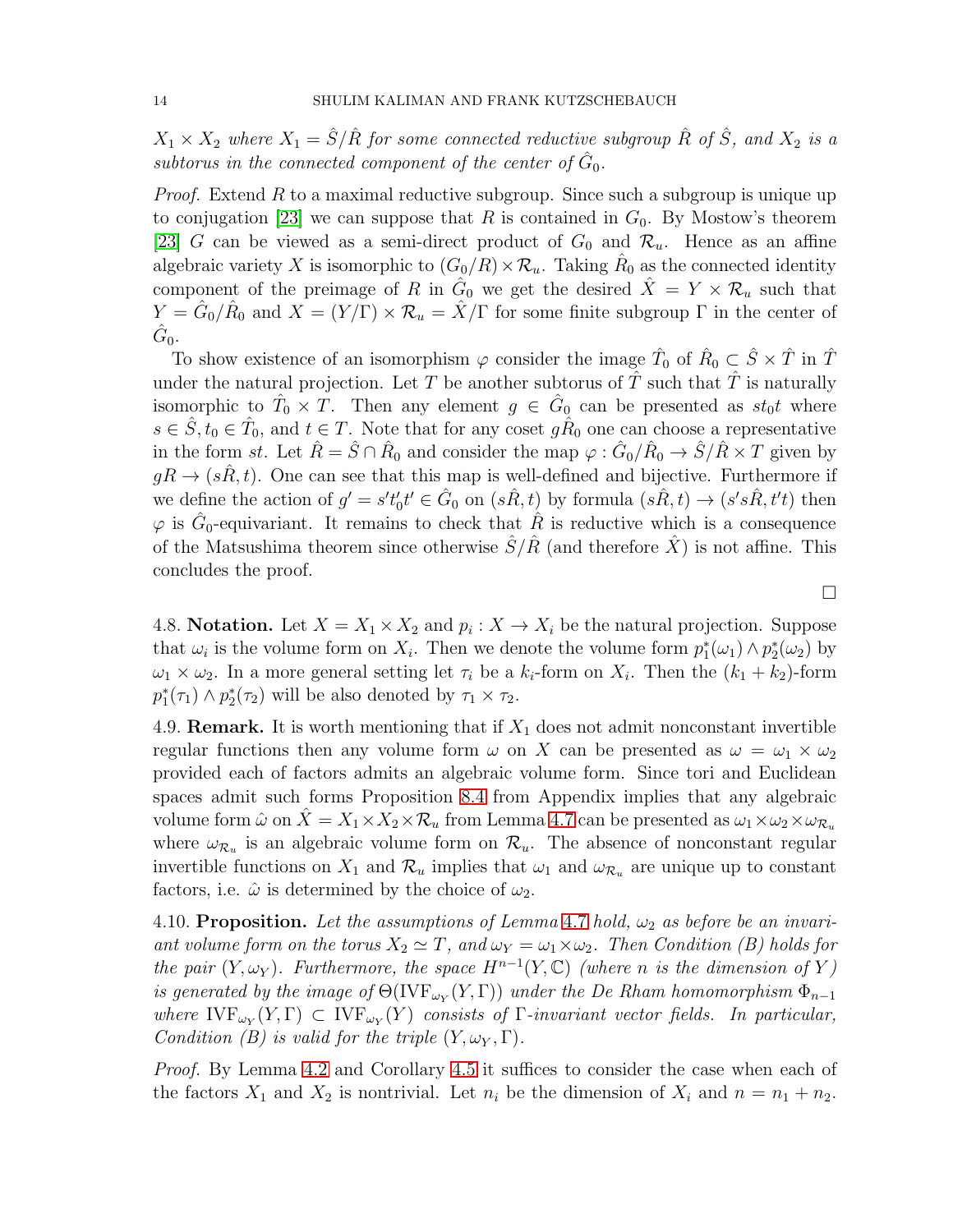Then as we mentioned in the proof of Corollary [4.5](#page-12-2)  $H^{n_1-1}(X_1,\mathbb{C})=0$ . Hence the Künneth formula implies that the space  $H^{n-1}(X,\mathbb{C})$  is generated by the images of closed algebraic  $(n-1)$ -forms that can be presented as  $\omega_1 \times \tau$  where  $\tau$  is a closed algebraic  $(n_2 - 1)$ -form on  $X_2$ . We saw in the proof of Lemma [4.2](#page-11-0) that such  $\tau$  can be chosen in the form  $\tau = \iota_{\nu} \omega_2$  where  $\nu$  is a semi-simple vector field on the torus  $T \simeq X_2$  associated with the multiplication by elements of a  $\mathbb{C}^*$ -subgroup F of T. Furthermore, we saw that such  $\nu$  is of  $\omega_2$ -divergence zero. Hence  $H^{n-1}(Y, \mathbb{C})$  is generated by  $\Phi_{n-1}(\Theta(\text{IVF}_{\omega_Y}(Y)).$ For the last statement it remains to note that since the actions of  $\Gamma$  and  $F$  (generated by multiplications) commute such fields  $\nu$  are Γ-invariant.

Though we shall not use this fact later it is worth mentioning that Condition (B) is also valid for  $\hat{X}$  from Lemma [4.7](#page-12-1) by the following.

4.11. **Lemma.** Suppose that  $X = Y \times \mathbb{C}^k$  where  $k \geq 1$  and  $\omega = \omega_Y \times \omega_{\mathbb{C}^k}$  be an algebraic volume form on X. In the case of  $k = 1$  let the image of  $\omega_Y$  under the De Rham homomorphism be a generator of  $H^{n-1}(Y,\mathbb{C})$  where n is the dimension of X (by Corollary [8.7](#page-25-7) in Appendix this assumption is always true in the case when Y is a connected homogeneous space without nonconstant invertible functions). Then Condition (B) is valid for the pair  $(X, \omega)$ .

*Proof.* By the Künneth formula  $H^{n-1}(X,\mathbb{C})=0$  as soon as  $k \geq 2$  and Condition (B) holds. Let  $k = 1$  and z be a coordinate on  $\mathbb{C}^k$ . Then by the Künneth formula  $\omega_1$ corresponds to a generator of  $H^{n-1}(X,\mathbb{C})=\mathbb{C}$ . The derivative  $\frac{d}{dz}$  induces a locally nilpotent derivation  $\xi$  on X which is automatically divergence-free with respect to any volume form. Note also that  $\iota_{\xi}\omega = \omega_1$  which yields condition (B).

## 5. Condition (A) for homogeneous spaces

In order to apply Theorem [2](#page-10-0) one needs to check Conditions (A) and (B). For homogeneous spaces of semi-simple groups Condition (A) follows from the next lemma and Proposition [2.10.](#page-4-1)

<span id="page-14-0"></span>5.1. Lemma. Let  $X_1$  be a homogeneous space of a semi-simple group  $\hat{S}$ ,  $\Gamma_1$  be a finite subgroup of the center of  $\hat{S}$ , and  $v_1, v_2$  be non-collinear vectors in the space  $T_{x_1}X_1$  at some point  $x_1 \in X_1$ . Suppose that  $\mathcal{N}_0$  is the set of locally nilpotent vector fields on  $X_1$  associated with multiplications by  $\mathbb{C}_+$ -subgroups of  $\hat{S}$  and that H is the group of algebraic automorphisms of  $X$  generated by elements of phase flows associated with elements from the set N of all locally nilpotent vector fields of form  $f\xi$  where  $\xi \in \mathcal{N}_0$ and the function  $f \in \text{Ker}\xi$  is  $\Gamma_1$ -invariant.

Then the orbit O of  $v_1 \wedge v_2$  under the action of the isotropy group  $H_{x_1}$  generates the whole wedge-product space  $V = \Lambda^2 T_{x_1} X_1$ .

*Proof.* Let  $\nu$  be a complete algebraic vector field and  $f \in \text{Ker } \nu$  be a function such that  $f(x_1) = 0$ . Then the phase flow  $\varphi_t$  associated with  $f\nu$  generates an isomorphism  $T_{x_1}X_1 \rightarrow T_{x_1}X_1$  given by the formula

$$
(3) \t\t\t w \to w + t \mathrm{d} f(w)v
$$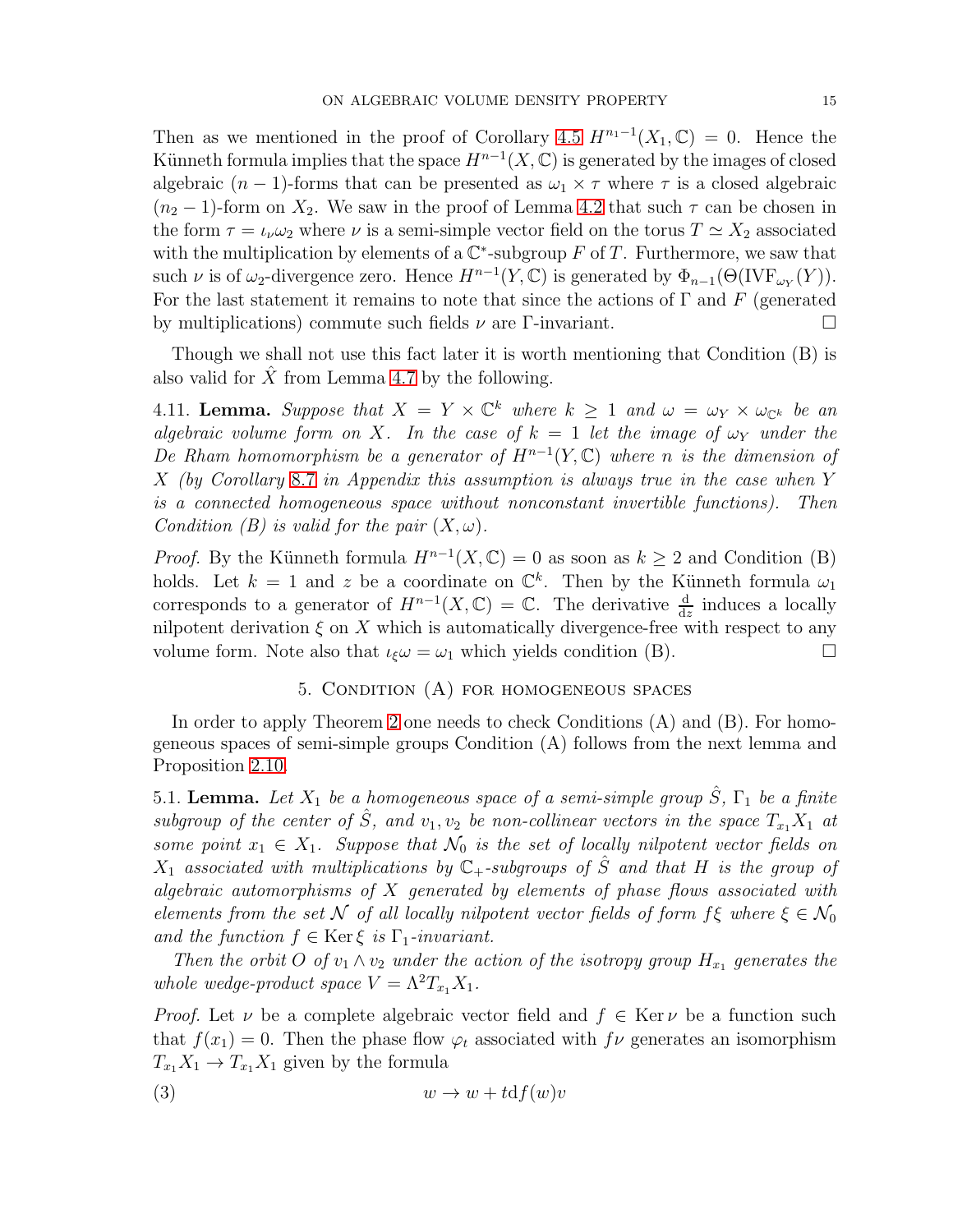where  $v = \nu(x_1)$ . Note that each  $\xi \in \mathcal{N}_0$  corresponds a nilpotent element of the Lie algebra of S. Hence the set  $\{\xi(x)|\xi \in \mathcal{N}_0\}$  generates  $T_xX_1$  for every  $x \in X_1$ which implies that  $X_1$  is an H-flexible variety in terminology of [\[3\]](#page-25-8). That is, H acts transitively on  $X_1$ . In particular replacing if necessary  $x_1$  by  $h(x_1)$  for some  $h \in H$ we can treat  $x_1$  as a general point of  $X_1$ . Assume that  $\nu = h_*(\nu_0)$  for some  $\nu_0 \in \mathcal{N}_0$ . Since it is enough to consider the case of dim  $X_1 \geq 3$ , we can suppose that  $v_2$  is not a linear combination of  $v_1$  and  $v = \nu(x_1)$ . This means that if  $\rho : X_1 \to Q = \text{SpecKer }\nu$ is the quotient morphism then  $u_1 = \rho_*(v_1)$  and  $u_2 = \rho_*(v_2)$  are not collinear, i.e. for a general regular function f on Q one has  $df(u_1) \neq 0$  and  $df(u_2) = 0$ . Furthermore, by construction the H-action on  $X_1$  commutes with the  $\Gamma_1$ -action which yields a  $\Gamma_1$ -action on Q. Thus we can choose f to be  $\Gamma_1$ -invariant, i.e.  $f \nu \in \mathcal{N}$ . Treating f as a function on  $X_1$  we get  $df(v_1) \neq 0$  and  $df(v_2) = 0$ . In combination with the formula (3) this implies that the span of O contains the wedge product  $v_1 \wedge v$ . Now choose another locally nilpotent derivation for which the value  $u$  at  $x_1$  is not a linear combination of  $v_1$  and v. Repeating the argument as before we see that the space of O contains  $u \wedge v$ . By [\[3\]](#page-25-8)[Corollary 4.3] u and v can be chosen sufficiently general (more precisely, the set  $\{h_*(\nu)(x_1)| \nu \in \mathcal{N}_0, h \in H\}$  coincides with  $T_{x_1}X_1$ . Hence we get the desired conclusion.

<span id="page-15-0"></span>5.2. **Remark.** Let  $SAut(X)$  be the subgroup of the group  $Aut(X)$  of algebraic automorphisms of X generated by elements of all algebraic one-parameter unipotent subgroups of Aut $(X)$ . Recall that according to one of equivalent definitions [\[3\]](#page-25-8) a normal affine algebraic variety X is flexible<sup>[5](#page-15-1)</sup> if  $SAut(X)$  acts transitively on the smooth part of X. In this terminology one can have the following straightforward extension of Lemma [5.1:](#page-14-0) for every smooth point  $x \in X$  the isotropy group  $(SAut(X))_x$  induces an irreducible action on  $\Lambda^2TX$ . In the presence of a semi-compatible pair this yields Condition (A). Thus by Theorem [2](#page-10-0) we have the following fact which will not be used later.

 $\Box$ 

**Theorem 4.** Let  $X$  be a smooth flexible variety equipped with an algebraic volume form  $\omega$  such that  $H^{n-1}(X,\mathbb{C})=0$  where  $n=\dim X$ . Suppose that X admits a semicompatible pair of divergence-free vector fields. Then X has AVDP.

Taking into consideration Example [2.3](#page-3-1) we have the following.

5.3. Corollary. Let X be a smooth flexible variety equipped with an algebraic volume form  $\omega$  such that  $H^{n-1}(X,\mathbb{C})=0$  where  $n=\dim X$ . Suppose that either X admits a fixed point free non-degenerate algebraic  $SL_2$ -action or  $X = X_1 \times X_2$  where  $X_i$  is a flexible variety of dimension at least 1 equipped with a volume form  $\omega_i$  such that  $\omega = \omega_1 \times \omega_2$ . Then X has AVDP.

<span id="page-15-1"></span><sup>&</sup>lt;sup>5</sup>The class of flexible varieties includes homogeneous spaces of extensions of semi-simple groups by unipotent radicals, non-degenerate toric varieties, cones over flag varieties and del Pezzo surfaces (of degree at least 4), hypersurfaces of form  $\{uv = p(\bar{x})\} \subset \mathbb{C}_{u,v,\bar{x}}^{n+2}$ , homogeneous Gizatullin surfaces (except for  $\mathbb{C}^* \times \mathbb{C}$ ), etc..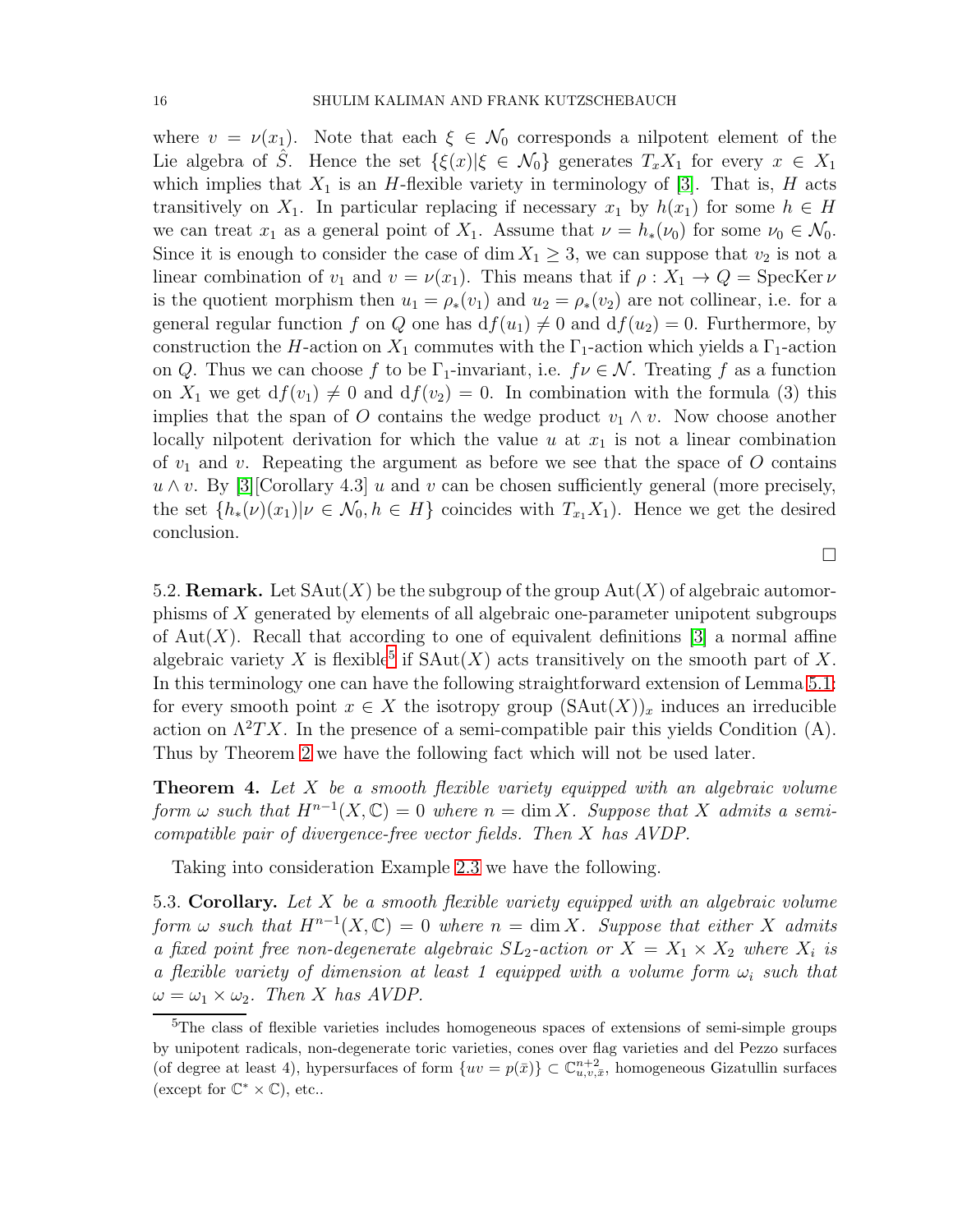<span id="page-16-0"></span>5.4. **Notation.** In the rest of this section we consider a situation when  $X$  is isomorphic to the direct product  $X_1 \times X_2$  of  $n_i$ -dimensional  $\Gamma_i$ -varieties  $X_i$  equipped with multivolume forms  $\omega_i$  (in the sense of Definition [3.13\(](#page-10-2)3)) such that  $\chi_{\omega_i}$  is a character for  $i = 1, 2$ . We suppose also that these  $\Gamma_i$ -actions are free. Then we equip X with the multi-volume form  $\omega = \omega_1 \times \omega_2$  and treat it as an *n*-dimensional Γ-variety where Γ is a subgroup of  $\Gamma_1 \times \Gamma_2$  acting naturally on X. For each point  $\bar{x} = (x_1, x_2) \in X$  we have the natural embedding  $T_{x_i}X_i \hookrightarrow T_{\bar{x}}X$  such that  $T_{\bar{x}}X \simeq T_{x_1}X_1 \oplus T_{x_2}X_2$  which enables us to treat  $T_{x_i}X_i$  (resp.  $\Lambda^k T_{x_i}X_i$ ) as a subspace of  $T_{\bar{x}}X$  (resp.  $\Lambda^k T_{\bar{x}}X$ ). We denote by V the smallest subbundle of  $\Lambda^2TX$  that contains all wedge-products of form  $v_1 \wedge v_2$ where  $v_i \in T_{x_i} X_i \subset T_{\bar{x}} X$  with  $\bar{x} = (x_1, x_2)$  running over X. Furthermore, for every vector field  $\xi$  on  $X_i$  the embedding  $T_{x_i}X_i \hookrightarrow T_{\bar{x}}X$  yields an induced vector field on X which will be denoted by  $\xi'$ . We treat also  $\mathbb{C}[X_i]$  as a natural subring of  $\mathbb{C}[X]$ .

<span id="page-16-2"></span>5.5. Proposition. Let Notation [5.4](#page-16-0) hold, each  $X_i$  has  $\Gamma_i$ -AVDP with respect to  $\omega_i$ , and let  $\Gamma = \Gamma_1 \times \Gamma_2$ . Then X has  $\Gamma$ -AVDP with respect to  $\omega$ .

*Proof.* Replacing  $X_i$  by  $X_i/\Gamma_i$  we see that it is enough to establish the fact for trivial  $\Gamma_1$  and  $\Gamma_2$ . This was proven in the case of volume forms  $\omega_1$  and  $\omega_2$  in [\[17,](#page-26-7) Proposition 4.3] and the proof works without change for multi-volume forms (as well as the proof of the preceding [\[17,](#page-26-7) Lemma 4.2]).

Now we concentrate on a more difficult case of  $\Gamma \neq \Gamma_1 \times \Gamma_2$ .

<span id="page-16-1"></span>5.6. Lemma. Let Notation [5.4](#page-16-0) hold and let  $\{\xi_{ij}, \eta_{ij}\}_{j=1}^k \subset \text{IVF}_{\omega_i}(X_i, \Gamma_i)$  be a collection of semi-compatible pairs either satisfying at least one of assumptions  $(i)$  and  $(ii)$ from Proposition [2.4](#page-3-0) or being a pair semi-simple fields satisfying the assumptions of Proposition [2.13](#page-5-2). Let also each  $\xi_{1j}$  be locally nilpotent and  $\xi_{2j}$  be either locally nilpotent or semi-simple. Suppose additionally that at a general point  $x_i \in X_i$ ,  $i = 1, 2$ 

(1) the set  $\{\xi_{ij}(x_i)\}_{j=1}^k$  generates  $T_{x_i}X_i$  and

(2) the set  $\{\xi_{ij}(x_i) \wedge \eta_{ij}(x_i)\}_{j=1}^k$  generates the whole wedge-product space  $\Lambda^2 T_{x_i} X_i$ .

Let a group F of algebraic automorphisms act transitively on X so that this action commutes with the  $\Gamma$ -action and up to constant factors preserves  $\omega$ . Then  $\Theta(\mathrm{Lie}_{\mathrm{alg}}^{\omega}(X,\Gamma))$ contains  $\mathcal{B}_{n-1}(X,\Gamma)$ .

*Proof.* Let us consider vector fields  $\xi'_{ij}$  (resp.  $\eta'_{ij}$ ) as in Notation [5.4.](#page-16-0) Note that each pair  $(\xi'_{ij}, \eta'_{ij})$  is Γ-semi-compatible by Propositions [2.4](#page-3-0) and [2.13](#page-5-2) (the smoothness of the quotient morphism required in Proposition [2.13](#page-5-2) survives factorization with respect to  $Γ$  since the Γ-action is free). By the same reason every pair  $\{\xi_1$  $\zeta'_{1j}, \xi'_{2l}$ ) is also Γ-semicompatible. Then for the general point  $\bar{x} = (x_1, x_2) \in X$  the set  $\{\xi_1$  $\eta'_{1j}(\bar{x}) \wedge \eta'_{1}$  $_{1j}^{\prime}(\bar{x})\}_{j=1}^{k}$ generates the image of the subspace  $\Lambda^2 T_{x_1} X_1$  in  $\Lambda^2 T_{\bar{x}} X$  under the natural embedding. Similarly one can take care of  $\Lambda^2 T_{x_2} X_2 \subset \Lambda^2 T_{\bar{x}} X$ . By assumption (1) the fiber  $V_{\bar{x}}$  of V from Notation [5.4](#page-16-0) is generated by elements of form  $\xi_1'$  $\zeta'_{1j}(\bar{x})\wedge \xi'_{2}$  $\chi_{2l}(\bar{x})$ . Since  $\Lambda^2 T_{x_1} X_1 +$  $\Lambda^2 T_{x_2} X_2 + V_{\bar{x}} = \Lambda^2 T_{\bar{x}} X$  we are under the assumptions of Corollary [3.12,](#page-10-3) which implies Condition (A) and thus the inclusion  $\Theta(\mathrm{Lie}_{\mathrm{alg}}^{\omega}(X,\Gamma)) \supset \mathcal{B}_{n-1}(X,\Gamma).$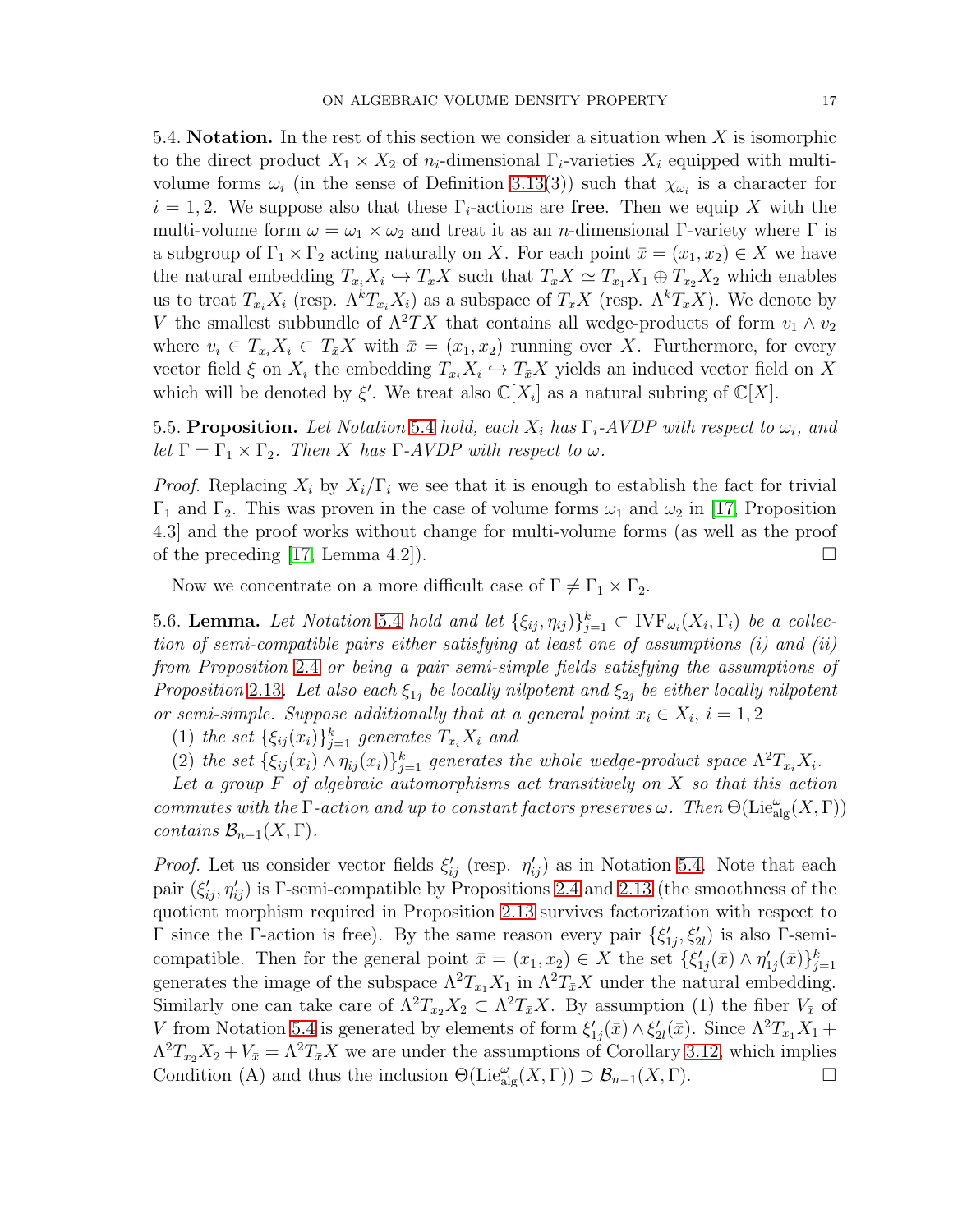5.7. Remark. Note that with obvious modifications Lemma [5.6](#page-16-1) is valid even if one of factors, say,  $X_2$  is one-dimensional. That is, one can consider  $X_2$  equal to  $\mathbb{C}_z$  (resp.  $\mathbb{C}^*$ ) with  $\omega_2 = dz$  (resp.  $\omega_2 = \frac{dz}{z}$  $rac{iz}{z}$ ).

#### 6. Main Theorem

The aim of this section is the following.

<span id="page-17-0"></span>Theorem 5. Let Notation [4.6](#page-12-0) hold, i.e. R is a closed reductive subgroup of a linear algebraic group  $G, X = G/R$  be the homogeneous space of left cosets which by Lemma [4.7](#page-12-1) can be presented as  $X \simeq (Y/\Gamma) \times \mathcal{R}_u$  where  $\mathcal{R}_u$  is isomorphic to a Euclidean space and Y is a homogeneous space of a reductive group  $\hat{G}_0$  that is an unramified covering of a maximal reductive subgroup  $G_0$  of  $G$  and has the following properties

(i) a Levi semi-simple subgroup  $\hat{S}$  of  $\hat{G}_0$  is simply connected;

(ii)  $Y = X_1 \times X_2$  where  $X_1 = \hat{S}/\hat{R}$  for some connected reductive subgroup  $\hat{R}$  of  $\hat{S}$ , and  $X_2$  is a subtorus in the connected component of the center of  $\hat{G}_0$ ;

(iii)  $\Gamma$  is a finite subgroup of the center of  $\hat{G}_0$ .

Let  $\hat{\omega} = \omega_1 \times \omega_2 \times \omega_{\mathcal{R}_u}$  be an algebraic volume form on  $\hat{X} = X_1 \times X_2 \times \mathcal{R}_u$  as in Remark [4.9](#page-13-0). Suppose that  $\omega_2$  is an invariant volume form on the torus  $X_2$ .

Then X has  $\Gamma$ -AVDP (with respect to  $\hat{\omega}$ ).

<span id="page-17-1"></span>6.1. Remark. It is worth mentioning that we do not assume existence of a volume form on  $X = \overline{X}/\Gamma$  in Theorem [2.](#page-10-0) However we have AVDP for  $\overline{X}/\Gamma$  with respect to the multi-volume form induced by  $\omega$  in the sense of Definition [3.13.](#page-10-2)

<span id="page-17-2"></span>6.2. Corollary. Let G be a linear algebraic group, R be a closed reductive subgroup of G, and X be the homogeneous space  $G/R$ . Suppose that X has a G-invariant algebraic volume form  $\omega$ . Then X has AVDP with respect to  $\omega$ .

*Proof.* Let  $\hat{X} = X_1 \times X_2 \times \mathcal{R}_u$  be from Theorem [5](#page-17-0) and let  $\hat{\omega} = \omega_1 \times \omega_2 \times \omega_{\mathcal{R}_u}$  be an algebraic volume form on  $\hat{X}$  as in Notation [4.9.](#page-13-0) Recall that  $\hat{G}_0$  acts naturally on  $\hat{X}$  so that the action of  $t \in T \simeq X_2 \subset \hat{G}_0$  on  $x = (x_1, x_2, r) \in \hat{X}$  is given by  $t \cdot x = (x_1, tx_2, r)$ (see the proof of Lemma [4.7\)](#page-12-1). In particular,  $\hat{\omega}$  is T-invariant iff  $\omega_2$  is. When  $\hat{\omega}$  is induced by  $\omega$  it must be T-invariant. Hence the assumptions of Theorem [5](#page-17-0) hold, i.e.  $\text{Lie}^{\hat{\omega}}_{\text{alg}}(\hat{X}, \Gamma) = \text{AVF}_{\hat{\omega}}(\hat{X}, \Gamma)$ . Now the natural isomorphisms  $\text{Lie}^{\hat{\omega}}_{\text{alg}}(\hat{X}, \Gamma) \simeq \text{Lie}^{\omega}_{\text{alg}}(X)$ and  $AVF_{\hat{\omega}}(\hat{X}, \Gamma) \simeq AVF_{\omega}(X)$  imply the desired conclusion.

Before presenting the proof let us consider one case related to two-dimensional homogeneous spaces where the argument is very specific since Proposition [2.10](#page-4-1) is not applicable in dimension 2 and therefore the technique of semi-compatible fields does not work.

<span id="page-17-3"></span>6.3. **Example.** Consider  $G = SL_2$  as a subvariety of  $\mathbb{C}^4_{a_1, a_2, b_1, b_2}$  given by  $a_1b_2 - a_2b_1 = 1$ , i.e., matrices

$$
A = \left[ \begin{array}{cc} a_1 & a_2 \\ b_1 & b_2 \end{array} \right]
$$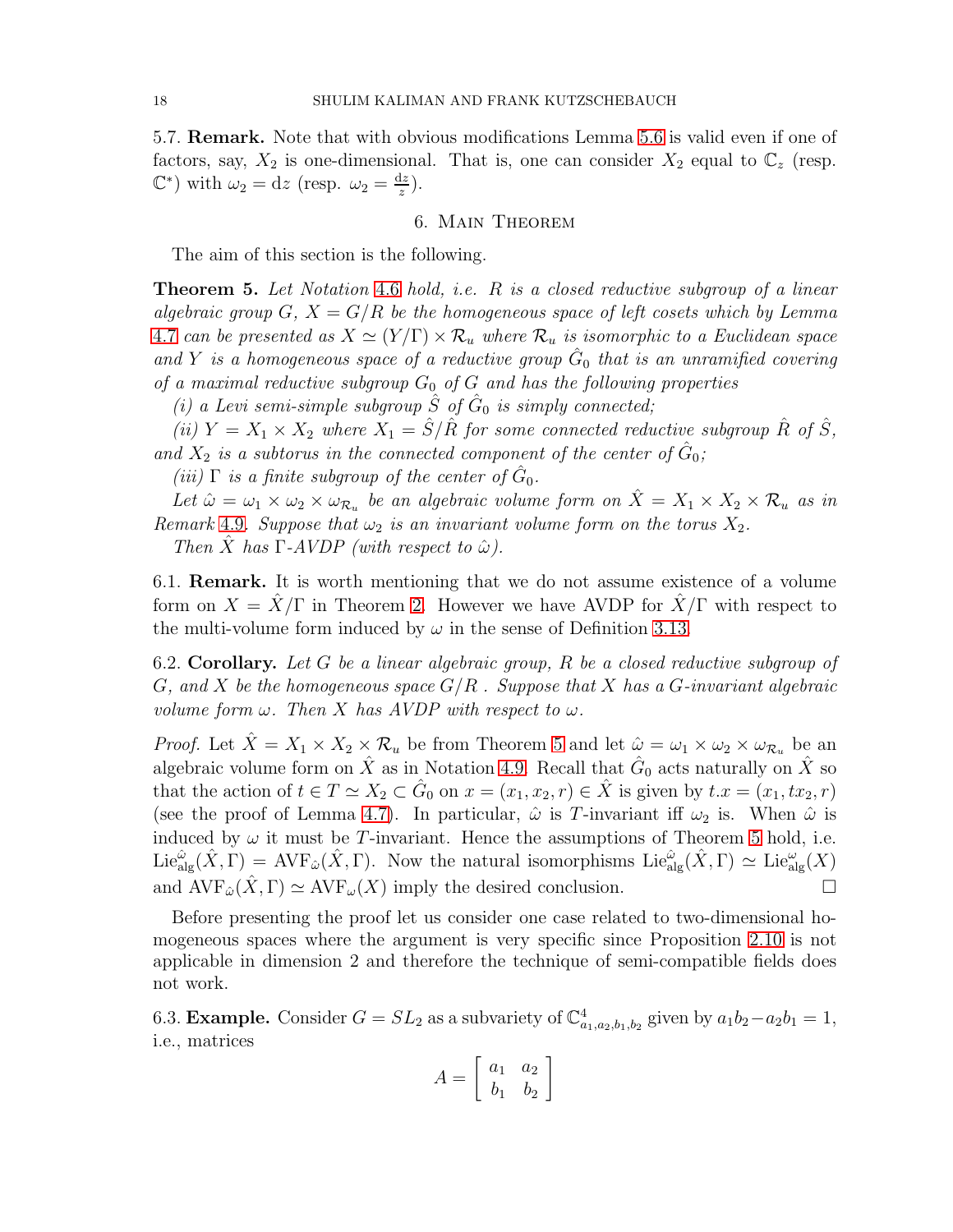are elements of G. Let  $T \simeq \mathbb{C}^*$  be the torus consisting of the diagonal elements and N be the normalizer of T in  $SL_2$ . That is,  $N/T \simeq \mathbb{Z}_2 = \Gamma_1$  where the matrix

$$
A_0 = \left[ \begin{array}{cc} 0 & -1 \\ 1 & 0 \end{array} \right] \in N
$$

generates the nontrivial coset of  $N/T$ .

By Proposition [8.4](#page-23-0) the homogeneous space  $X_1 = G/T$  possess a G-invariant volume form  $\omega_1$  while  $G/N \simeq X_1/\Gamma_1$  does not (see Example [8.5\)](#page-24-0)). It is worth mentioning that  $X_1$  has AVDP since it is isomorphic to the hypersurface  $uv = x^2 - 1$  in  $\mathbb{C}^3_{u,v,x}$  and such hypersurfaces were dealt with in [\[17\]](#page-26-7). Also the action of  $\Gamma_1$  on  $X_1$  is given by  $(u, v, x) \to (-u, -v, -x)$ <sup>[6](#page-18-0)</sup>.

Furthermore  $\Gamma_1$ -AVDP for  $X_1$  was established in [\[20\]](#page-26-20). Let us show  $\mathbb{Z}_2$ -AVDP for a more complicated object:  $X = X_1 \times X_2$  where  $X_2 = \mathbb{C}_z^*$  $\frac{1}{z}$  and the action of  $\Gamma \simeq \mathbb{Z}_2$  is given by  $(u, v, x, z) \rightarrow (-u, -v, -x, -z)$ . That is, we have the group  $F = SL_2 \times \mathbb{C}^*$ acting naturally on X so that the action commutes with  $\Gamma$ -action and preserves the volume form  $\omega = \omega_1 \times \omega_2$  (where  $\omega_2$  is an invariant volume form on the torus  $X_2$ ).

Let  $\Gamma_2 \simeq \mathbb{Z}_2$  act on  $X_2 \simeq \mathbb{C}^*_{z}$  by  $z \to -z$ . Since for  $i = 1, 2$  the variety  $X_i$  has  $\Gamma_i$ -AVDP there are vector fields  $\{\xi_{ij}\}_{j=1}^k \subset \text{IVF}_{\omega_i}(X_i, \Gamma_i)$  such that the set  $\{\xi_{ij}(x_i)\}_{j=1}^k$ generates  $T_{x_i} X_i$  at each point  $x_i \in X_i$ . Furthermore, by Proposition [2.4](#page-3-0) one can suppose that every pair of vector fields on X induced by  $\xi_{1i}$  and  $\xi_{2j}$  is  $\Gamma$ -semi-compatible. That is, by Corollary [3.12](#page-10-3)  $\Theta(\mathrm{Lie}_{\mathrm{alg}}^{\omega}(X,\Gamma))$  contains  $D(\mathcal{C}_{n-2}^V(X,\Gamma))$  where V is as in Notation [5.4.](#page-16-0)

In our particular case  $\chi_{\omega}$  is the nontrivial character on  $\Gamma \simeq \mathbb{Z}_2$  and hence any element of  $\mathcal{Z}_{n-1}(X,\Gamma)$  is of form

$$
\sum_{k=-\infty}^{\infty} (f_k \omega_1 \times z^k + \tau_k \times (z^k \omega_2))
$$

 $\tau_k$  is a 1-form on  $X_1$  which is  $\Gamma_1$ -invariant (resp.  $\Gamma_1$ -anti-invariant) when k is odd (resp. even), and  $f_k \in \mathbb{C}[X_1]$  is  $\Gamma_1$ -invariant (resp.  $\Gamma_1$ -anti-invariant) when k is even (resp. odd) because  $\omega_2 = \frac{dz}{z}$  $\frac{dz}{z}$  is  $\Gamma_2$ -invariant and  $\omega_1$  is  $\Gamma_1$ -anti-invariant. Similarly  $\mathcal{C}_{n-2}^V(X,\Gamma)$ is generated (as a vector space) by elements of form  $\tau_k \times z^k$ . Note that

$$
D(\tau_k \times z^k) = d\tau_k \times z^k + k\tau_k \times (z^k \omega_2).
$$

Since  $D(\tau_k \times z^k) \subset \Theta(\mathrm{Lie}_{\mathrm{alg}}^{\omega}(X, \Gamma)),$  in order to establish  $\mathcal{Z}_{n-1}(X, \Gamma) \subset \Theta(\mathrm{Lie}_{\mathrm{alg}}^{\omega}(X, \Gamma))$ we need to check that exact forms of type

$$
\tau_0 \times \omega_2 + \sum_{k=-\infty}^{\infty} f_k \omega_1 \times z^k
$$

<span id="page-18-0"></span><sup>&</sup>lt;sup>6</sup>Indeed, ring of T-invariant regular functions on G is generated by  $u = a_1b_1, v = a_2b_2, y = a_1b_2,$ and  $z = a_2b_1$  where  $y = z + 1$ . Hence  $X_1$  is isomorphic to the hypersurface  $uv = z(z+1)$  in  $\mathbb{C}^3_{u,v,z}$ . Let  $x = z + 1/2$ . Then  $X_1$  is isomorphic to  $uv = x^2 - 1/4$  in  $\mathbb{C}^3_{u,v,x}$  and replacing  $(u, v, x)$  by  $(2u, 2v, 2x)$ we get the desired equation. The formula for the  $\mathbb{Z}_2$ -action (induced by multiplication by  $A_0$ ) is now a straightforward computation.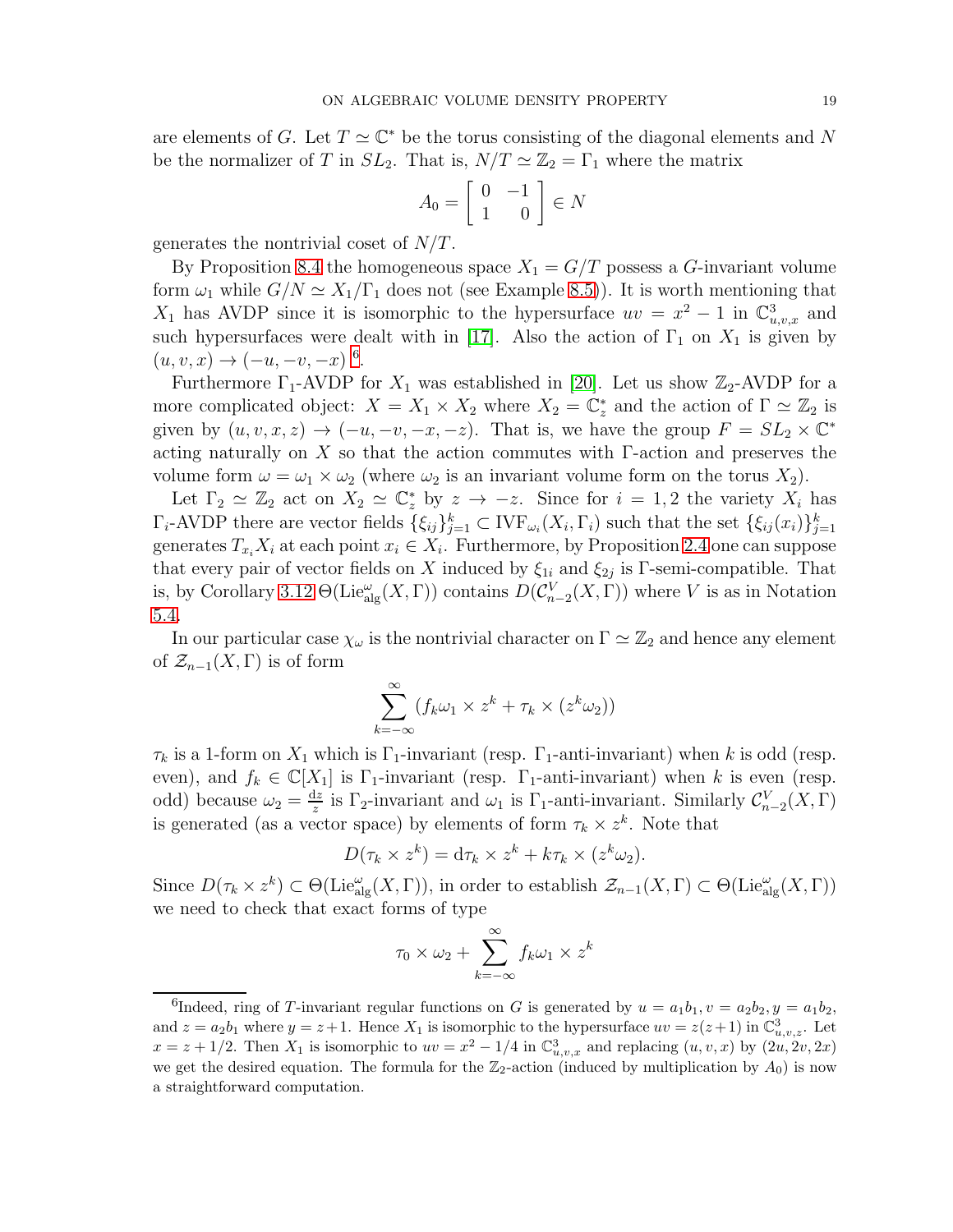are contained in  $\Theta(\mathrm{Lie}_{\mathrm{alg}}^{\omega}(X,\Gamma)).$  Since this form is closed one can see that  $f_k = 0$  for every  $k \neq 0$ , and we are left with a form  $\tau_0 \times \omega_2 + f_0 \omega_1 \times 1$ . Note that  $\tau_0$  is a closed form. By [\[20,](#page-26-20) Theorem 3.6 and Remark 3.7] such an anti-invariant  $\tau_0$  belongs to the span of  $\Theta(\text{IVF}_{\omega_1}(X_1,\Gamma_1)),$  i.e.  $\tau_0 \times \omega_2 \in \Theta(\text{Lie}_{\text{alg}}^{\omega}(X,\Gamma)).$  Note also that  $f_0\omega_1 \times 1 = \iota_{\nu}\omega$ where  $\nu$  is the complete Γ-invariant field  $f_0z\partial/\partial z$ , we are done.

6.4. Proof of Theorem [5.](#page-17-0) Since  $\mathcal{R}_u$  is a Euclidean space which always has AVDP (with respect to any volume form since such a form is unique up to a constant factor) we can suppose that the unipotent radical  $\mathcal{R}_u$  is trivial because of Proposition [5.5.](#page-16-2)

Thus from now on G is reductive. That is,  $X = \hat{X}/\Gamma$  where  $\hat{X} = X_1 \times X_2 = \hat{G}_0/\Gamma$ and  $X_1$  can be assumed nontrivial by virtue of Corollary [4.3](#page-12-3). Since  $\Gamma$  is a subgroup of the center of  $\hat{G}_0$  its action commutes with the actions of  $\mathbb{C}_+$  and  $\mathbb{C}^*$ -subgroups of  $\hat{G}_0$ induced by the left multiplication. In particular, the semi-simple vector fields  $\nu_i$  that appeared in the proof of Corollary [4.3](#page-12-3) are Γ-invariant. One can suppose that each  $\nu_i$ is tangent to  $X_2$ . Since  $\omega_2$  is an invariant volume form on  $X_2$  these vector fields are of zero divergence with respect to this form. Thus we have a collection of divergence-free Γ-invariant semi-simple vector fields  $\{\xi_{2j}, \eta_{2j}\}_{j=1}^k$  on  $X_2$  that commute and for which  $\{\xi_{2j}(x_2) \wedge \eta_{2j}(x_2)\}_{j=1}^k$  generates the whole wedge-product space  $\Lambda^2 T_{x_2} X_2$  at any point  $x_2 \in X_2$  as required in Lemma [5.6.](#page-16-1)

Case of dim  $X_1 \geq 3$ . By Propositions [2.7](#page-4-0) and [2.10](#page-4-1) there is a semi-compatible pair  $(\xi, \eta)$  of locally nilpotent vector fields on  $X_1$ . Let  $v_1$  and  $v_2 \in T_{x_1}X_1$  be the values of these vector fields at some general point  $x_1 \in X_1$  (in particular these vectors are not collinear). Let  $\Gamma_1$  be the image of  $\Gamma$  under the natural projection  $\hat{G}_0 = \hat{S} \times \hat{T} \rightarrow$ S (i.e.  $\Gamma_1$  is a finite subgroup of the center of S). Suppose that H is the group of automorphisms of  $X_1$  described in Lemma [5.1](#page-14-0) (in particular, being generated by elements of  $\mathbb{C}_+$ -actions H preserves any algebraic volume form). Then the  $H_{x_1}$ -orbit of  $v_1 \wedge v_2$  generates  $\Lambda^2 T_{x_1} X_1$ . Thus we get a collection of divergence-free vector fields  $\{\xi_{1j},\eta_{1j}\}_{j=1}^k$  on  $X_1$  such that  $\{\xi_{1j}(x_1) \wedge \eta_{1j}(x_1)\}_{j=1}^k$  generates the whole wedge-product space  $\Lambda^2 T_{x_1} X_1$  at  $x_1 \in X_1$  as required in Lemma [5.6.](#page-16-1)

Let the fields  $\xi'_{ij}, \eta'_{ij}$  on  $X_1 \times X_2$  have the same meaning as in Notation [5.4.](#page-16-0) By construction they are Γ-invariant and one can suppose that  $\{\xi_{ij}\}_{j=1}^k$  generate  $T_{x_i} X_i$  at every  $x_i \in X_i$ . Since  $\Gamma \subset \hat{G}_0$  Proposition [3.6](#page-8-2) implies that the  $\Gamma$ -action (as well as  $\hat{G}_0$ action) preserves  $\omega$  up to a constant factor. Hence Lemmas [3.8](#page-8-1) and [5.6](#page-16-1) are applicable which implies that  $\Theta(\text{Lie}_{\text{alg}}^{\omega}(\hat{X}, \Gamma))$  contains  $\mathcal{B}_{n-1}(\hat{X}, \Gamma)$ . By Proposition [4.10](#page-13-1) Condition (B) holds for  $\hat{X}$ . Hence Theorem [2](#page-10-0) yields the desired conclusion when dim  $X_1 \geq 3$ .

Case of dim  $X_1 = 2$ . Choose a subgroup  $\hat{S}' \simeq SL_2$  of  $\hat{S}$  so that it is not contained in  $R$ . Furthermore, by the Cartan-Iwasawa-Maltsev theorem we can organize this choice so that maximal compact subgroups  $\hat{S}'_{\mathbb{R}}$  and  $\hat{R}_{\mathbb{R}}$  of  $\hat{S}'$  and R respectively are contained in the same maximal compact subgroup  $\hat{S}_{\mathbb{R}}$  of  $\hat{S}$ . Note that the group  $\hat{S}_{\mathbb{R}}' \cap \hat{R}_{\mathbb{R}}$  is of dimension 1 since otherwise the complexification of  $\hat{S}'_{\mathbb{R}} \cap \hat{R}_{\mathbb{R}}$  is a two-dimensional reductive subgroup of  $\hat{S}'$  but the only two-dimensional reductive group  $\mathbb{C}^* \times \mathbb{C}^*$  is not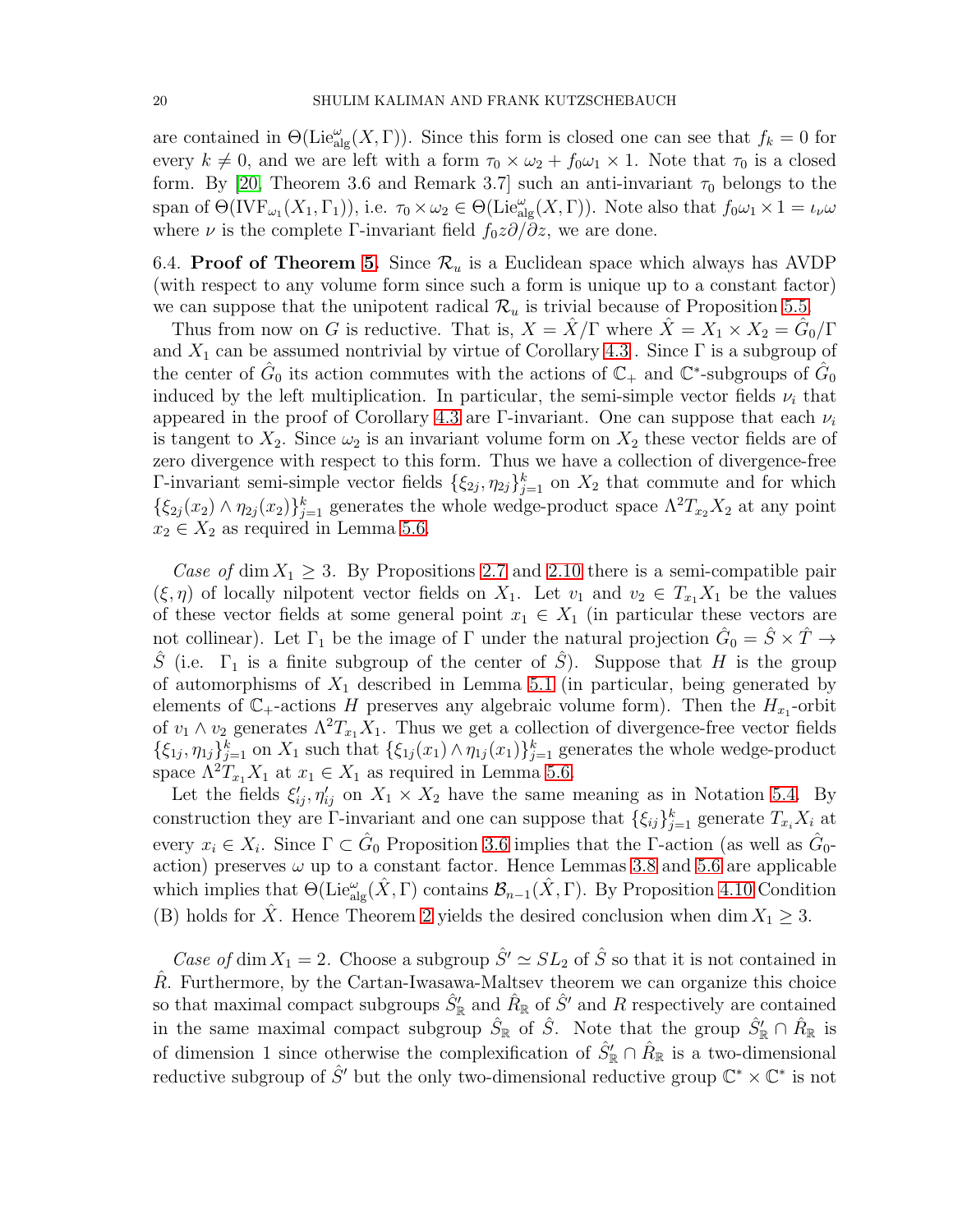contained in  $SL_2$ . Hence the image of  $\hat{S}'_{\mathbb{R}}$  under the quotient morphism  $\hat{S}_{\mathbb{R}} \to \hat{S}_{\mathbb{R}}/\hat{R}_{\mathbb{R}}$ is two-dimensional and therefore surjective. Hence the image of  $\hat{S}'$  under the quotient morphism  $\hat{S} \to \hat{S}/\hat{R}$  is also surjective. Thus we can suppose that  $\hat{S} = SL_2$ . Since maximal tori are the only proper connected reductive subgroups of  $SL_2$  we have  $\hat{R} \simeq \mathbb{C}^*$ and  $X_1 \simeq SL_2/\mathbb{C}^*$ .

Hence  $X_1$  possesses an algebraic volume form (see, Proposition [8.4\)](#page-23-0) and also AVDP [\[20\]](#page-26-20). Let  $\Gamma_1$  be as before (i.e.  $\Gamma_1$  is at most  $\mathbb{Z}_2$  since it is a subgroup of the center of  $SL_2$ ) and let  $\Gamma_2$  be the image of  $\Gamma$  under the natural projection  $\hat{G}_0 = \hat{S} \times \hat{T} \to \hat{T}$ . Then Γ may be viewed as a subgroup of  $\Gamma_1 \times \Gamma_2$ . If they coincide then we are done by Proposition [5.5](#page-16-2) and the result of [\[20\]](#page-26-20) about  $\mathbb{Z}_2$ -AVDP for  $X_1$ . If not we can suppose that Γ is naturally isomorphic to  $\Gamma_1 \simeq \mathbb{Z}_2$  and to  $\Gamma_2$ . Furthermore, one can present T now as  $T = T_1 \times T_2$  where  $T_1 \simeq \mathbb{C}^*$  contains the generator of  $\Gamma_2 = \mathbb{Z}_2$  and  $T_2$  is another torus. Hence X is the product of  $(X_1 \times T_1)/\Gamma$  and  $T_2$  and by virtue of Proposition [5.5](#page-16-2) we can suppose now that  $X_2 = T_1$ . Now the desired conclusion follows from Example  $6.3.$ 

# 7. SURFACES  $p(x) + q(y) + xyz = 1$

<span id="page-20-0"></span>Theorem [5](#page-17-0) is not the only application of the basic idea behind our criterion. In the case of a smooth affine simply connected surface S equipped with an algebraic volume form  $\omega$  Condition (B) is trivial since  $H^1(S, \mathbb{C}) = 0$ . Furthermore, by the Grothendieck theorem [\[10\]](#page-26-21) for every  $f \in \mathbb{C}[S]$  there is  $\xi \in \text{AVF}_{\omega}(S)$  for which  $\iota_{\xi}\omega = df$ and the equality  $\Theta(\mathrm{Lie}_{\mathrm{alg}}^{\omega}(S)) = \mathcal{B}_1(S)$  (which implies  $\mathrm{Lie}_{\mathrm{alg}}^{\omega}(S) = \mathrm{AVF}_{\omega}(S)$ ) becomes equivalent to the fact that such a  $\xi$  can be chosen in Lie  $_{\text{alg}}^{\omega}(\check{S})$ . The next technical fact is useful for verification of this condition.

<span id="page-20-2"></span>7.1. Proposition. Let S be a smooth affine surface equipped with an algebraic volume form  $\omega$  and  $\xi \in \text{AVF}_{\omega}(S)$  be nonzero. Suppose that f is a regular function such that  $u_{\xi}\omega = df$ . Then  $L_{\xi}(f) = 0$ <sup>[7](#page-20-1)</sup>. Furthermore, suppose that S is rational, there are no nonconstant invertible functions on S, and  $\xi$  does not vanish identically on any divisor in S. Then the kernel of  $\xi$  in  $\mathbb{C}[S]$  coincides with  $\text{Ker } \xi = \mathbb{C}[f].$ 

Proof. By Formula (2) one has

$$
L_{\xi}(f) = \iota_{\xi} df + d\iota_{\xi} f = \iota_{\xi} df = \iota_{\xi} \iota_{\xi} \omega = 0
$$

which yields the first statement. For the second statement note that Ker  $\xi$  is of transcendence degree 1 over C. Indeed, Ker  $\xi \neq \mathbb{C}$  since f is not constant and Ker  $\xi$  cannot be of transcendence degree 2 since otherwise being algebraically closed in  $\mathbb{C}[S]$  it coincides with  $\mathbb{C}[S]$ . Thus for any  $g \in \text{Ker}\,\xi$  the image of the map  $(f, g) : S \to \mathbb{C}^2$  is a curve  $C$ . Since  $S$  is rational  $C$  is rational. Furthermore  $C$  does not admit nonconstant invertible functions. Hence  $C$  is a polynomial curve, i.e. the ring of regular functions on its normalization is isomorphic to  $\mathbb{C}[h]$  where h is a rational continuous function on  $C$ . In particular  $h$  generates a continuous rational function on  $S$  (denoted by the same symbol h) which is regular because of the smoothness of S. Suppose that  $f = p(h)$ 

<span id="page-20-1"></span>This statement remains valid when S is a complex surface, and  $\omega, \xi$ , and f are holomorphic.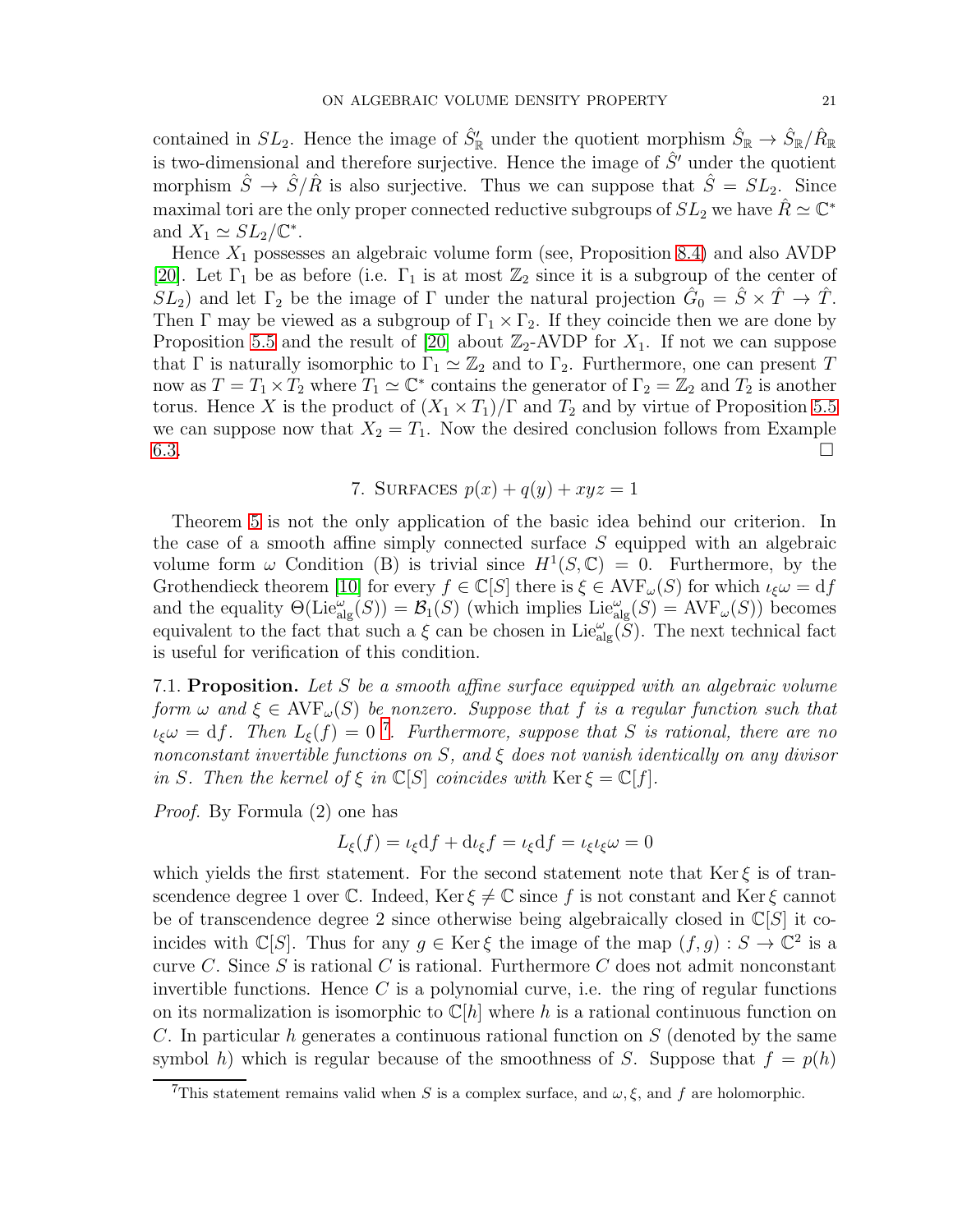where p is a polynomial of degree at least 2. Then  $\iota_{\xi}\omega = df = p'(h)dh$  where the lefthand side does not vanish on any divisor of S while the right-hand side has a nontrivial zero locus  $p'(h) = 0$  which is a divisor. This contradiction concludes the proof.

<span id="page-21-1"></span>7.2. **Notation.** We consider a hypersurface S in  $\mathbb{C}^3_{x,y,z}$  given by an equation

$$
p(x) + q(y) + xyz = 1
$$
, i.e.  $z = \frac{1 - p(x) - q(y)}{xy}$ 

where p and q are polynomials such that  $p(0) = q(0) = 0$  and  $1-p(x)$  and  $1-q(y)$  have simple roots only. Note that S contains the torus  $T \simeq \mathbb{C}_x^* \times \mathbb{C}_y^*$  and up to a constant factor

$$
\omega = \frac{\mathrm{d}x \wedge \mathrm{d}y}{xy}
$$

is the only algebraic volume form on  $T$  that extends regularly to  $S$ .

7.3. Remark. One can check that S is obtained via half-locus attachments (in termi-nology of Fujita [\[9\]](#page-25-6)) to the boundary of T at points  $(x_1, 0), \ldots, (x_k, 0)$  and at points  $(0, y_1), \ldots (0, y_l)$  where  $x_1, \ldots, x_k$  (resp.  $y_1, \ldots, y_l$ ) are the roots of  $1 - p$  (resp.  $1 - q$ ). That is, we blow  $\mathbb{C}^2_{x,y}$  up at these points and remove the proper transform of the cross  $xy = 0$ . In particular S is simply connected, has no nonconstant invertible functions, and is of logarithmic Kodaira dimension 0 since this dimension for torus is 0 and halflocus attachments do not change the Kodaira dimension . The last fact implies that S does not admit nontrivial algebraic  $\mathbb{C}_+$ -actions and it can be also shown that it does not have nontrivial algebraic  $\mathbb{C}^*$ -actions either. Nevertheless S is transitive with respect to the group of holomorphic automorphisms generated by elements of phase flows of complete algebraic vector fields (it is enough to use the algebraic vector fields listed in Lemma [7.4](#page-21-0) below). Hence it is interesting to find out whether it has ADP or AVDP (with respect to  $\omega$ ). For the special case of  $p(x) = x$  and  $q(y) = y$  we described in [\[16\]](#page-26-3) all complete algebraic vector fields on S which turned out to be divergence-free, i.e. ADP does not hold. However as we see below AVDP is valid even in the general case.

<span id="page-21-0"></span>7.4. Lemma. Every regular function f on S can uniquely be written in the form

(4) 
$$
f = a_0 + \sum_{i=1}^{N} a_i x^i + \sum_{i=1}^{N} b_i y^i + \sum_{i=1}^{N} c_i z^i + \sum_{i,j=1}^{N} a_{ij} x^i y^j + \sum_{i,j=1}^{N} b_{ij} x^i z^j + \sum_{i,j=1}^{N} c_{ij} y^i z^j
$$

and the vector fields

$$
\delta_z = (q'(y) + xz)\partial/\partial x - (p'(x) + yz)\partial/\partial y,
$$
  
\n
$$
\delta_y = -xy\partial/\partial x + ((p'(x) + yz)\partial/\partial z,
$$
  
\nand 
$$
\delta_x = -xy\partial/\partial y + (q'(y) + xz)\partial/\partial z
$$

are complete on S and of  $\omega$ -divergence zero. Furthermore,  $\delta_z$ ,  $\delta_y$ ,  $\delta_x$  vanish on a finite set only and their kernels are  $\mathbb{C}[z], \mathbb{C}[y]$ , and  $\mathbb{C}[x]$  respectively.

 $\Box$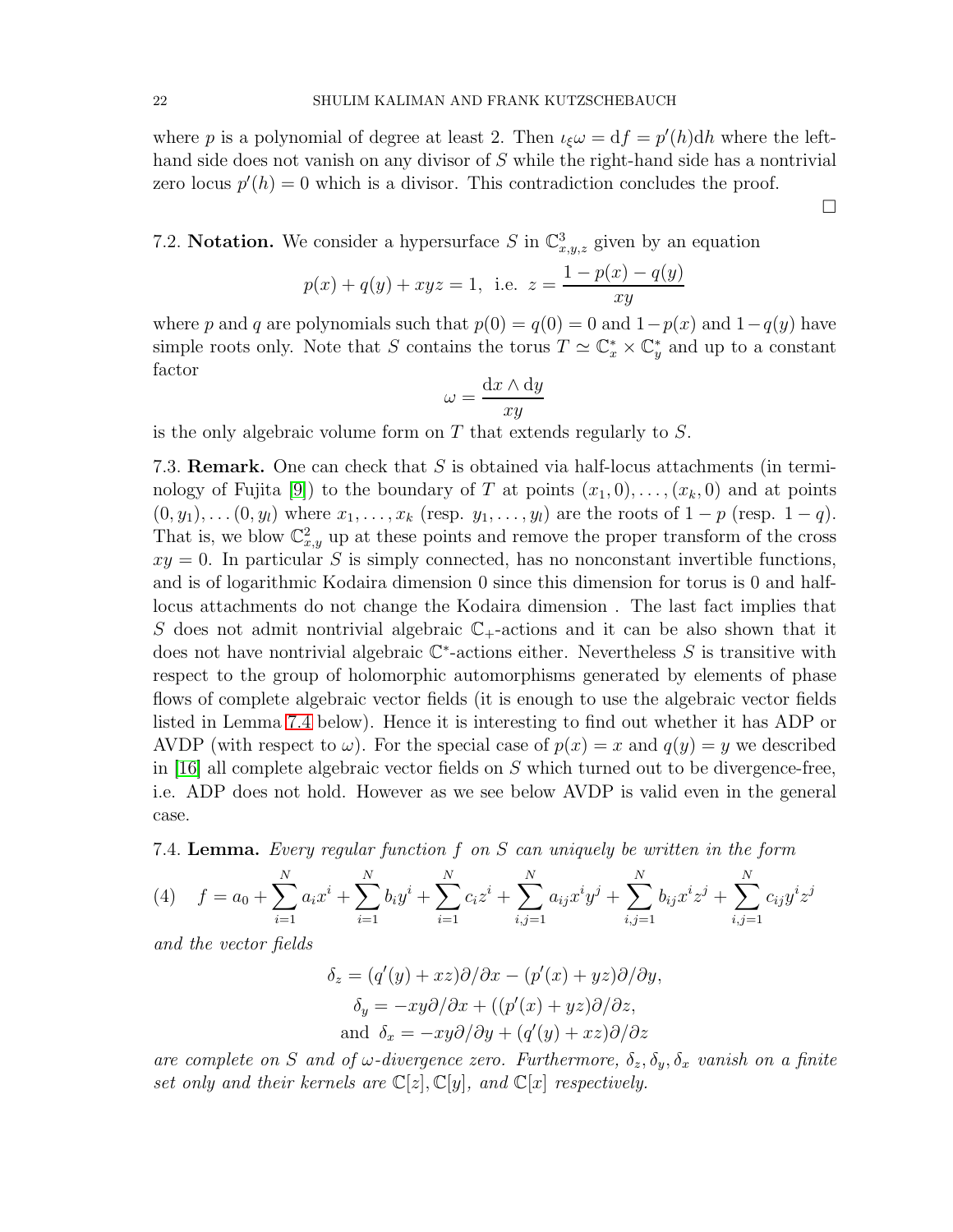*Proof.* The first statement is a consequence of the equation  $p(x) + q(y) + xyz = 1$ . For  $\delta_x$  and  $\delta_y$  all claims follow from the fact that these fields are the images of the fields  $-xy\partial/\partial y$  and  $-xy\partial/\partial x$  on T under the natural embedding  $T \to S$ . For  $\delta_z$  it is a straightforward computation and we shall check only the fact that  $\text{Ker } \delta_z = \mathbb{C}[z]$ . Since the  $\mathbb{C}[z]$  is contained in the kernel by Proposition [7.1](#page-20-2) it suffices to show that z cannot be presented as a nonlinear polynomial  $r(h)$  of another function h on S. This follows immediately from the fact that the differential of z vanishes at the set given by  $p'(x)x + (1 - p(x) - q(y)) = q'(y)y + (1 - p(x) - q(y)) = 0$  which is finite. Hence we are done.

 $\Box$ 

## Theorem 6. The surface S from Notation [7.2](#page-21-1) has AVDP.

*Proof.* As we mentioned before for every  $f \in \mathbb{C}[S]$  there is  $\xi \in \text{AVF}_{\omega}(S)$  for which  $\iota_{\xi}\omega = df$ . Let V be the subspace of  $\mathbb{C}[S]$  consisting of all functions f with  $a_0 = 0$ in Formula (4). Then the map  $f \to \xi$  induces an isomorphism  $\Psi : \mathcal{V} \to \text{AVF}_{\omega}(S)$ . By Proposition [7.1](#page-20-2) and Lemma [7.4](#page-21-0) up to constant factors  $\Psi^{-1}$  sends  $\delta_z$ ,  $\delta_y$ , and  $\delta_x$ from Lemma [7.4](#page-21-0) to the functions  $-z$ ,  $-y$  and  $-x$  respectively (which can be checked precisely by a direct computation).

Therefore for  $c(z) = -\sum_{i=1}^{N} ic_i z^{i-1}$  the vector field  $c(z)\delta_z$  is complete, divergencefree, and  $\Psi^{-1}(c(z)\delta_z) = \sum_{i=1}^{N} c_i z^i$  that is the third nonconstant summand in the Formula (4). The first and the second nonconstant summands can be taken care of by vector fields of form  $b(y)\delta_y$  and  $a(x)\delta_x$ .

Furthermore,

$$
i_{\left[\delta_z,\delta_y\right]}\omega = \mathrm{d}(i_{\delta_z}(i_{\delta_y}\omega)) = \mathrm{d}(i_{\delta_z})\mathrm{d}y = \mathrm{d}L_{\delta_z}(y) = \mathrm{d}(1+yz) = \mathrm{d}(yz).
$$

Thus  $\Psi^{-1}$  sends the Lie bracket  $[z^i \delta_z, y^j \delta_y] \in \text{Lie}_{\text{alg}}^{\omega}(S)$  to the monomial  $z^{i+1}y^{j+1}$ . This shows that the last summand in Formula (4) is dual to an element from  $\text{Lie}_{\text{alg}}^{\omega}(S)$ . The two remaining nonconstant summands can be treated similarly and thus for any  $f \in \mathcal{V}$ one has  $\xi = \Psi(f) \in \text{Lie}_{\text{alg}}^{\omega}(S)$  which yields the desired conclusion.

 $\Box$ 

#### 8. Appendix: algebraic volume forms on homogeneous spaces

In this section we discuss some simple and perhaps known facts about algebraic volume forms. If a smooth affine algebraic variety possesses such a form and does not admit nonconstant invertible regular functions then the form is unique up to a constant factor.

Another well-known fact is that a linear algebraic group G has a left-invariant algebraic volume form (which is simultaneously right-invariant in the case of a reductive  $G$ ) but a homogeneous space  $G/R$  may not have a similar form (see Example [8.5](#page-24-0) below). The criterion for existence of such a form on  $G/R$  is a straightforward analogue of the criterion about the existence of an invariant Haar measure on a real homogeneous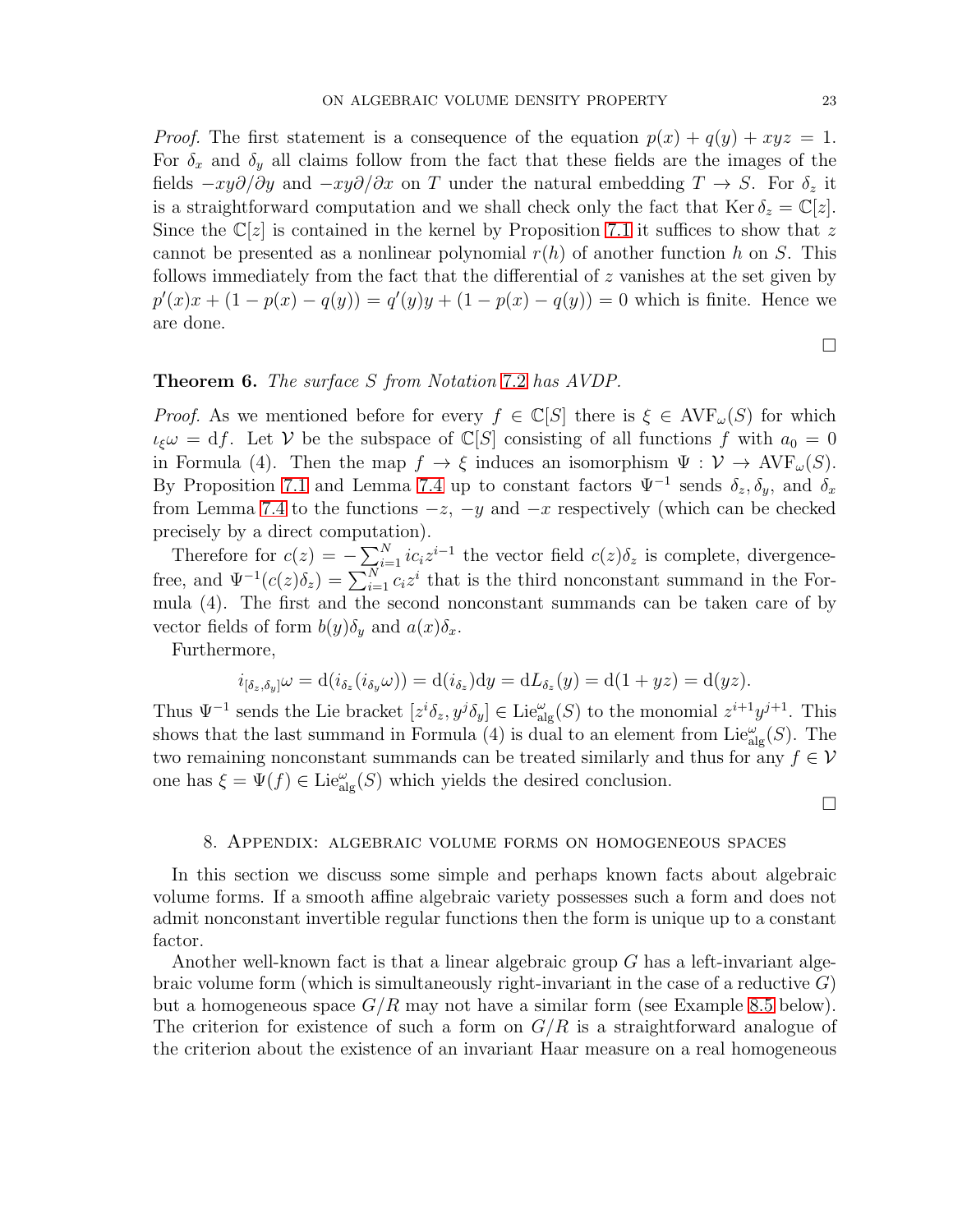space in terms of modular functions<sup>[8](#page-23-1)</sup>. In order to describe this criterion we need the following.

8.1. **Definition.** Let G be a linear algebraic group, and N be a subgroup of  $G$ , and H be a subgroup of the normalizer of N in G. Consider function  $\tilde{\Delta}_{H,N}: H \to \mathbb{C}^*$  that assigns to each  $h \in H$  the determinant det  $ad_h|_{\mathfrak{n}}$  of the adjoint action of h on the Lie algebra **n** of N (in particular  $\Delta_{H,N}$  is a character of H). We say that  $\Delta_{H,N}$  the submodular function of the pair  $(H, N)$ . In the case of  $H = N = G$  we call  $\Delta_G := \Delta_{G, G}$ the sub-modular function of G.

<span id="page-23-2"></span>8.2. Proposition. Let G be a connected linear algebraic group,  $\mathcal{R}_u$  be the normal subgroup of G associated with the unipotent radical of the Lie algebra of G, H be a maximal reductive subgroup of  $G$ , and  $T$  be the connected identity component of the center of H. Then  $\tilde{\Delta}_G \equiv 1$  iff  $\tilde{\Delta}_{T,\mathcal{R}_u} \equiv 1$ . In particular, for every connected reductive group its sub-modular function is the trivial character.

*Proof.* Let S be a maximal semi-simple subgroup of  $H$ . The absence of nontrivial characters on S and  $\mathcal{R}_u$  implies that  $\tilde{\Delta}_{S,G} \equiv 1$  and  $\tilde{\Delta}_{\mathcal{R}_u,G} \equiv 1$ . One can present each  $g \in G$  as  $g = str$  where  $s \in S, t \in T$ , and  $r \in \mathcal{R}_u$ . Hence

 $\det \mathrm{ad}_g = \det \mathrm{ad}_s \cdot \det \mathrm{ad}_t \cdot \det \mathrm{ad}_r = \det \mathrm{ad}_t,$ 

i.e.  $\tilde{\Delta}_G \equiv 1$  iff  $\tilde{\Delta}_{T,G} \equiv 1$ . Note also that as a vector space the Lie algebra of G is the direct sum of Lie algebras of H and  $\mathcal{R}_{u}$ . That is,  $\tilde{\Delta}_{T,G} = \tilde{\Delta}_{T,H} \tilde{\Delta}_{T,\mathcal{R}_u}$ . Since T is in the center of H one has  $\Delta_{T,H} \equiv 1$ , i.e.  $\tilde{\Delta}_{T,G} = \tilde{\Delta}_{T,R_u}$  which implies the desired conclusion.

Before formulating the criterion we need one more simple fact.

<span id="page-23-3"></span>8.3. Lemma. Let  $\rho: P \to X$  be a principal R-bundle where R is a reductive group of dimension m. Suppose that  $\omega_R$  is an invariant volume form on R and  $\alpha$  is a (resp. closed; resp. exact) k-form on X where  $0 \le k \le n := \dim X$ . Then there exist a (resp. closed; resp. exact) R-invariant  $(m + k)$ -form  $\alpha_P$  on P such that for any open subset  $U \subset X$ , for which  $\rho^{-1}(U)$  is naturally isomorphic to  $U \times R$ , the restriction of  $\alpha_P$  to  $\rho^{-1}(U)$  coincides with  $\alpha \times \omega_R$ .

*Proof.* Consider an open covering  $\{U_i\}$  of X such that  $\rho^{-1}(U_i)$  is naturally isomorphic to  $U_i \times R$ . The structure of direct product enables us to consider an R-invariant form  $\omega_i = \alpha \times \omega_R$  on every  $\rho^{-1}(U_i)$ . The transition isomorphism over  $U_i \cap U_j$  is of form  $(u, r) \to (u, g(u)r)$  where  $u \in U_i \cap U_j$  and  $r, g(u) \in R$ . Since  $\omega_R$  is an invariant form we see that  $\omega_i$  and  $\omega_j$  agree on  $\rho^{-1}(\tilde{U}_i \cap U_j)$  which implies the desired conclusion.  $\Box$ 

<span id="page-23-0"></span>8.4. Proposition. Let  $X = G/R$  be a homogeneous space of left cosets where G is a linear algebraic group and R is a closed reductive subgroup of G. Then  $\tilde{\Delta}_R \equiv \tilde{\Delta}_G | R$  if

<span id="page-23-1"></span><sup>&</sup>lt;sup>8</sup> Recall that for a real Lie group  $G_{\mathbb{R}}$  the modular function  $\Delta_{G_{\mathbb{R}}}: G_{\mathbb{R}} \to \mathbb{R}_+$  is given by  $g \to |\text{det ad}_g|$ for  $g \in G_R$  where adg is the adjoint action on the Lie algebra. If  $R_\mathbb{R}$  is a closed Lie subgroup of  $G_\mathbb{R}$ then the homogeneous space  $G_{\mathbb{R}}/R_{\mathbb{R}}$  has a  $G_R$ -invariant Haar measure iff  $\Delta_{G_{\mathbb{R}}}|_R = \Delta_{R_{\mathbb{R}}}$ .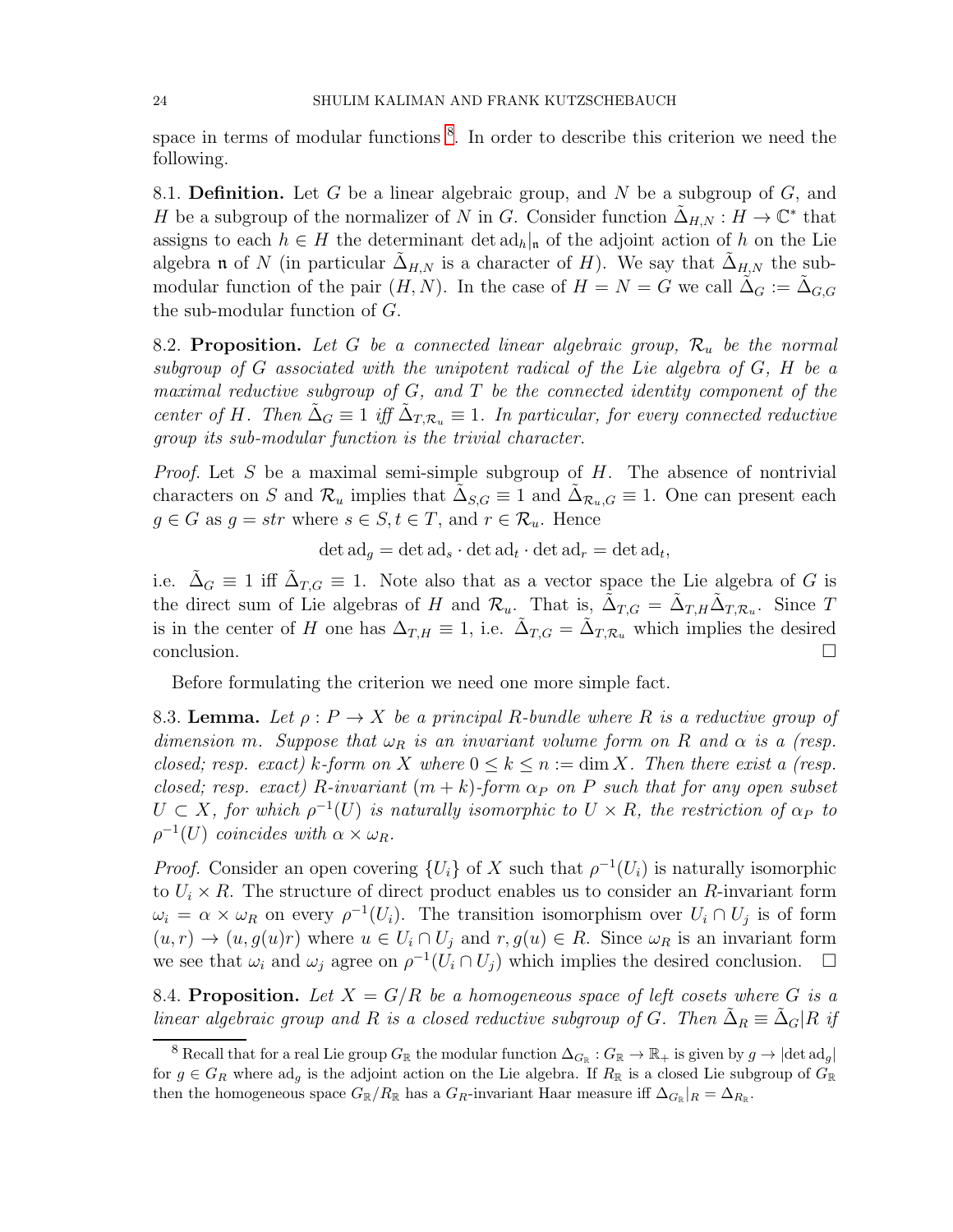and only if there exists an algebraic volume form  $\omega_X$  on X invariant under the action of G generated by left multiplication. In particular, in the case of connected reductive G and R such a volume form  $\omega_X$  always exists (by Proposition [8.2](#page-23-2)).

*Proof.* Choose a left-invariant volume form  $\omega$  on G and left-invariant vector fields  $\nu_1, \ldots, \nu_m$  on G generating the Lie algebra of R. These fields are tangent to all fibers of the natural projection  $p: G \to X$ . Consider the left-invariant form  $\omega_X = \iota_{\nu_1} \circ \ldots \circ$  $\iota_{\nu_m}(\omega)$ . By construction it can be viewed as a non-vanishing form on vectors from the pull-back of the tangent bundle  $TX$  to  $G$ . To see that it is actually a volume form on X we have to show that it is invariant under multiplication by any element  $r \in R$ . Such multiplication generates an automorphism of  $TG$  that sends vectors tangent (and, therefore, transversal) to fibers of p to similar vectors. Hence it transforms  $\omega_X$  into  $f_r \omega_X$  where  $f_r$  is an invertible function on G. Since modulo  $\mathbb{C}^*$  the group of invertible functions is a discrete set (more precisely, it is  $H^1(G, \mathbb{Z})$ ; e.g., see [\[9\]](#page-25-6)) and  $f_e \equiv 1$ (where e is the identity of G) we see that  $f_r$  is a nonzero constant for every r. Hence the map  $r \to f_r$  yields a homomorphism from R into  $\mathbb{C}^*$ . Since  $\omega$  is left-invariant we see that  $r^{-1} \circ \omega_X \circ r = f_r \omega_X$  (where  $r^{-1} \circ \omega_X \circ r$  is the image of  $\omega_X$  under conjugation by r). Consider the last equality at  $e \in G$  treating  $\omega_X$  as the result of the evaluation of  $\omega$  at the wedge product  $\mu = \nu_1 \wedge \ldots \wedge \nu_m$ . Note that conjugation by r transforms  $ω$  at *e* into  $\tilde{Δ}_G(r)ω$  while transforming  $μ$  into  $(\tilde{Δ}_R(r))^{-1}μ$  (because  $μ$  is dual to  $ω_R$ ). Hence  $f_r(e) = \Delta_G(r)/\Delta_R(r)$ . Since  $f_r(g)$  is independent from  $g \in G$  we see that  $\omega_X$  is invariant under right multiplication by elements of R iff  $\tilde{\Delta}_R \equiv \tilde{\Delta}_G|_R$ .

The other direction: by Lemma [8.3](#page-23-3) in the presence of an algebraic volume form  $\omega_X$  on X consider the volume form  $\omega'$  on G such that for every open  $U \subset X$  with  $p^{-1}(U) \simeq U \times R$  the restriction of  $\omega'$  to  $p^{-1}(U)$  coincides with  $\omega_X \times \omega_R$ . Note that up to a constant factor  $\iota_{\nu_1} \circ \ldots \circ \iota_{\nu_m}(\omega')$  coincides with  $\omega_X$  since  $\iota_{\nu_1} \circ \ldots \circ \iota_{\nu_m}(\omega_R)$  is constant and  $\iota_{\nu_1} \circ \ldots \circ \iota_{\nu_m}(\omega_X \times \omega_R) = (\iota_{\nu_1} \circ \ldots \circ \iota_{\nu_m}(\omega_R)) \omega_X.$ 

Thus we can suppose that  $\omega_X = \iota_{\nu_1} \circ \ldots \circ \iota_{\nu_m}(\omega')$ . Note also that  $\omega'$  is left-invariant provided  $\omega_X$  is left-invariant, i.e.  $\omega' = \omega$ . That is, the relation between the leftinvariant form  $\omega$  on G and  $\omega_X$  is the same as in the first part of the proof which yields the desired conclusion.

 $\Box$ 

<span id="page-24-0"></span>8.5. Example. Unlike in Proposition [8.2](#page-23-2) for a non-connected reductive group the submodular function may differ from a trivial character. Consider for instance a nontrivial extension N of  $\mathbb{C}^*$  by  $\mathbb{Z}_2$ , i.e. for every  $z \in \mathbb{C}^*$  and  $g \in N \setminus \mathbb{C}^*$  we have  $gzg^{-1} = z^{-1}$ . Then the value  $\Delta_N$  on one connected component of N is -1. In particular, if one treats N as the normalizer of a maximal torus in  $SL_2$  then  $SL_2/N$  does not possess a left invariant volume form by Proposition [8.4.](#page-23-0) Furthermore,  $SL_2/N$  does not admit nonconstant invertible regular functions and therefore any two algebraic volume forms must be proportional which implies the absence of algebraic volume forms of  $SL_2/N$ .

It is worth mentioning the following cohomological interpretation of volume forms.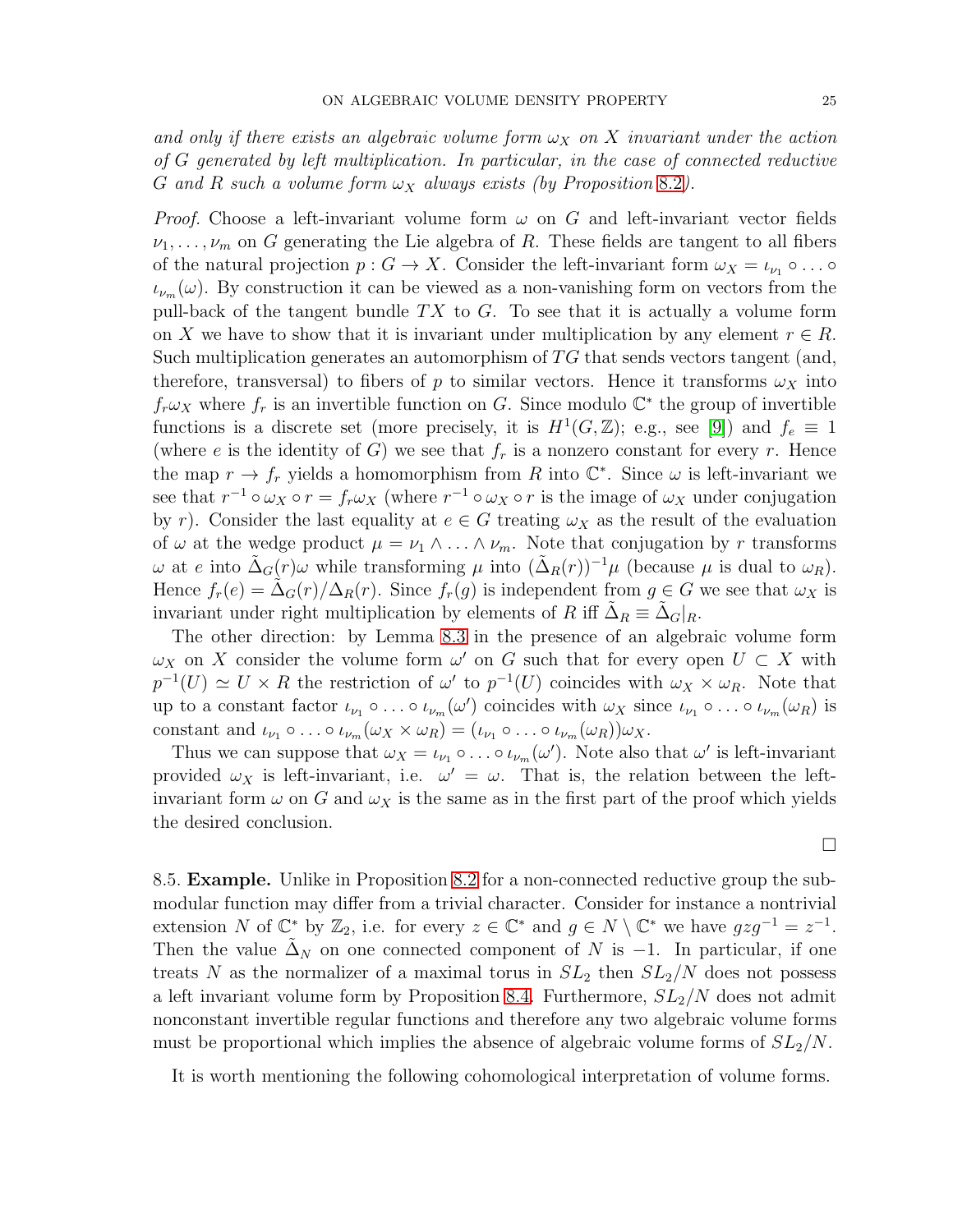8.6. Proposition. Let X be a homogeneous space of a connected reductive group  $G$  and  $\omega$  be an G-invariant volume form on X. Suppose that  $\dim X = n$  and  $H^n(X) \neq 0$  (i.e.  $H^{n}(X,\mathbb{C})=\mathbb{C}$ ). Then De Rham homomorphism sends  $\omega$  to a generator of  $H^{n}(X,\mathbb{C})$ .

*Proof.* Suppose that under De Rham isomorphism a closed form  $f\omega$  corresponds to a generator  $\alpha$  of  $H^n(X,\mathbb{Z})$  and that  $K = G_{\mathbb{R}}$  is a maximal compact subgroup of G (i.e. G is the complexification  $K_{\mathbb{C}}$  of K). Since the K-action on X induces the identical automorphism of  $H^n(G, \mathbb{Z})$  we see that  $(f \circ k) \omega$  corresponds again to  $\alpha$  where  $f \circ k$  is the image of f under the action of  $k \in K$ . Hence  $g\omega$  corresponds to  $\alpha$  where  $g = \int_K (f \circ k) \mu$ and  $\mu$  is the invariant Haar measure on K. Since g is K-invariant it must be a constant function on  $X$  which implies the desired conclusion.

<span id="page-25-7"></span>8.7. Corollary. Let an affine algebraic manifold X without nonconstant regular invertible functions possess an algebraic volume form  $\omega$  such that under De Rham homomorphism  $\omega$  corresponds to the zero element of  $H^n(X,\mathbb{C}) = \mathbb{C}$ . Then X cannot be a homogeneous space of any reductive group.

 $\Box$ 

8.8. **Remark.** It was shown in [\[6\]](#page-25-9) that any variety  $X_{m,1} = \{x^m v - yu = 1\} \subset \mathbb{C}^4_{x,y,u,v}$ <br>with  $m > 2$  is diffeomorphic (as a real manifold) but not isomorphic to  $X_{u,v} \sim SI^{-9}$  $X_{u,v} \sim SI^{-9}$  $X_{u,v} \sim SI^{-9}$ with  $m \geq 2$  is diffeomorphic (as a real manifold) but not isomorphic to  $X_{1,1} \simeq SL_2$ because the unique (up to a constant factor) volume form  $\omega_m = x^{-m} dx \wedge dy \wedge du$  on  $X_{m,1}$  is exact  $(\omega_m = d\tau$  where  $\tau = \frac{dy \wedge du}{(1-m)x^{m-1}})$ . Corollary [8.7](#page-25-7) enables us to tell now more:  $X_{m,1}$  is not isomorphic to a homogeneous space of a reductive group.

#### **REFERENCES**

- <span id="page-25-0"></span>[1] E. Andersén, Volume-preserving automorphisms of  $\mathbb{C}^n$ , Complex Variables Theory Appl. 14 (1990), no. 1-4, 223–235.
- <span id="page-25-1"></span>[2] E. Andersén, L. Lempert, On the group of holomorphic automorphisms of  $\mathbb{C}^n$ , Invent. Math. 110 (1992), no. 2, 371–388.
- <span id="page-25-8"></span>[3] I. Arzhantsev, H. Flenner, S. Kaliman, F. Kutzschebauch, M. Zaidenberg, Flexible varieties and automorphism groups, Duke Math. J., 162 (2013), no.4, 767-823.
- <span id="page-25-4"></span>[4] F. Donzelli, Algebraic Density Property of Homogeneous Spaces, PhD thesis, University of Miami, (2009).
- <span id="page-25-3"></span>[5] F. Donzelli, A. Dvorsky, S. Kaliman, Algebraic density property of homogeneous spaces, Transformation Groups, 15:3 (2010) 551-576.
- <span id="page-25-9"></span>[6] A. Dubouloz, D. Finston, On exotic affine 3-spheres, preprint, [arXiv:1106.2900,](http://arxiv.org/abs/1106.2900) 13p, (to appear in J. of Alg. Geom.).
- <span id="page-25-2"></span>[7] F. Forstnerič, J.-P. Rosay, Approximation of biholomorphic mappings by automorphisms of  $\mathbb{C}^n$ , Invent. Math. 112 (1993), no. 2, 323–349.
- <span id="page-25-5"></span>[8] D. B. Fuchs, Topology I: Classical manifolds, Current problems in mathematics. Fundamental directions, 12 (Russian), 253314, 322, Itogi Nauki i Tekhniki, Akad. Nauk SSSR, Vsesoyuz. Inst. Nauchn. i Tekhn. Inform., Moscow, 1986.
- <span id="page-25-6"></span>[9] T. Fujita, On topology of non-complete algebraic surfaces, J. Fac. Sci. Univ. Tokyo 29 (1982), 503-566.

<span id="page-25-10"></span><sup>&</sup>lt;sup>9</sup>Such varieties  $X_{m,1}$  with  $m \geq 2$  are examples of "complex exotic affine 3-spheres" since  $SL_2$  is isomorphic to  $\{x^2 + y^2 + u^2 + v^2 = 1\} \subset \mathbb{C}^4$ .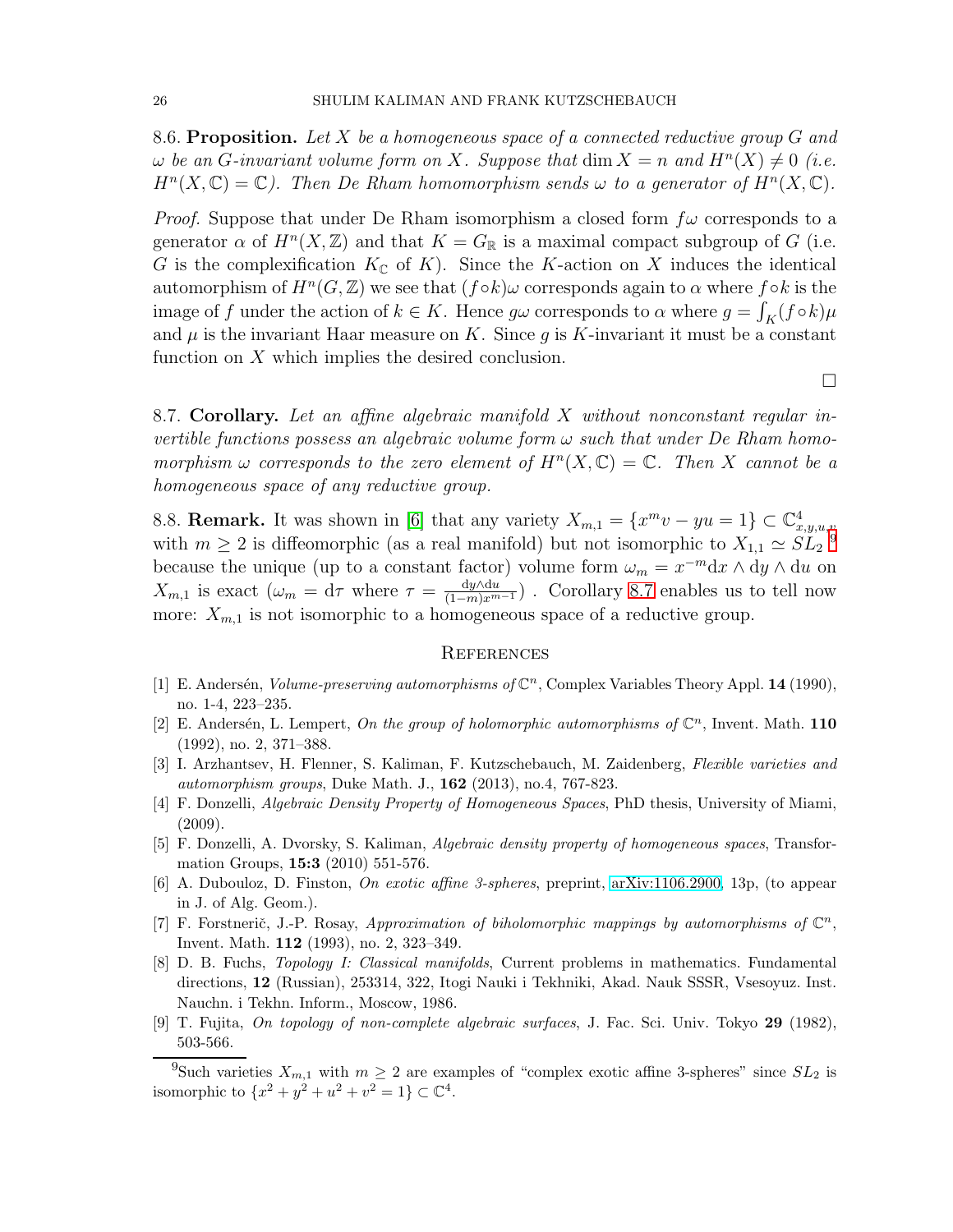- <span id="page-26-21"></span><span id="page-26-9"></span>[10] A. Grothendieck, On the de Rham cohomology of algebraic varieties, Inst. Hautes Etudes Sci. Publ. Math., 29 (1966), 95-105.
- <span id="page-26-17"></span>[11] Dž. Hadžiev, Certain questions of the theory of vector invariants, (Russian) Mat. Sbornik, 72 (1967) 420–435.
- <span id="page-26-8"></span>[12] P. Heinzner, Geometric invariant theory on Stein spaces, Math. Ann. 289 (1991), no. 4, 631-662.
- <span id="page-26-6"></span>[13] Ivarsson, B., Kutzschebauch, F. Holomorphic factorization of mappings into  $SL_n(\mathbb{C})$ , Ann. Math. 175 (2012), no. 1., 45–69
- [14] S. Kaliman, F. Kutzschebauch Criteria for the density property of complex manifolds, Invent. Math. 172 (2008), no. 1, 71–87.
- <span id="page-26-3"></span>[15] S. Kaliman, F. Kutzschebauch, *Density property for hypersurfaces uv =*  $p(\bar{x})$ , Math. Z. 258 (2008), no. 1, 115–131.
- [16] S. Kaliman, F. Kutzschebauch, On the present state of the Andersen-Lempert theory, In: Affine Algebraic Geometry: The Russell Festschrift, 85–122. Centre de Recherches Mathématiques. CRM Proceedings and Lecture Notes 54, 2011.
- <span id="page-26-14"></span><span id="page-26-7"></span>[17] S. Kaliman, F. Kutzschebauch, Algebraic volume density property of affine algebraic manifolds, Invent. Math. 181:3 (2010) 605-647.
- [18] Sh. Kobayashi, K. Nomizu, Foundations of differential geometry Vol. I. Reprint of the 1963 original. Wiley Classics Library. A Wiley-Interscience Publication. John Wiley & Sons, Inc., New York, 1996.
- <span id="page-26-20"></span><span id="page-26-12"></span>[19] H. Kraft, Geometrische Methoden in der Invariantentheorie, (German) [Geometrical methods in invariant theory], Aspects of Mathematics, D1. Friedr. Vieweg & Sohn, Braunschweig, 1984.
- <span id="page-26-18"></span>[20] F. Kutzschebauch, M. Leuenberger, Lie algebra generated by locally nilpotent derivations on Danielewski surfaces, preprint.
- <span id="page-26-10"></span>[21] Y. Matsushima, Espaces homogènes de Stein des groupes de Lie complexes. I, Nagoya Math. J. 16 (1960) 205-218.
- <span id="page-26-19"></span> $[22]$  L. Maurer, *Über die Endlichkeit der Invariantensysteme*, Math. Ann. **57** (1903), no. 3, 265-313.
- <span id="page-26-15"></span>[23] G. D. Mostow, Fully reducible subgroups of algebraic groups, Amer. J. Math. 78 (1956), 200–221.
- <span id="page-26-16"></span>[24] G. D. Mostow, Some new decomposition theorems for semi-simple groups, Amer. Math. Soc. 14 (1955), 31-51.
- <span id="page-26-13"></span>[25] G. D. Mostow, On covariant fiberings of Klein spaces, Amer. J. Math. 77 (1955), 247–278.
- [26] D. Mumford, J. Fogarty, Geometric invariant theory, Second edition. Ergebnisse der Mathematik und ihrer Grenzgebiete [Results in Mathematics and Related Areas], 34 Springer-Verlag, Berlin, 1982.
- <span id="page-26-1"></span>[27] J.-P. Rosay, Automorphisms of  $\mathbb{C}^n$ , a survey of Andersén-Lempert theory and applications, Contemp. Math., 222, AMS, Providence, 1999.
- <span id="page-26-4"></span>[28] A. Toth, D. Varolin, Holomorphic diffeomorphisms of complex semisimple Lie groups, Invent. Math. 139 (2000), no. 2, 351–369.
- <span id="page-26-5"></span>[29] A. Toth, D. Varolin, Holomorphic diffeomorphisms of semisimple homogenous spaces, Compos. Math. 142 (2006), no. 5, 1308–1326.
- <span id="page-26-0"></span>[30] D. Varolin, The density property for complex manifolds and geometric structures, J. Geom. Anal. 11 (2001), no. 1, 135–160.
- <span id="page-26-2"></span>[31] D. Varolin, The density property for complex manifolds and geometric structures II, Internat. J. Math. 11 (2000), no. 6, 837–847.
- <span id="page-26-11"></span>[32] R. W. Weitzenböck, Über die Invarianten von linearen Gruppen, Acta Math. 58 (1932), no. 1, 231-293.